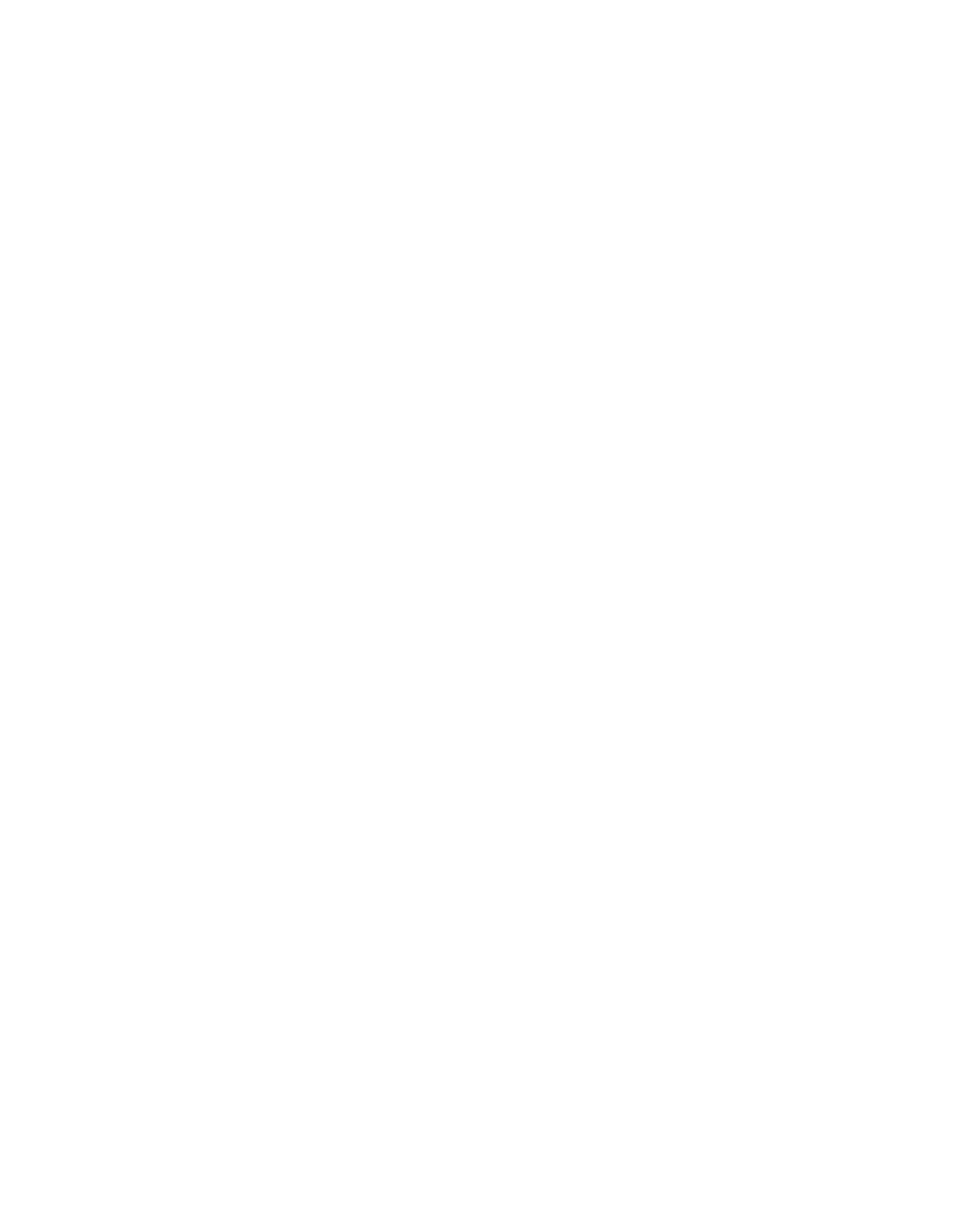# TABLE OF CONTENTS

# Basic report:

Purpose…page 1 Background Implementation Activities…page 2 Report on Innovative Technologies Other permit applications…page 4

# Appendices:

Committee members and charge Minutes of the Technical Advisory Committee Meetings- 10/22/2002 through 1/7/2003 Innovative System Approval documents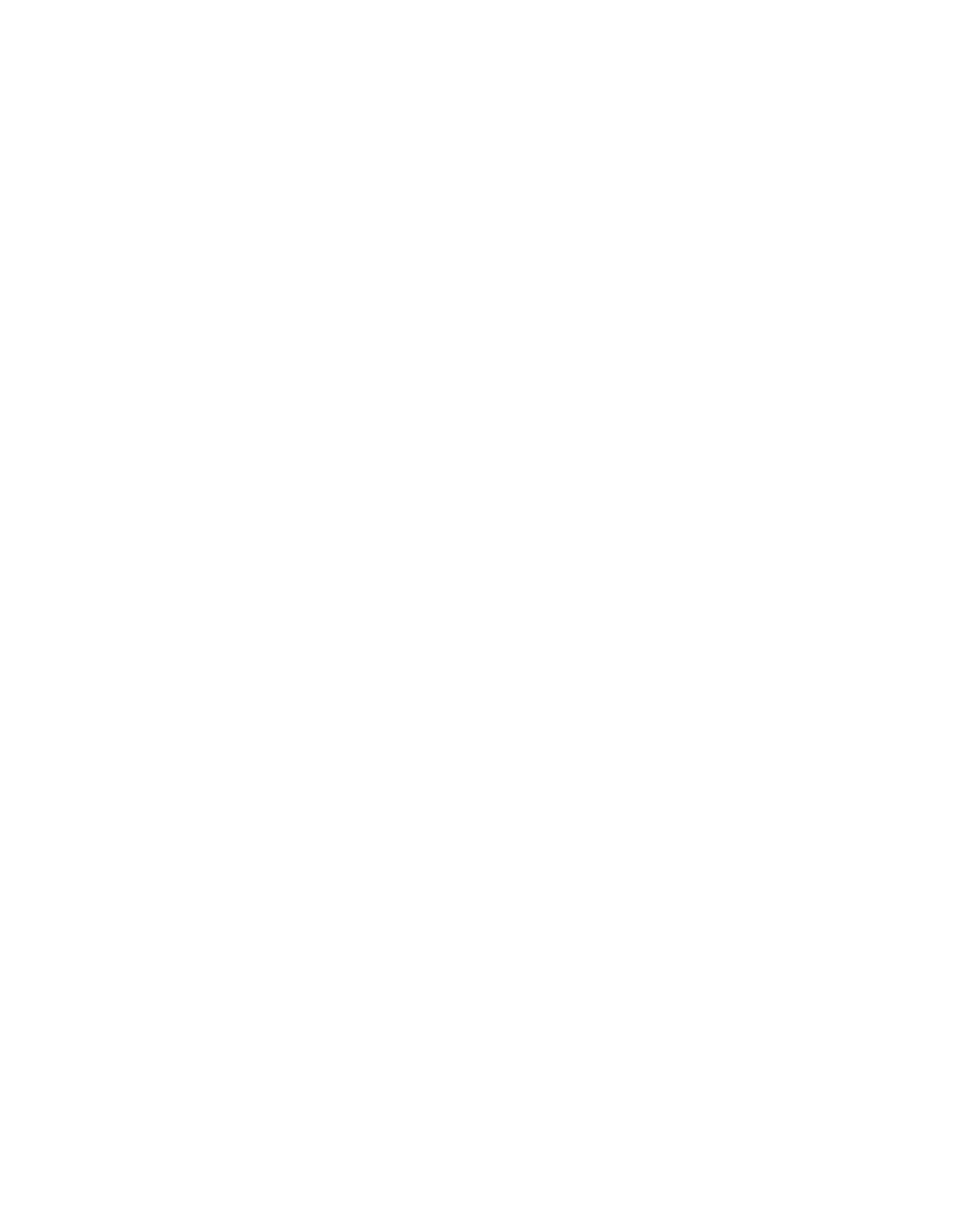# REPORT OF THE TECHNICAL ADVISORY COMMITTEE ON THE WASTEWATER SYSTEM AND POTABLE WATER SUPPLY RULES

**Purpose:** This report on implementation of the Wastewater and Potable Water Supply Rules is the first of five annual reports required by the on-site septic bill (Act 133 of the 2001 Adjourned session). The statute was the result of a ten-year public process focused on reforming the permit program for wastewater systems and potable water supplies for public buildings and single family homes. The technical standards for the wastewater systems and water supplies had not been updated since 1982.

Section 1978 of 10 V.S.A., as established by the Act, focused on the need for the technical standards to be updated immediately to include new technologies and for revisions to the technical standards to be routinely accomplished in order that the standards remain current with known and proven technologies regarding potable water supplies and wastewater systems. To that end, the statute established a Technical Advisory Committee to advise the Agency regarding the technical standards and implementation of the Act. The Committee is required to report annually until January 15, 2007 to the Chairs of the House and Senate Committees on Natural Resources and Energy.

The reports shall include information on the following topics: the implementation of the statute and the rules adopted under the statute; the number and type of alternative or innovative systems approved for general use, approved for use as a pilot project, and approved for experimental use; the functional status of alternative or innovative systems approved for use as a pilot project or approved for experimental use; the number of permit applications received during the preceding calendar year; the number of permits issued during the previous calendar year; and the number of permit applications denied during the preceding calendar year, together with a summary of the basis for denial.

The Technical Advisory Committee hereby submits this report in fulfillment of its charge for January 15, 2003. Additional questions or inquiry should be directed to Roger Thompson, Regional Office Manager, 103 So. Main Street, Waterbury, VT, 05671-0405 (phone: 802-241- 3027) or to specific members of the Committee.

#### **Background:**

Act 133 was the result of a ten-year effort partly directed toward revising the technical standards in the on-site rules. As part of that process, the Agency of Natural Resources had established an ad-hoc Technical Advisory Committee that assisted them in reviewing the scientific basis for changes to minimum site conditions and supported the draft revised rules submitted to the legislature in January 2002. When the Act was passed on June 13, 2002, the Agency acted promptly to incorporate the statutory requirements into the rules, which were effective August 16, 2002.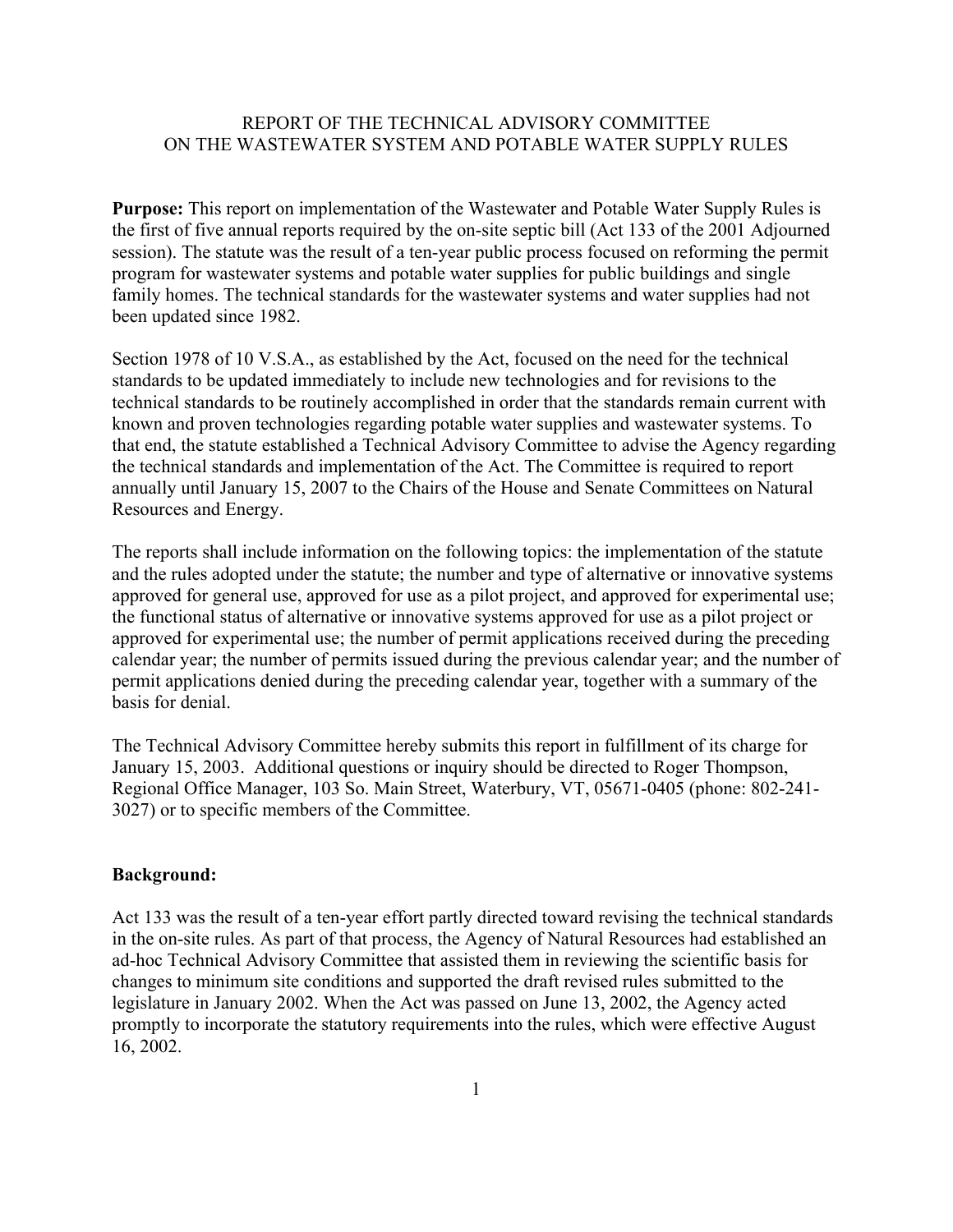In response to the statutory directive, a new TAC was established and met for the first time on October 22, 2002. There were two requirements in the statute that needed detailed rules, expanded site technician authorities as licensed designers and delegation of the permit and enforcement program to municipalities. The TAC has been meeting on these and other issues and expects to produce draft rules for these two items by late January of 2003. Minutes of the meetings through January 7, 2003 are appended to this report. After those rules are in the formal rulemaking process, the Committee will take up other items related to the technical standards such as:

- Whether multiple barriers are necessary for public health protection...the Department and the Health department have operated on that premise for many years.
- Design flows for all categories...only residential and campground flows were looked at for these rules
- The adequacy or appropriateness of the requirements for the permit to subdivide existing improved lots
- Water Supply is considering a general permit for some water supply treatment units such as a water softener, iron removal facilities etc. Will there need to be a permit under these rules? It may depend on the discharge from the unit and the relationship with the UIC program. The Health Department mentioned that one study of these units in another state indicated that 20% did not treat the water to standards.
- Replace the percolation test with soils evaluations

# **Implementation activities:**

The Governor established an Education and Implementation Committee to advise the Agency on implementing Act 133 and the new rules. That Committee has created a thorough report of the education effort and other issues related to implementation from passage of Act 133 to now. A copy of that report has been sent to you. The Committee refers you to that report for the implementation information in order not to duplicate effort. Future annual reports by this Technical Advisory Committee will address implementation issues as well as technical issues.

# **Report on Innovative Technologies:**

The following innovative systems and products have been approved for general use as of November 19, 2002. The specific approval letters are included at the end of this report.

Included in existing rules:

- Intermittent Sand Filter
- Recirculating Sand Filter
- At-Grade System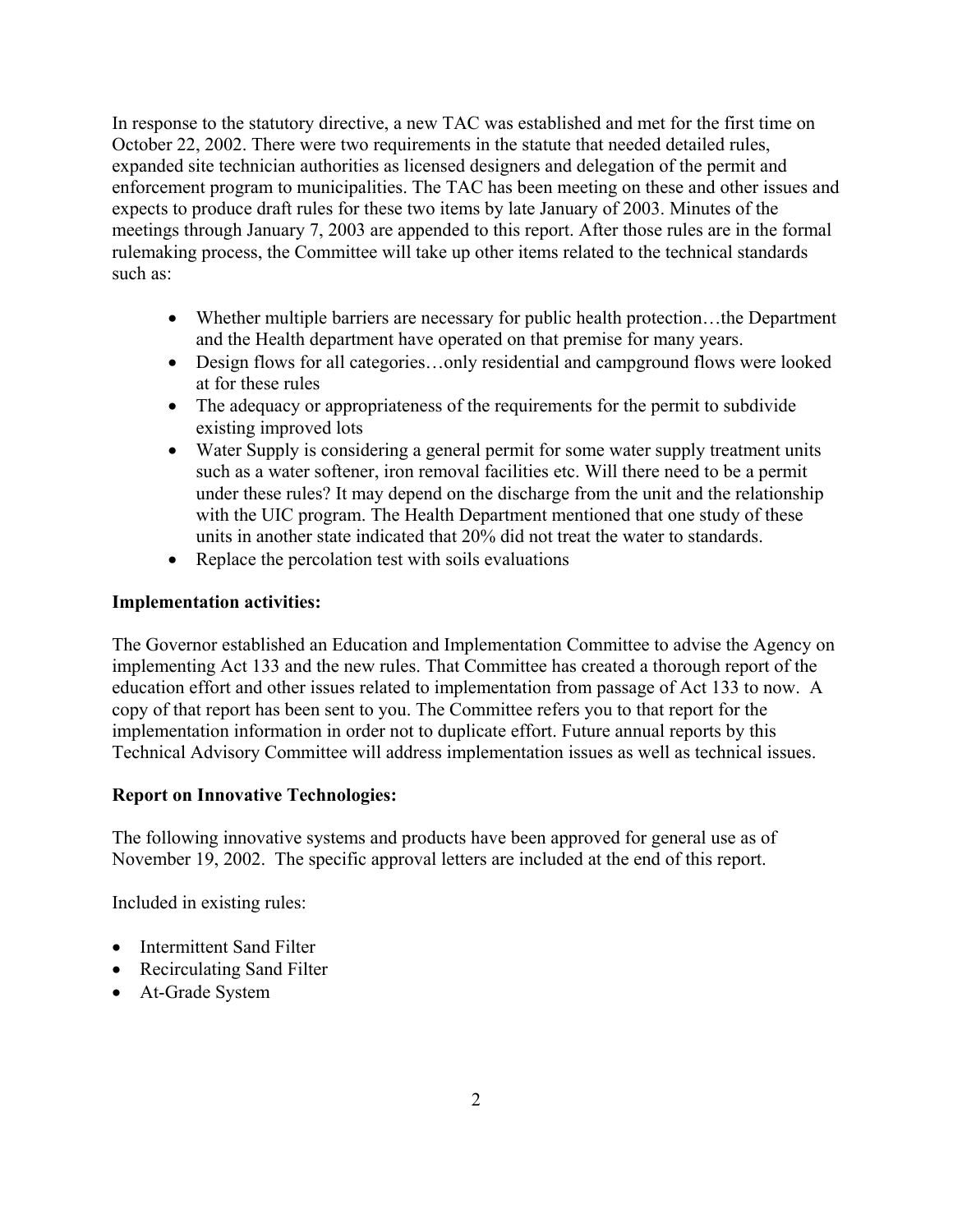Specific product approvals for general use

- Advantex<sup>®</sup>, textile treatment system
- Ecoflo Biofilter<sup>®</sup>, peat treatment system
- Septitech®, a recirculating fixed film treatment system

Products that substitute for traditional methods

- EnviroSeptic®, gravelless distribution pipe
- Flout<sup>®</sup>, floating outlet distribution box\*
- Orenco Hydro-splitter®, mechanical distribution alternate to a distribution box\*

\*These have not requested product approvals, however, the Department has approved their use.

Letters indicating that a technology is not subject to the rules

- The Juggler®, a septic tank pumping truck that removes solids and returns water to septic tank.
- Miller septic tank liner

The statute appears to refer to the innovative technologies applications for approval when it requires a report on "the number of permit applications received during the preceding calendar year; the number of permits issued during the previous calendar year; and the number of permit applications denied during the preceding calendar year, together with a summary of the basis for denial." There are two applications under review for systems requesting general use approvals. No applications for general use products or systems have been denied. There have been no applications for pilot or experimental use products.

Preliminary numbers indicate that about 6 advanced treatment systems, Advantex and EcoFlo, were permitted in 2002. Several additional projects using advanced treatment are under design or in the review process. Based on reports from the distributors it appears that about 50 advanced treatment systems were installed in 2002 on lots that did not require a state permit.

About 10 systems have been approved or are under design using the reduced minimum depth to bedrock or seasonal high water table (SHWT). Some of these systems will also use an advanced treatment system even though advanced treatment is not required to use the reduction in minimum site conditions.

Some sites have been evaluated where it was determined that a permit could not be issued because of the presence of the seasonal high water table. Some of these sites may be approvable if a subsurface drain (curtain drain) is installed and proves effective at lowering the water table. There have been some projects that met the reduced site conditions that could not be approved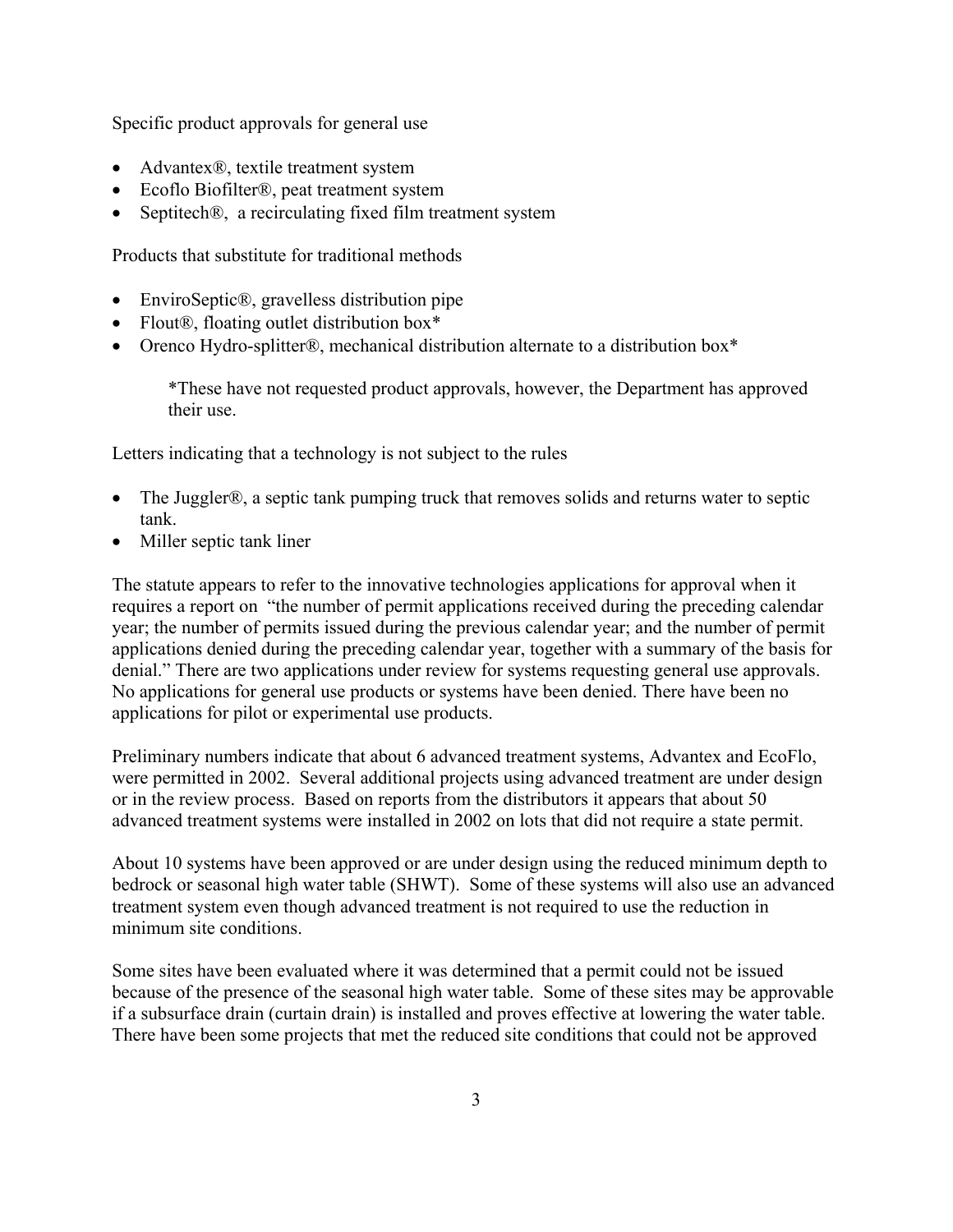because the town did not have a confirmed town plan and zoning. At least one site that could have been developed with the standard site conditions used the performance based approach to allow for installation of a system closer to the building, thereby reducing cost.

The ability to use the reduced site conditions only began on August 16, 2002. The use of the reduced site conditions so far has been limited, as initially the licensed designers were unsure how the process would be applied to a particular project. As the Agency provided training sessions, some designers began to use the enhanced prescriptive and performance based approaches. The Agency will be providing additional training in early 2003, particularly with respect to use of the "desktop" hydrogeological analysis that can be the basis of a performance based design. The Agency expects to see significantly more use of the performance based design approach in 2003.

#### **Other permit applications (for conventional systems**)

The Agency issues a formal report to the legislature annually, called the *Annual Report of Permit Activity,* which provides statistics on all the permits issued by the Agency. The Technical Advisory Committee will not attempt to include here all the information regarding other permits issued under the Wastewater System and Potable Water Supply Rules and other Agency programs that will be included in the Agency report.

| Office       | Applications | Permits | Denials | Insufficient | Non-       | Enforcement |
|--------------|--------------|---------|---------|--------------|------------|-------------|
|              | Received     | issued  | issued  | Information  | compliance | case        |
|              | 813          | 827     | 8       |              |            |             |
| Barre        |              |         |         |              |            |             |
| <b>Essex</b> | 712          | 706     |         |              |            |             |
| Rutland      | 522          | 485     |         |              |            |             |
| Springfield  | 568          | 584     | 24      | 24           |            |             |
| St.          | 242          | 243     |         |              |            |             |
| Johnsbury    |              |         |         |              |            |             |
| Total        | 2857         | 2845    | 38      | 31           |            |             |

Report on permits received, issued and denied

Information on three denials was unavailable at the time of issuance of this report. A search of old records would be necessary to determine the reasons for denial of those projects. Many of the cases of insufficient information were resolved through denial after additional requests for submittal did not result in adequate supporting data. As time allows, the regional offices attempt to clear inactive projects from the pending project list by sending reminder requests. The applicant is notified that failure to submit the required data or to submit a schedule for pursuing the application will result in denial. As is apparent from the chart, the Springfield Office has a high number of denials during this period, caused by the closing out of old pending projects. In other periods, other offices will show a similar increase in denials. In such cases, denial does not prejudice resubmittal of the application.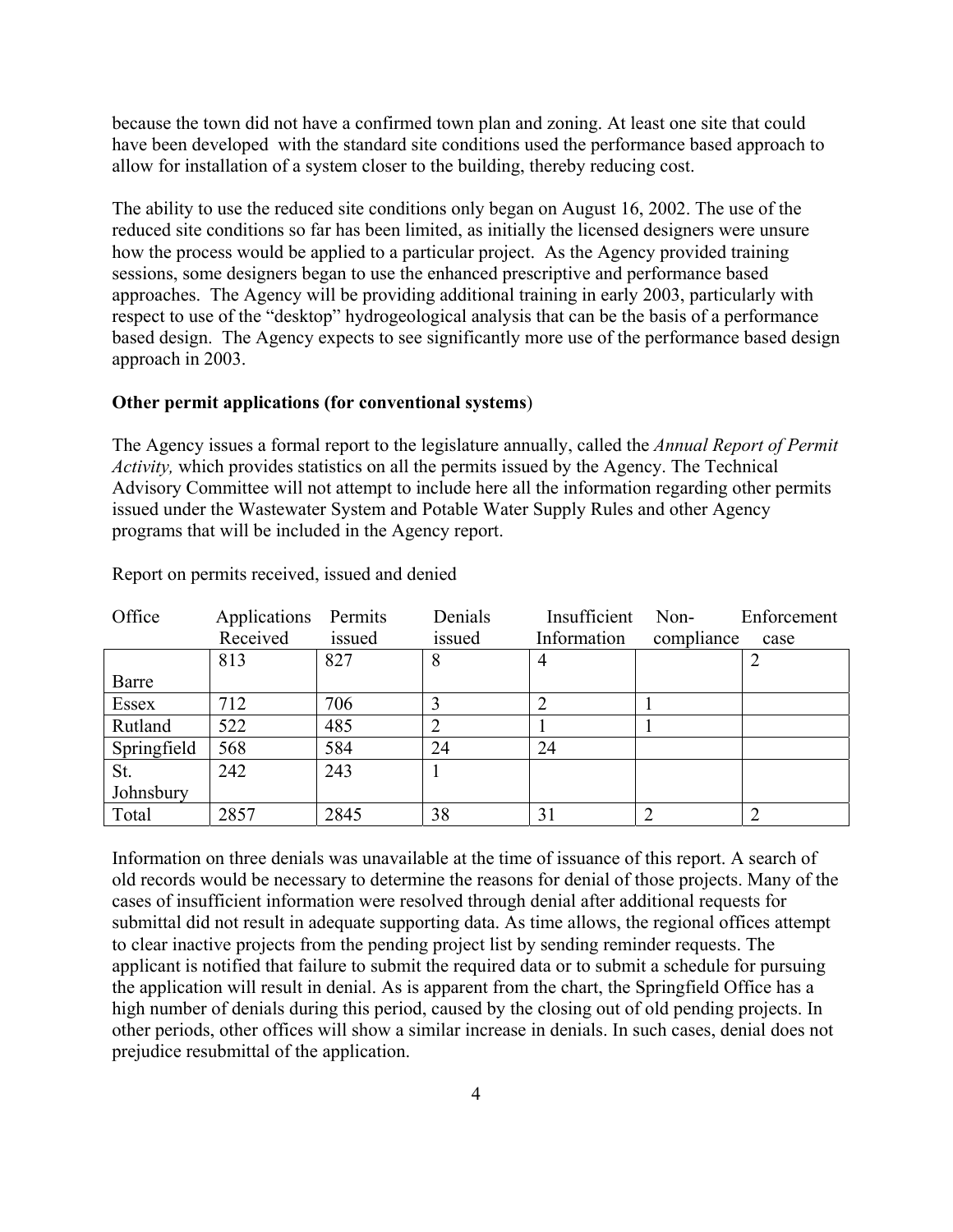#### WASTEWATER MANAGEMENT DIVISION MEMORANDUM

Date: December 1, 2002 (e-mail address revised)

# Re: **Technical Advisory Committee** for on-site program **Members and statutory charge**

Professional Engineers:

Chenette Associates Phelps Engineering 69 Plateau Drive PO BOX 367 Barre VT 05641 Middlebury VT 05753 476-6406 388-7829

PO BOX 712 6 Market Place Suite 2 E Middlebury VT 05740 Essex Junction 05452 382-8522 879-7733

Site Technicians: Gerald Kittle

Bernard Chenette, P.E. Lance Phelps (alt Alan Huizenga) bchenette@aol.com lance@phelpseng.com ahuizenga@phelpseng.com

Gary Fern, P.E. John Forcier (alt Brad Aldrich) Otter Creek Engineering, Inc Forcier, Aldrich and Associates fern@ottercrk.com jforcier@forcieraldrich.com baldrich@forcieraldrich.com

> PO BOX 611 Colchester VT 05446 655-1424 gkittle@town.colchester.vt.us

Barbara or (alt Justin) Willis PO BOX 98 Richmond VT 05477-0098 434-6474 bawillis@adelphia.net

Spencer Harris PO BOX 384 Bristol VT 05443 453-2351 spencerk@accessvt.com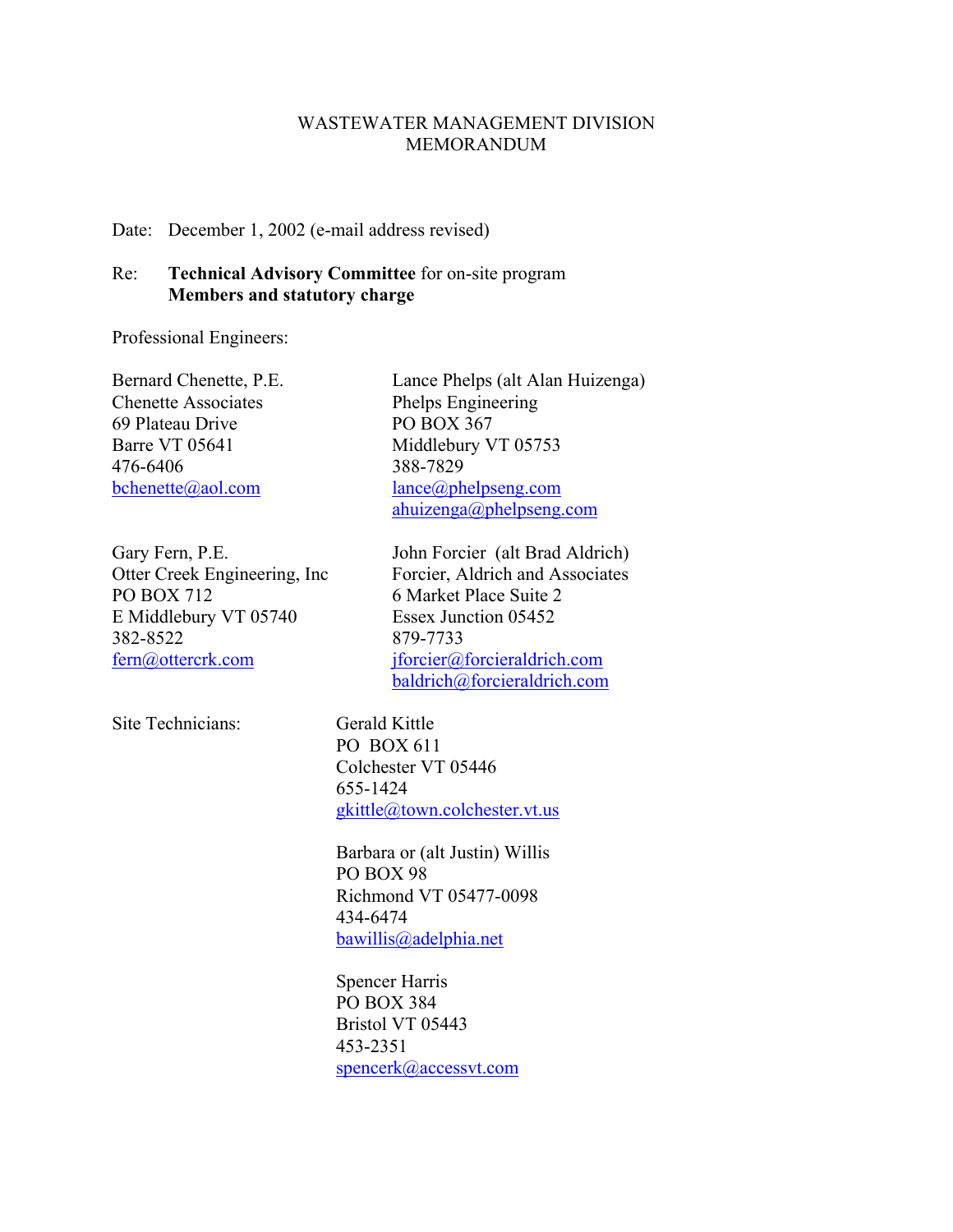| <b>Well Drillers</b>   | Jeff Williams<br>Spafford and Sons of Williston VT<br><b>PO BOX 437</b><br>Jericho VT 05465<br>878-4705 |                                                                                        |
|------------------------|---------------------------------------------------------------------------------------------------------|----------------------------------------------------------------------------------------|
| <b>Hydrogeologists</b> | Craig Heindel<br>Heindel and Noyes<br>PO BOX 64709                                                      | David Cotton<br>Wastewater Technologies<br>PO Box 99                                   |
|                        | Burlington VT 05406                                                                                     | Saxtons River, VT 05154                                                                |
|                        | 658-0820                                                                                                | 869-3432                                                                               |
|                        |                                                                                                         | $chemical(\partial g$ may t.net $d$ cotton $(\partial g)$ was tewater technologies.com |

 Stephen Revell Lincoln Applied Geology, Inc 163 Revell Road Lincoln, Vermont 05443 453-4384 stevelag@sover.net

Town officials

Kimberley Crosby, Administrative Assistant Philip Dechert, Planning Coordinator Town of Warren Town of Norwich PO BOX 337 PO BOX 376 Warren VT 05674 Norwich VT 05055 496-2709 649-1204 warrenadmin@madriver.com planner@norwich.vt.us

Water Quality Specialist

 Kimberly Kendall VNRC 9 Bailey Avenue Montpelier VT 05602 223-2328 X 118 kkendall@vnrc.org

Agency technical staff: Roger Thompson, Wastewater Mgmt Allison Lowry, Wastewater Mgmt Rodney Pingree, Water Supply emails: firstname.lastname@anr.state.vt.us

Health Department technical staff Gail Center

gcenter@vdh.state.vt.us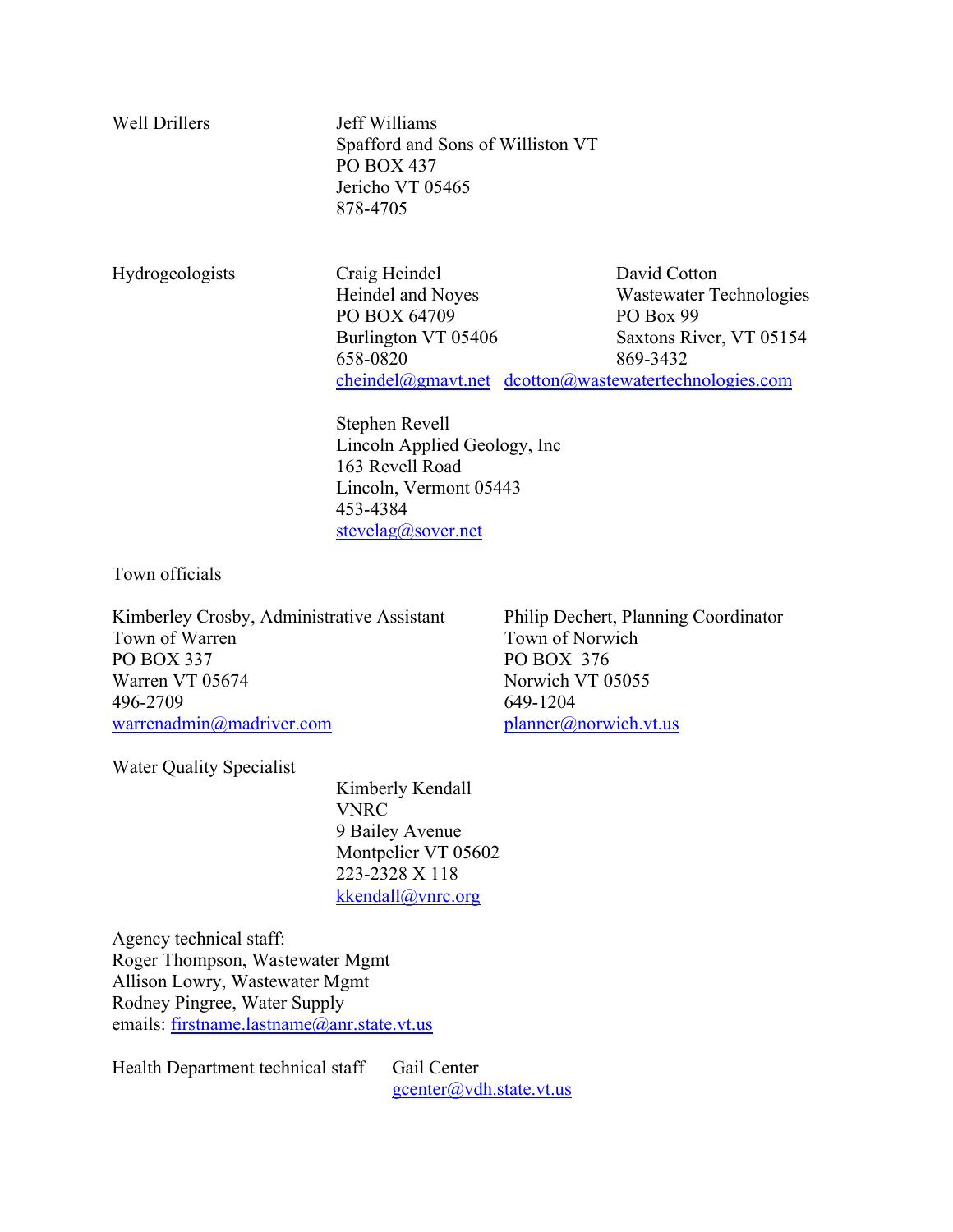Statutory composition of the Technical Advisory Committee and the charge to the committee:

The secretary shall periodically review and, if necessary revise the rules adopted under this chapter to ensure that the technical standards remain current with the known and proven technologies regarding potable water supplies and wastewater systems.

The secretary shall seek advice from a technical advisory committee in carrying out the mandate of this subdivision. The governor shall appoint the members of the committee and ensure that there is at least one representative of the following entities on the committee: professional engineers, site technicians, well drillers, hydrogeologists, town officials with jurisdiction over potable water supplies and wastewater systems, water quality specialists, technical staff of the agency of natural resources, and technical staff of the department of health. Administrative support for the advisory committee shall be provided by the agency of natural resources.

The technical advisory committee shall provide annual reports, starting January 15, 2003, to the chairs of the house and senate committees on natural resources and energy. The reports shall include information on the following topics: the implementation of this chapter and the rules adopted under this chapter; the number and type of alternative or innovative systems approved for general use, approved for use as a pilot project, and approved for experimental use; the functional status of alternative or innovative systems approved for use as a pilot project or approved for experimental use; the number of permit applications received during the preceding calendar year; the number of permits issued during the previous calendar year; and the number of permit applications denied during the preceding calendar year, together with a summary of the basis for denial.

The annual reporting shall end as of January 15, 2007.

\\JUPITER\WWDOCS\$\Protection\Phase.III.Rules\Tech Advisory Committee\TAC.members.12.02.02.doc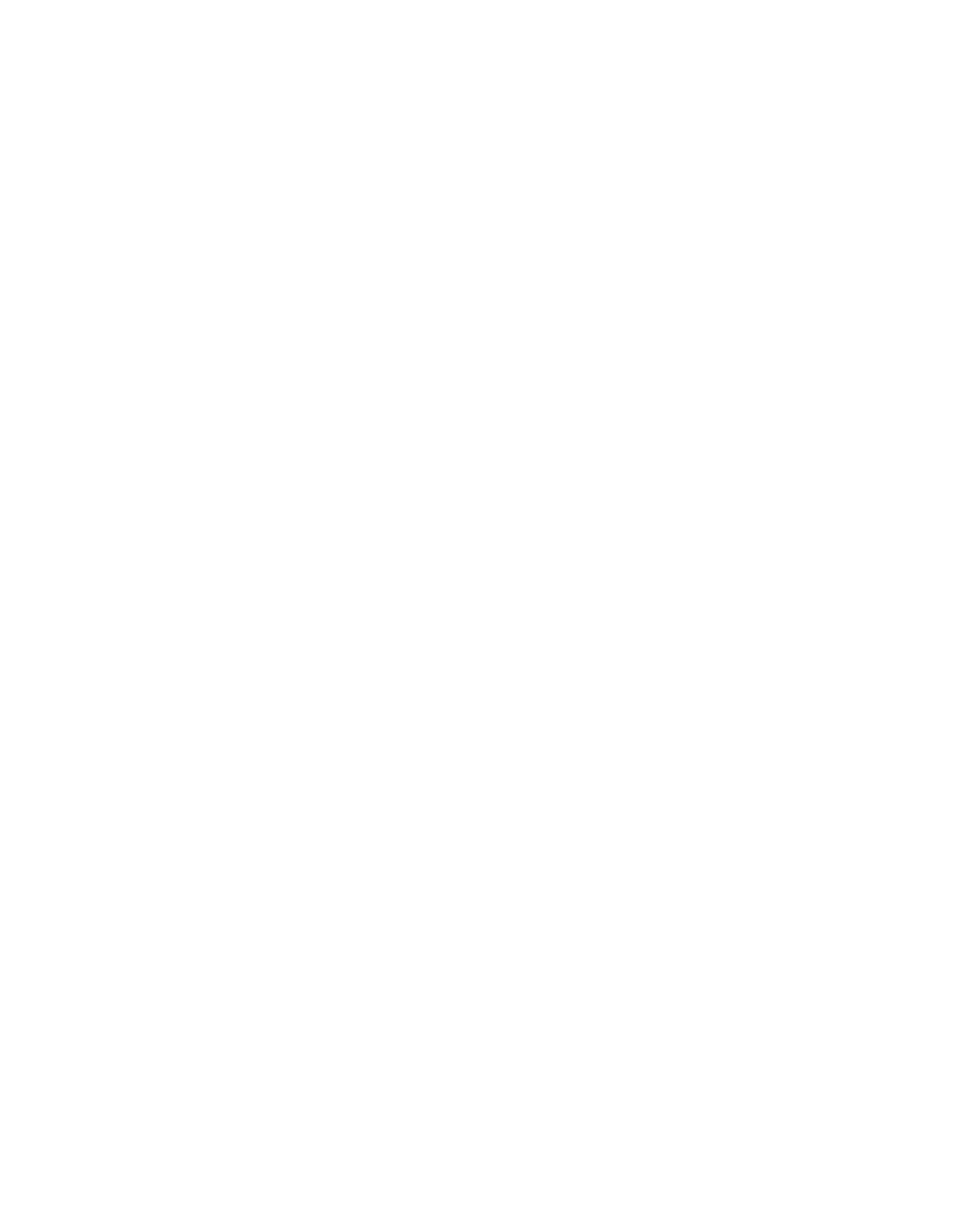### APPROVED MINUTES OF TECHNICAL ADVISORY COMMITTEE MEETING OCTOBER 22, 2002 (FIRST MEETING)

Members present: Steve Revell, John Forcier, Gary fern, Spencer Harris, Lance Phelps, Philip Dechert, Kimberley Crosby, Bernie Chenette, Barbara Willis, Gail Center, Roger Thompson, Gerry Kittle, Craig Heindel, Dave Cotton, Kimberly Kendall, Rodney Pingree

| Members absent:   | Jeff Williams, Allison Lowry                      |
|-------------------|---------------------------------------------------|
| Others attending: | Anne Whiteley, Marilyn Davis, Christopher Recchia |

#### **Future meeting schedule**:

November 5, 2002 1:00 p.m.-4:00 p.m. discussion of the licenser designer categories and the hydrogeological chart.

November 19, 2002 12:00 p.m.-2:00 p.m. Appalachian Gap Room, Cyprian Learning Center, Waterbury, VT

December 2, 2002 1:00 p.m.-4:00 p.m. Appalachian Gap Room, Cyprian Learning Center, Waterbury, VT

December 17, 2002 1:00 p.m.-4:00 p.m. Appalachian Gap Room, Cyprian Learning Center, Waterbury, VT

#### **Minutes:**

 After the welcome and introductions, Roger Thompson gave a status update on the innovative system review process. Frank O'Brien has been hired as the Innovative Systems review engineer and will be splitting his time between the Innovative review position and the Indirect Discharge Section work until the ID section can refill his old position.

Commissioner Recchia arrived and spoke about the results he would like to see from Committee's work. The department is committed to complete the revisions necessary to expand the licensed designer classes as the statute provides as soon as reasonably possible. Chris would like to submit the draft rule to the Legislative Committee on Administrative Rules by late January. He then asked : What can the Department do to make this successful?

Dave Cotton asked what the Department's plans for continued updating of the rules. The Commissioner indicated that the Department is also committed to update the rules periodically as necessary to incorporate current science. The Committee is appointed for 4 years and can assist by letting us know where the uncertainties and inconsistencies are and help us delineate the appropriate balance between risk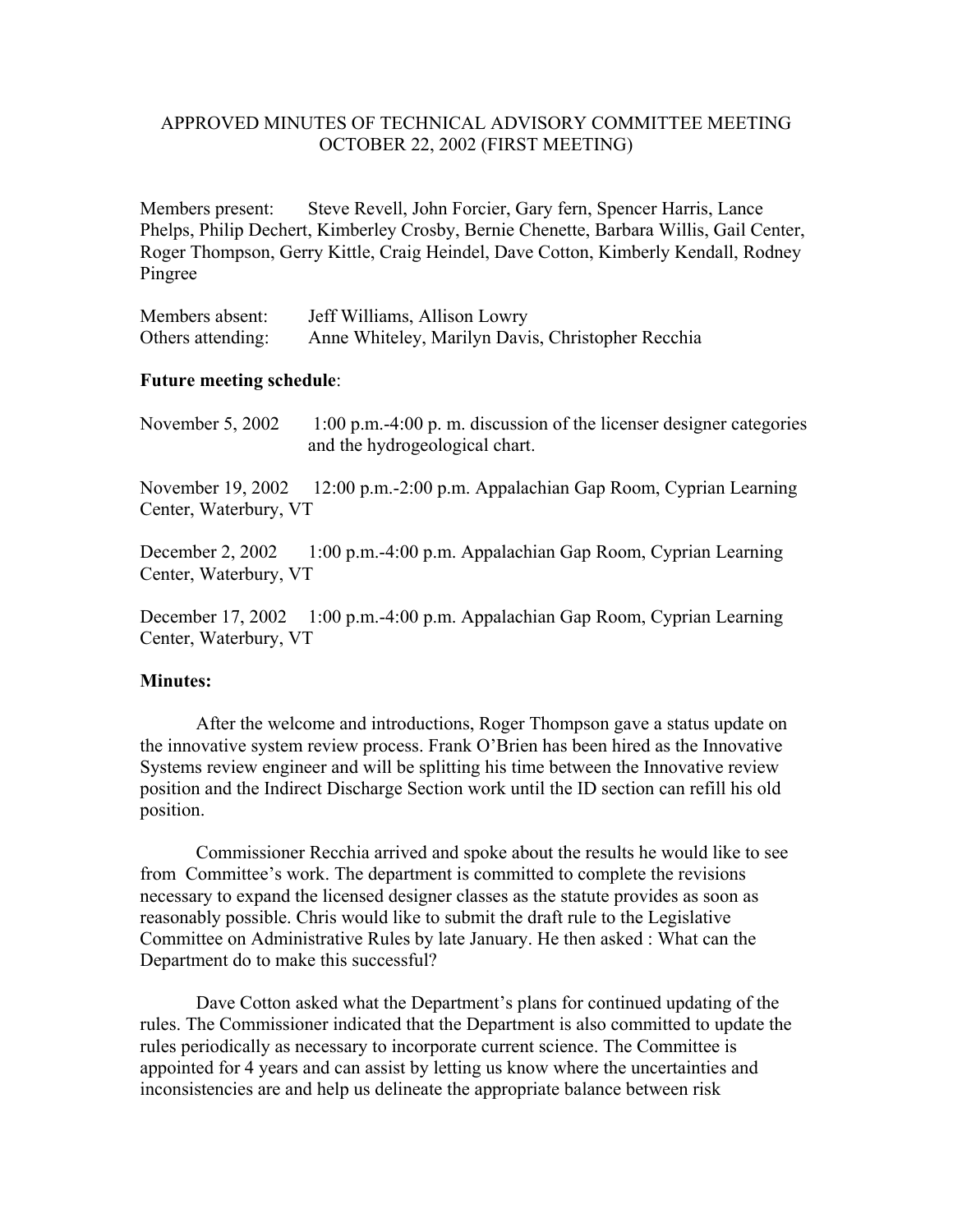management, public health and environmental protection and development needs. He reiterated that we want to complete the licensed designer revisions early next year, by end of January if possible.

John Forcier noted that as a member of the Education and Implementation Committee he sees an overlap between the committees' work on implementation, education and training and wanted to know if the former TAC work on the chart to be used in determining hydrogeological analyses had been made available to the Regional Office staff. Other members stated that they were using it as guidance in submitting information and that the RO staff should be familiar with it and use it also.

Chris mentioned that a good part of the information from the report was put into the revised rules. Members of the former TAC Committee noted that the report was a good compilation of what various members of the Committee were thinking but that there was no "agreement" on all the final issues. Roger noted that there was not time to finalize the Table and incorporate it in the rule, however the TAC can work on that now and perhaps get it usable as guidance, eventually to be in rule.

It was noted that the old report was a "political position statement" and that not all the positions could be incorporated into the rule. The members wrote up the presentation on the items they were most passionate about, and a revised document may not make the same conclusions as were presented in the old report. The Committee asked for copies of the old reports to be provided to all the members.

Chris noted that the report to the legislature must include quite a bit of "beancounting" that the Department does as a matter of course. He would like this Committee to focus on giving assistance on clarity and scientific criteria rather than creating the data.

John Forcier reiterated that there is a lot of confusion and many engineers are backing off and not working on projects because of the confusion. He indicated that the first agenda item (Is there a need to reevaluate the minimum site criteria) is incorrectly stated. The issue is not that the engineers want to change the minimum site criteria, but that engineers want the Regional Offices to more readily accept the engineer's evaluation of the significance of soil mottling and whether it is indicative of the seasonal high water table. A hydrogeologist noted that he is using the Table from the former report to make his evaluations and the Regional Office is not familiar with it.

A discussion of the Addison County site visit in August ensued with the final result that it was felt that both perceptions noted above had been presented at the site visit, and since, but now we must move on to find the appropriate resolution of the issues. The Commissioner indicated that Regional Office staff is being given guidance on how to review a project giving increased reliance on the engineer's proposal. If the factual evidence supports the engineer's claim and reasonable assumptions are used, then a permit will be issued on that basis. We also agreed that there may be steps to take to define scientific criteria to support a change in the minimum site conditions but that it is a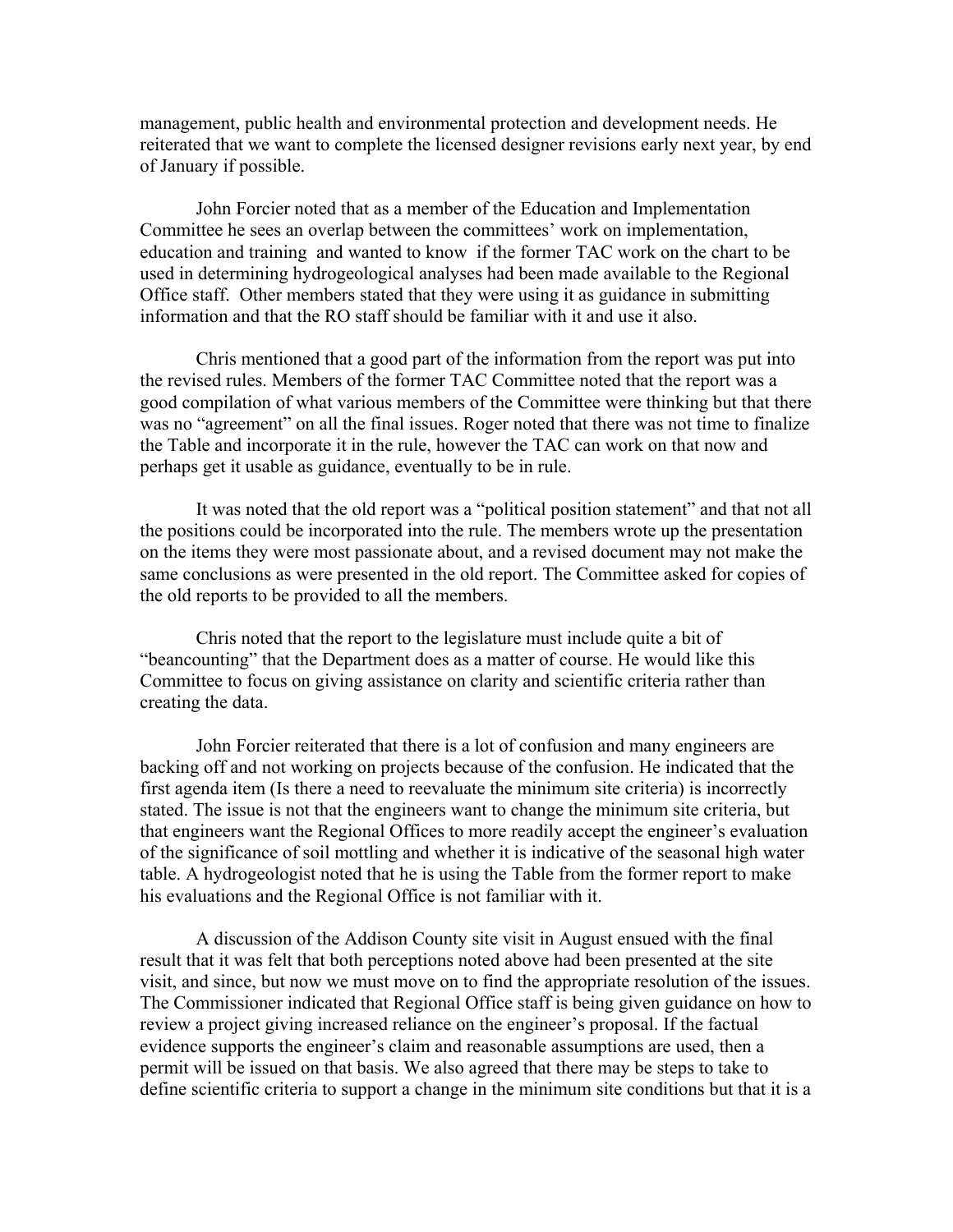very complex issue. The mathematics may not support what actually happens in the field due to the effects of extremely good construction practices or other variables such as low operating flows improving system performance.

The Committee agreed that it would be useful to monitor some existing sites in poor soils next spring even though the results may not provide definitive answers. The program at a minimum should require metering of flows and weekly checks on whether the systems are surfacing. There should be enough sites to represent various soil types and slopes in the Addison County area.

John Forcier noted that the Agency's field test for soil identification will be 11/13 and that another is planned in the spring. He is working with a NH engineer to present a day's refresher course in soil identification and hydrology. The Regional Engineers will be invited to attend.

The Committee talked again about the difficulty in designing a monitoring program that will give useful data due to complexities in extrapolating from low flows to design flows, peak uses on occasions versus high daily uses close to design flows etc. An old study done by Stan Corneille was mentioned that collected data on hundreds of systems yet was not able to draw good conclusions.

It was repeated that much soils analysis is a gray area rather than black and white and that Regional staff needs to adjust to relying on the engineer's professional judgment in those situations. Anne reminded the Committee that the engineer is not certifying that the system will never surface. The certification is that the system is **designed to keep the effluent six inches below the ground surface** taking the seasonal high water table into account. The six inches design factor is the margin that the former TAC thought was appropriate so that effluent would rarely surface because of unusual outside influences. Anne noted that if a system fails, the reasons for failure will be investigated and may be determined to be construction or operations related rather than design related.

Dave Cotton mentioned that the soils hydrogeology Table in the former report will only work for the easier sites that can be evaluated without monitoring.

The Committee set meeting dates and established two subcommittees, one to work on finalizing the Table and one to set up training opportunities, specifically one during the next month or so. The "Hydrogeology Table" subcommittee is Allison Lowry, Craig Heindel, Dave Cotton and Steve Revell. The training subcommittee is John Forcier, Roger Thompson, Allison Lowry, Dave Cotton, Barbara Willis and Marilyn Davis.

Additional discussion debated whether there should be changes in the basic performance criteria such as using a two year time of travel and then allowing the effluent to surface, or using disinfection and allowing surfacing or discharge. This is a complex issue and should be reviewed by the Committee in the future rather than during the next four months when we have so much else to accomplish.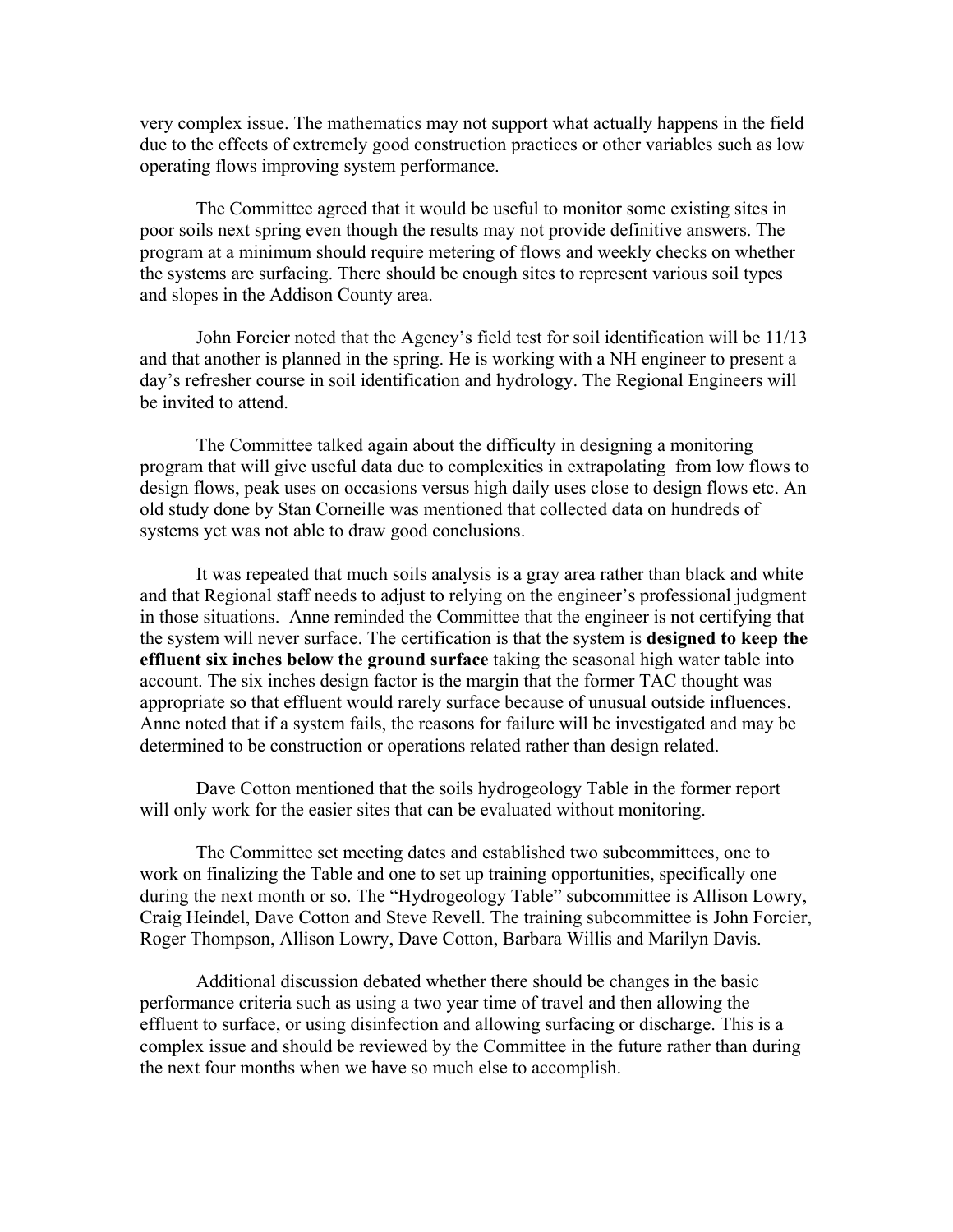It was noted that we will have to move very quickly to draft new licensed designer rules by January. A third subcommittee to consider the change in the licensed designer rules and come up with topics for discussion at the next meeting consists of Spencer Harris, Gary Fern, Alan Huizenga for Lance Phelps, and Gerry Kittle.

It was also noted that we need to think about innovative solutions to the poor soils in Addison County that are doable under the existing minimum site conditions, such as drip irrigation or holding lagoons that only release into soils when the water table is low. The Committee agreed to consider this and bring new ideas to the next meeting. The Committee did agree that it was not possible to find a design criteria that would allow every previously exempt property to be built upon.

The Committee asked that Richard Czaplinski be invited to be on the committee because he was such a valuable addition to the former TAC. The next meetings were set as noted at the beginning of these minutes. Marilyn Davis agreed to call him and request his assistance.

The meeting schedule was set as given at the beginning of these minutes.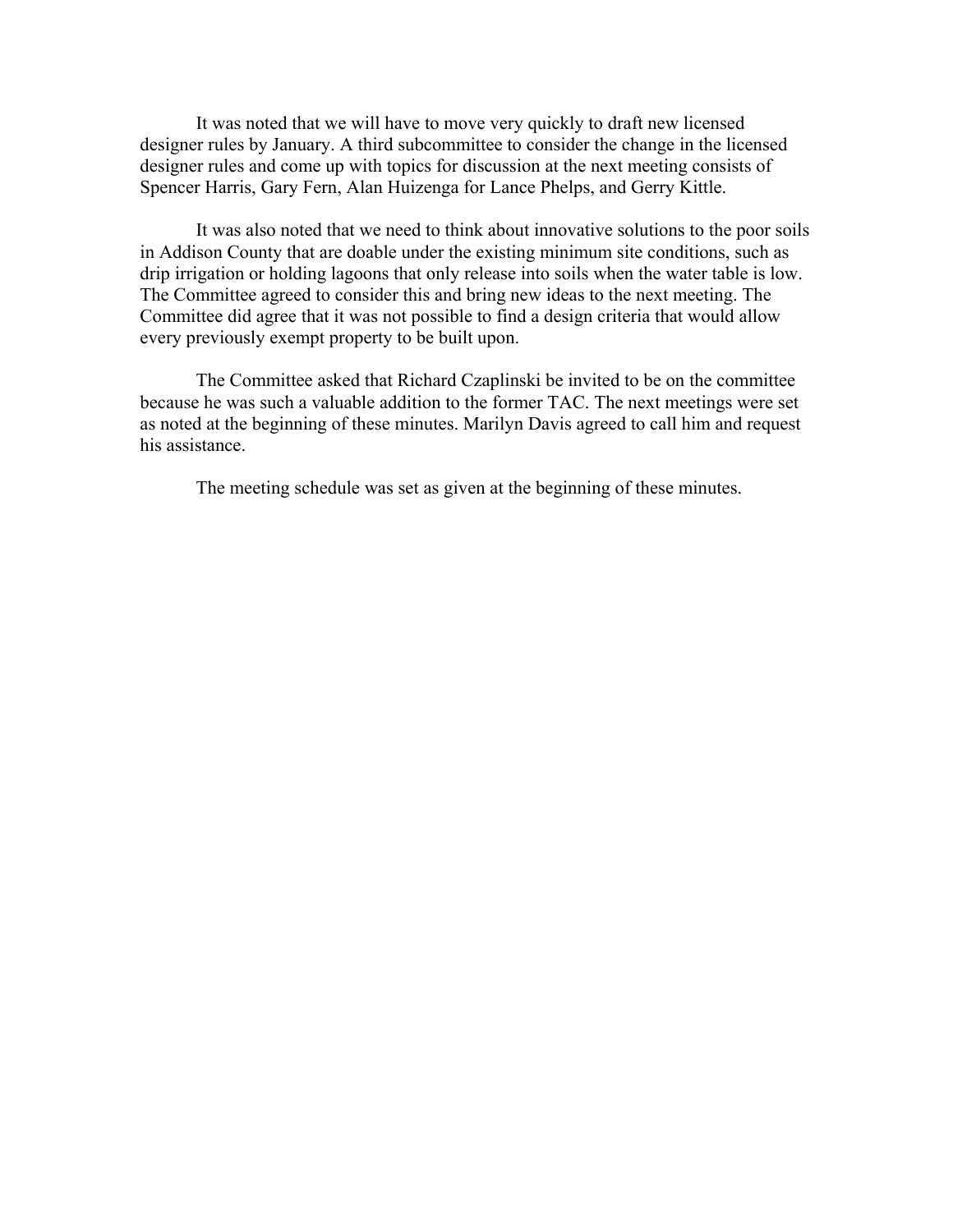# APPROVED MINUTES OF TECHNICAL ADVISORY COMMITTEE MEETING NOVEMBER 5, 2002

Members present: Unfortunately, I have misplaced the attendance list for this meeting.

Next meetings:

November 19, 2002, 1:00-4:00 p.m. Appalachian Gap Room, Cyprian Learning Center, Waterbury VT

December 2, 2002, 1:00-4:00 p.m. Appalachian Gap Room, Cyprian Learning Center, Waterbury VT

December 17, 2002, 1:00-4:00 p.m. Appalachian Gap Room, Cyprian Learning Center, Waterbury VT

#### Minutes<sup>-</sup>

The draft minutes of the previous meeting were not sent out to the committee. They will review them at the next meeting.

The subcommittee working on the hydraulic chart was asked if there were any comments on progress at this time. The report is not due until next meeting.

It was noted that the chart on page 10 of the original TAC committee final report is the most important chart, however, a person identifying a soil in order to use the chart should not simply rely on the cursory identification shown there i.e. "fine sandy loam"…the structure (how strong or weak the soil is) and similar data must be considered. The chart calculations based on slope are also simplistic ones. It was also stated that though many clay soils will not pass the desk-top study calculations, designers can design systems that will not surface. The design, however, could not be certified to calculate that the effluent will rise no closer to the ground surface than 6 inches.

The committee was asked if there are other solutions for Addison County. Reference was again made to the hydraulic chart. It was stated that the baseline performance standard is not surfacing at all versus surfacing a few days a year. It is believed that for a reasonable clay site with mottles at 10-12 inches, good soil structure, and a lot of available length for a system the Table, as constructed now, will say that such a site can be built on without a specific site analysis, but that if hydraulic conductivity parameters are lowered much more it will seal out those sites. This is no different for Addison County than it is for the rest of the state. The committee agreed that any guidance must be applicable to the whole program and not just one geographical area. The desktop hydrogeological study is provided so sites that can easily be determined to meet requirements based on conservative assumptions may be approved without the need for site specific work. The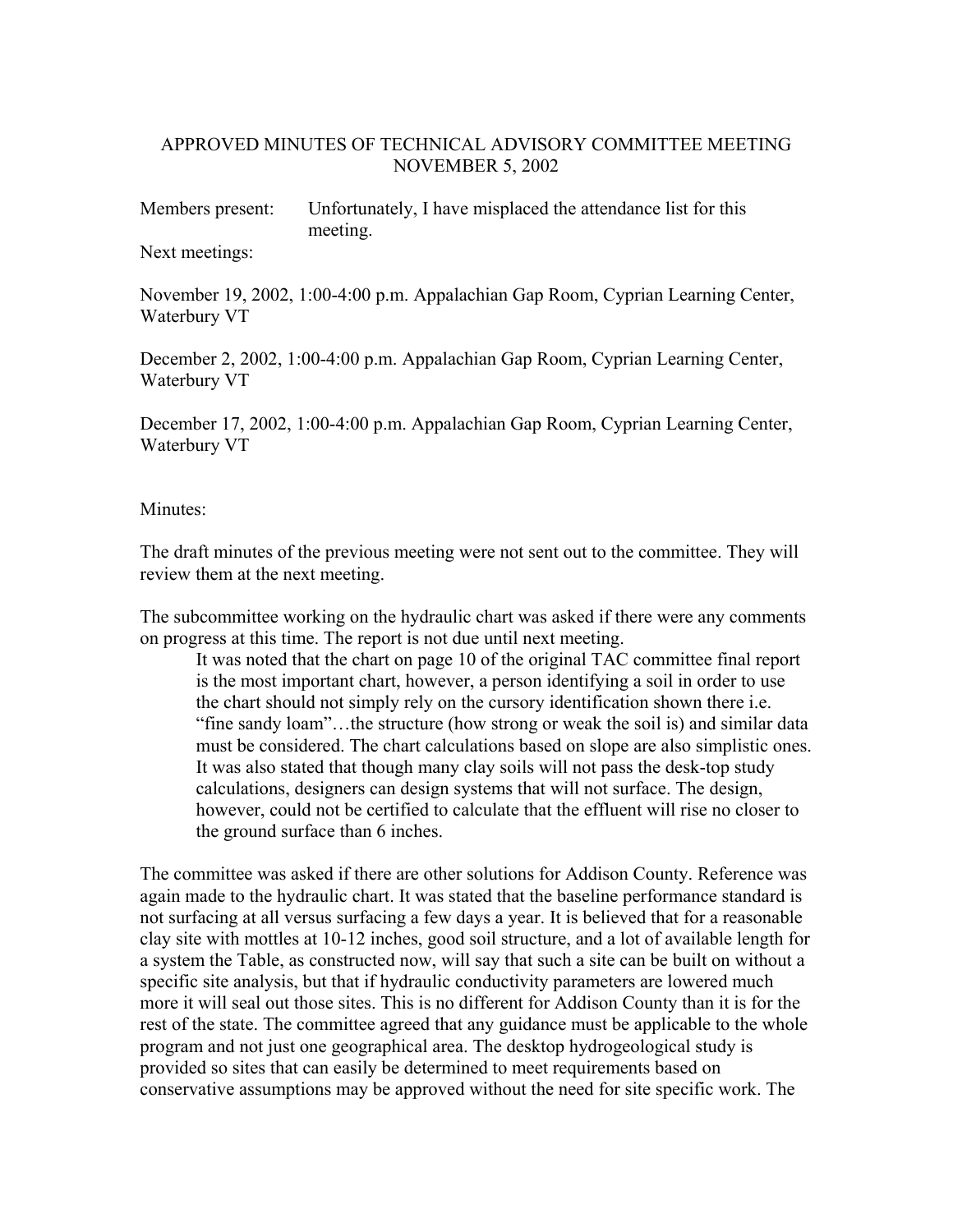committee agreed that the chart needed to be completed and then used for some projects to see how it actually functions in the real world. There was a discussion of the difficulty of doing site specific tests, such as slug tests, and particularly trench tests because the work of digging the trench in tight soils at certain times of the year smears the walls of the trench and reduces the hydraulic properties you are trying to measure. The tests are also costly.

The ideas being discussed were summarized as:

- A. The normal easy sites will work well with the chart.
- B. Addison County soils are somewhat unique, the chart may not apply.
- C. The performance standard of not surfacing can be met by systems for which the design calculations do not meet the requirement to stay 6 inches below the surface of the ground. The designers know this from experience with such systems but do not know how to "demonstrate" that the design will work. In certifying that a system meets the rules it is not only the 6 inch standard that is the problem, it is other standards such as isolation distances that are also a problem for these systems.

John Forcier noted that the training that is being set up will discuss some of the judgments required to analyze soils, and show that it is not black and white. The training will help eliminate the gaps between the black and white line and the judgements so that more people seeing a certain situation will have similar judgments.

There were several opinions on why consultants were unwilling to certify sites. The original statement was that it is not about whether the system would surface or not, it was about whether the regional office would approve the consultant's proposal. Then the concern was redefined to be that it was about not being able to certify that a system would not surface. It was noted that the not-surfacing standard has been in place in New York for 17 years, at least, because dye tests are performed to make sure that the system does not surface when title is transferred. Several consultants said that the regional Offices usually agree on where the mottles are but it is a matter of the difficulty of justifying that the system will meet the requirements of the rules when it is a questionable site. Some said the "6 inches" is the issue others said: No, it is the liability that is the problem. Consultants are concerned that the state will enforce against them if the system fails if it is a judgment call design. In some cases the town standards have been less stringent than the state standards or there have been exemptions for systems on 10 acres…many systems would be designed with "cheater pipes" to the surface. The changes create a steep learning curve for clients who may not be able to build or have a lot of new expense and they are angry. Consultants do not want to do work on systems when the way the new rules will be administered is still in flux. If the state had no enforcement capability, that is, go back to the status before the rules, it would be a lot better. Consultants would not have to worry about being second-guessed. Consultants would like to be sure that the Regional Engineers will be receptive to new concepts.

There are some new innovative systems that could have criteria developed such as drip irrigation and systems that hold the effluent for a while and discharge it when the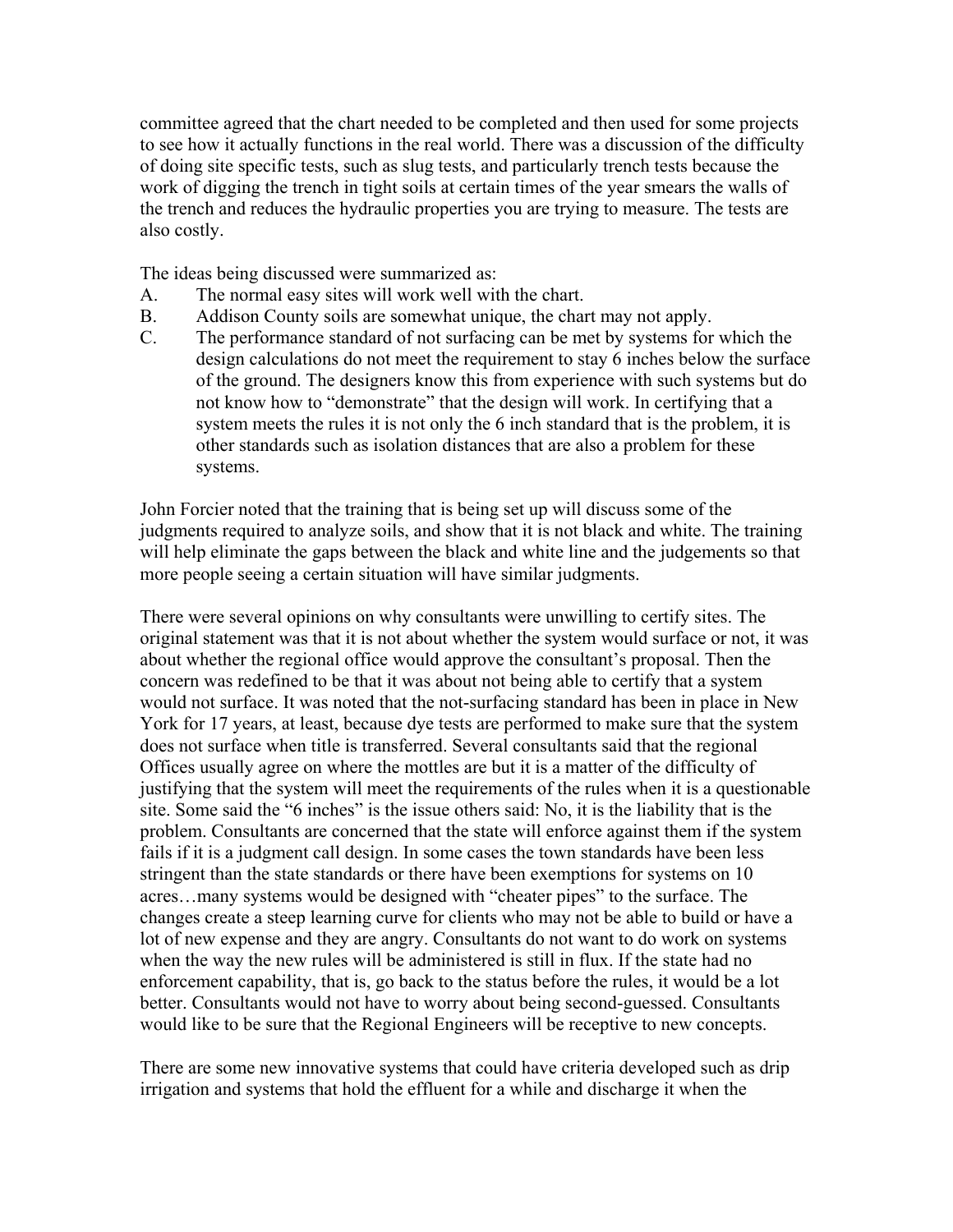groundwater table is lower. No one knows how many of the sites where the consultant designed "what would work" because there was no state permit required have surfacing systems or for how long they surface. They generally do not go back and check them out. Those that were reported are likely to be the worst cases. Other design concepts that can be developed are the two-year time of travel on your own property and the idea that standards will be different for areas where everyone is on a public water supply. These should be done, but there is no time until after the first of the year to look at the issue. First in time and isolation distances also need to be discussed as relates to the two-year time of travel.

The consultants acknowledged that before the new rules designing systems was a risky business and it is still a risky business. Things will adjust eventually and stabilize. Because the new rules include more marginal soils there will be more failures than there were before with the more conservative standards. However usually there will be lower actual flows than design flows so there is some safety factor there for most sites.

Licensed designer discussion: The subcommittee presented the following draft for discussion

# I Hydraulic Limits

- A. Mound systems up to and including 1000 gpd
- B. In-ground systems up to and including 2000 gpd
- C. At-grade systems up to and including 2000 gpd

Basis: hydrogeological studies required for systems with wastewater follows greater than those stated.

 Comments…the statute limits site technicians to systems < 1350 gpd. This was because water supplies at 1440 gpd required hydro studies and the sewage rules flows for the number of SFRs below 1440 (three-3 bedroom houses) were 1350, so we settled on the lower number for a given project. Numbers should match for water supplies and sewage systems. Consensus that 1350 was the number of choice.

#### II. Wastewater Characteristics

A. projects limited to domestic (sanitary) wastewater only.

Basis: treatment of process wastewater requires greater educational training than that required in the Environmental Protection Rules.

Comments…This can include wastes that the Division deems compatible with domestic waste. It does not include industrial discharges. Those require a UIC permit and site technicians should not do those. Q. What about treatment systems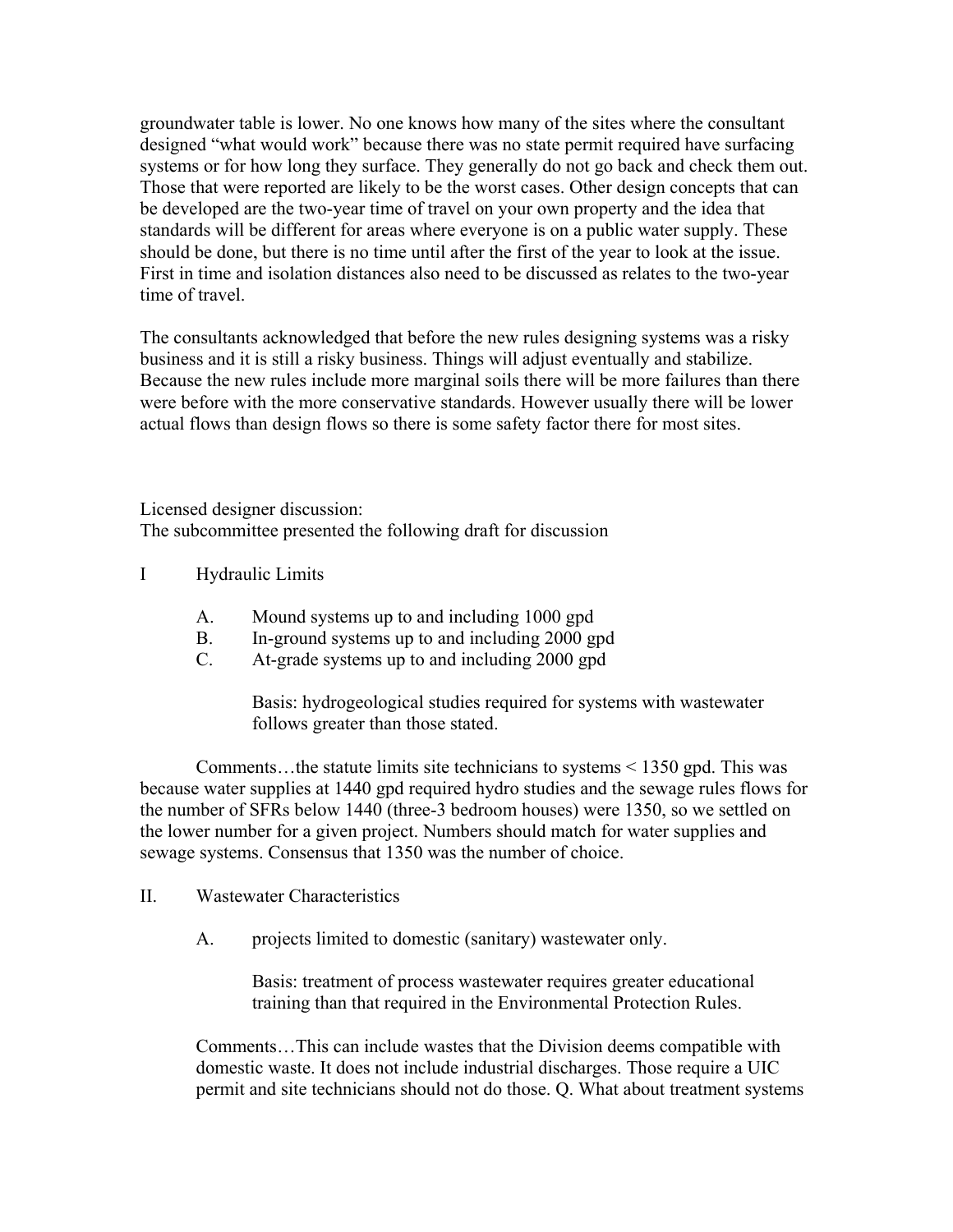on the water such as softeners, radionuclides, iron manganese, arsenic. Some are okay, some not…a document needs to be developed about this. Recycled water to toilets etc is domestic waste.

- III. Types of projects
	- A. residential, including apartments and duplexes
	- B. Commercial, when the on-site wastewater system is receiving combined residential/commercial wastewater. The residential flow component must be greater than the non-residential flow component.

Basis: Small-scale commercial projects, such as offices and stores, are sometimes combined with apartments. In most cases, the commercial component is less than the residential component.

C. Subdivisions will be limited up to 9 lots.

Basis: Act 250 permits are not required for projects up to 9 lots. Amplified reason during discussion…Act 250 permits involve a lot of work that site technicians are not qualified to do, such as roads, stormwater, parking lots. (Actually Act 250 permits are required for more than 6 lots now).

Comments…site technicians can only do the work necessary to design systems covered by the rules, those other items are not part of their license authority from DEC. Wastewater from a school or office is no different than sewage from a home, the system design is the same. Places of assembly require special concern because of so many people. Places of assembly are simply one category of pulic water system. Public water systems require a professional engineer to design, so site technicians cannot do those systems. That will be a limit on the water supply side. The number of lots doesn't matter. There was agreement that site technicians should not design public water systems, and that the number of lots doesn't matter.

- IV. Other items for consideration
	- A. Pretreatment systems will not be designed by site technicians.

Basis: Treatment of wastewater requires greater educational training than that required in the Environmental Protection Rules.

 Comments….generally the pretreatment systems that site technicians will be using (for sanitary wastes only) will be "black boxes" approved for general use by the Department. Using those systems, as sand filters can now be used as a system by a site technician, is not considered "designing" a pretreatment system. Site technicians will not be allowed to design the 'black box" itself. That requires more education and training than the licensing program will provide. It was noted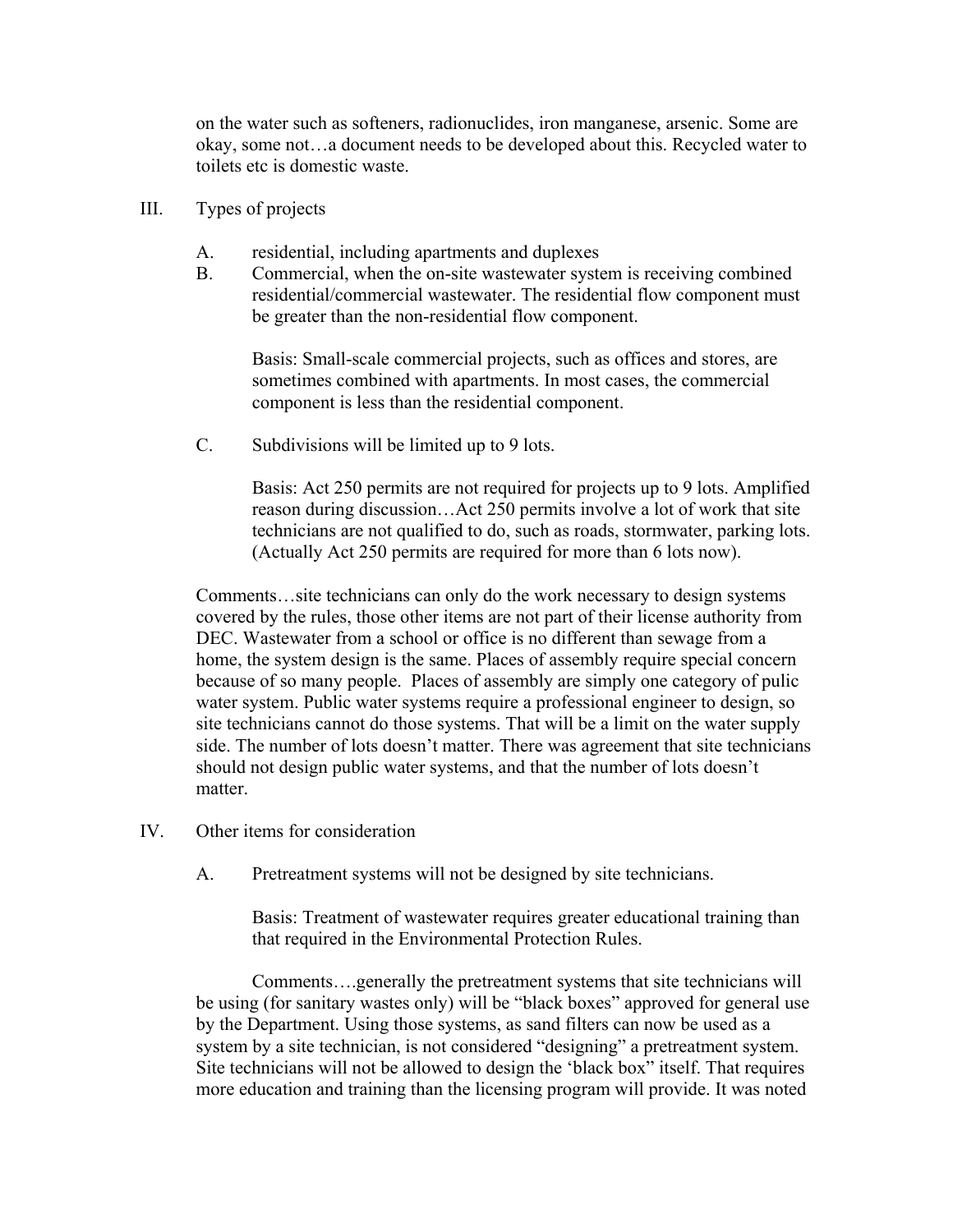that there was no consensus to allow site technicians to use innovative systems approved for general use in their designs.

Further Discussion:

Perhaps there should be continuing education requirements. Should there be a gradual elimination of all grandfathered site technicians so that everyone must have taken the test. Does there need to be pre-qualifications to take the exam? There are none now.

The Plumbers licensing program had continuing education requirements and has worked very well.

Should site technicians be able to design water supplies for schools that are not public water supplies? What should be the restrictions if any?

Should there be a licensed designer category for well drillers. How about

hydrogeologists? (Anne believes that we cannot provide a category for hydrogeologists).

Should the rules be changed to provide for disposal of leach bed waste? (Future discussion.)

Subcommittees

Hydrogeology - Allison Lowry, Craig Heindel, Dave Cotton and Steve Revell.

Training subcommittee - John Forcier, Roger Thompson, Allison Lowry, Dave Cotton, Barbara Willis and Marilyn Davis.

Licensed designers - Spencer Harris, Gary Fern, Alan Huizenga for Lance Phelps, and Gerry Kittle.

K:\Protection\Phase.III.Rules\Tech Advisory Committee\Approved.Minutes.TAC.11-05-02.doc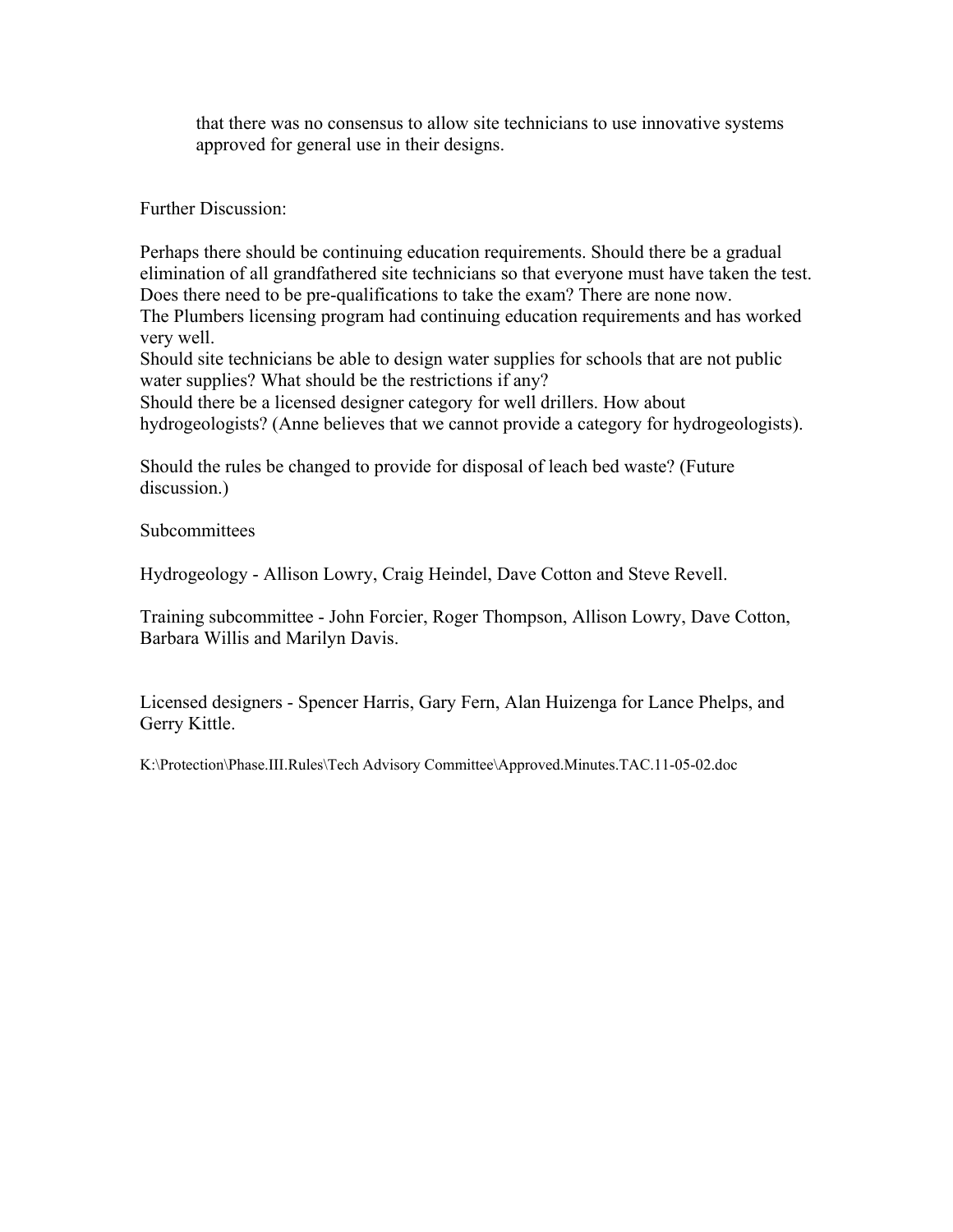# Approved Minutes of the Technical Advisory Committee November 19, 2002 Meeting

Members Present:

Roger Thompson Craig Heindel Steve Revell Frank O'Brien **Barb Willis** Barb Willis **Allison Lowry** Dave Cotton **Phil Dechert** John Forcier Alan Huizenga Kim Crosby Spencer Harris Bernie Chenette

Scheduled Meetings:

Monday, December 2, 2002, from 1-4 PM @ Appalachian Gap Room

Tuesday, December 17, 2000, from 1-4 PM @ Appalachian Gap Room

Tuesday, January 7, 2003, from 1-4 PM  $\omega$  100 Stanley Hall

Tuesday, January 21, 2003, from 1-4 PM @ 100 Stanley Hall

Tuesday, February 4, 2003, from 1-4 PM @ 100 Stanley Hall

Tuesday, February 18, 2003, from 1-4 PM @ 100 Stanley Hall

# Committee Discussion

# **Future Meetings:**

It was decided to meet every other week on Tuesdays from 1-4 PM starting January 7, 2003. DEC will look ahead at the calendar for conflicts and then book a room.

# **Review of Minutes:**

The draft minutes for the November 5, 2002 meeting were discussed. It was noted that the comments portion of section IV entitled "Other items for consideration" should include a statement that some members did not agree that use of a treatment system, even one with a general use approval from the Department, should automatically be designed by a site technician. It was also requested that the minutes indicate which members were present. There was a request that when meeting dates are given that the meeting time be included for ease of use.

There was also a comment on the draft minutes for the October 22, 2002 meeting that in one place there is a note of the formation of two subcommittees and a following note that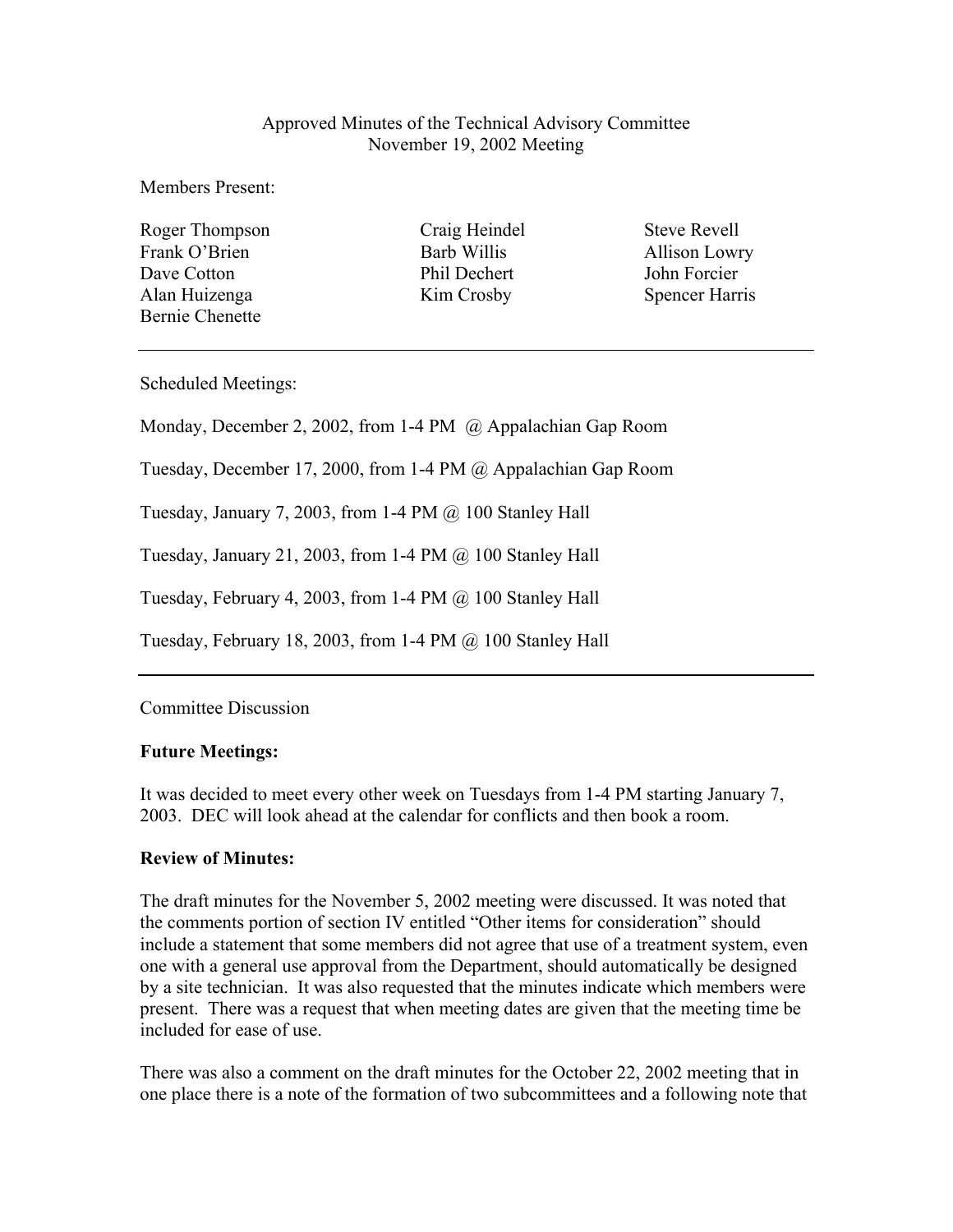an additional subcommittee was formed. The minutes should be reworded to make it clear that three subcommittees were formed. It was requested that the subcommittee tasks and members be included with the minutes each time.

The minutes were accepted with the above noted additions and corrections.

# **Presentation of the Hydrogeologic Subcommittee:**

Dave gave a presentation of the results of the subcommittee's work using the outline below:

Do we accept the:



 Linear Loading Rate Methodology Peak Flow (Design flow is peak daily flow) Average Slope Approximately equal to 1 FT of mounding Conservative Will be reviewed by regional office staff

Recommendations:

This is a prescriptive approach for use by most designers and does not require specialized hydrogeologic skills.

There is a need to incorporate training for everyone in how to use the approach.

There is a need to increase soil morphology training for everyone in order to maximize the use of soil information

Dave reviewed this outline and said that the subcommittee did agree that the methodology is valid and that the assumptions are agreed on. The subcommittee developed a chart that converts soil textures into conservative K values and then into acceptable linear loading rates based on 1' of groundwater mounding. The site conditions relative to the amount of soil above the SHWT have to be factored in to use the chart for designing a system. For instance, if the design basis is that SHWT is 12" below the surface of the naturally occurring soil, the mounding must be reduced to 6" by using a lower linear loading rate in order to meet the 6" design requirement.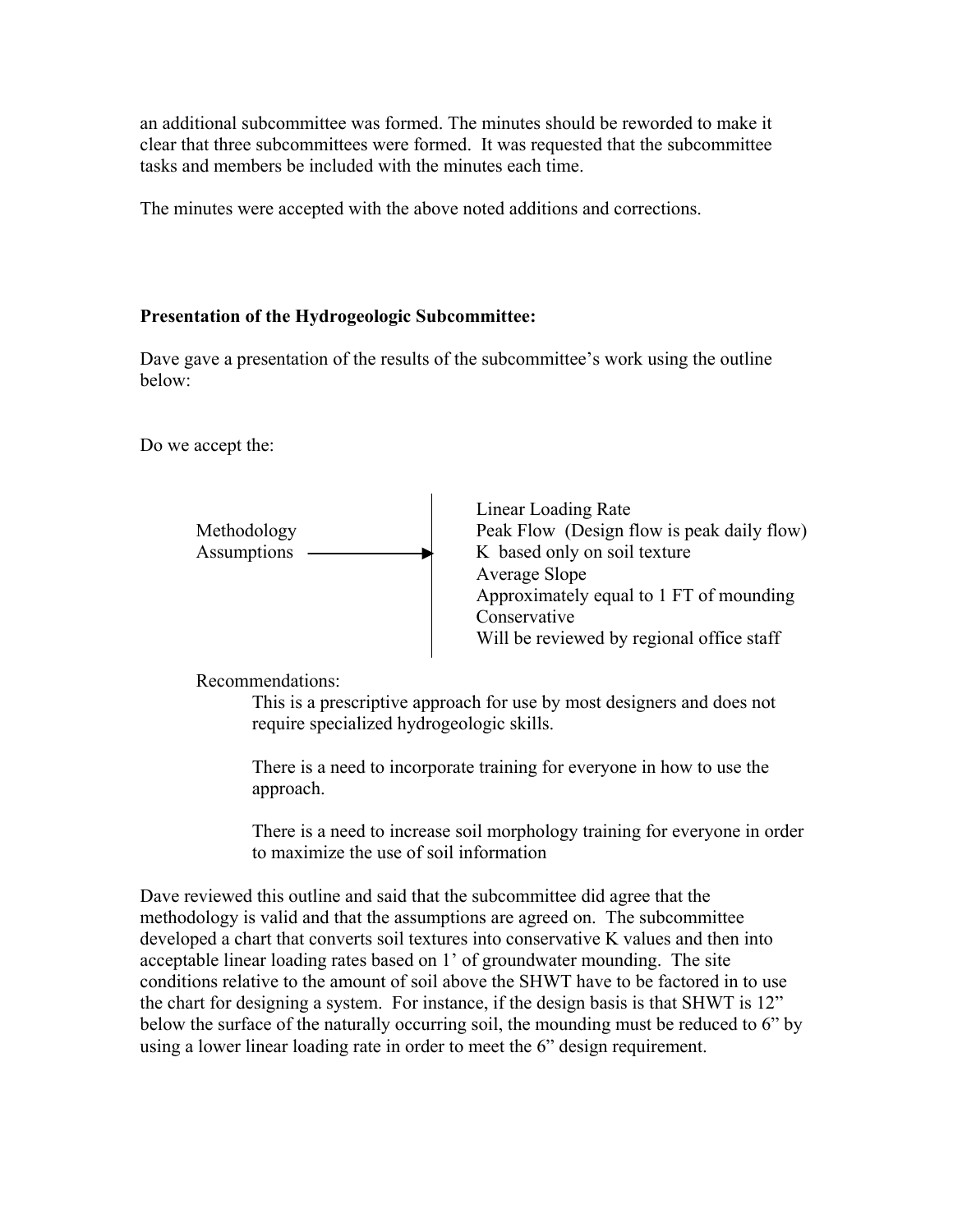The chart mentioned above is different than the chart that was partially developed by the previous TAC during the early part of this year. The subcommittee proposes that there also be a **second chart** that would, in addition to the soil texture, include factors related to soil structure. Because this form of soil analysis is not part of the existing program for prescriptive system design, the use of the technique requires an advanced understanding of soil morphology. A soil scientist or hydrogeologist usually does this analysis. The use of site specific conductivity testing is also allowed.

John said that he wanted to support as many options as possible. Craig agreed and noted that there would be two desktop approaches and one based on site specific testing.

#### **Discussion of the 6" rule**

Roger asked for discussion of the requirement that a performance-based system be based on a design that would keep the effluent at least 6" below the surface of the naturally occurring soil. Dave reviewed a portion of the 1997 summary report that noted both that 6" was the consensus number developed by the members of that technical committee and that at that time it was observed that even with a 6" layer of soil above the free water table, the soil would be saturated to the surface and feel soft underfoot in the springtime. Roger asked if after 5 years of thinking about the subject was there any way to reduce the 6" standard and still make a claim that the system would not surface. Craig and Dave said no and this appeared to be the consensus from the group. Roger said that this seemed to lead to a position that solving the "Addison County problem" would require a change in the policy against surfacing sewage. Committee members agreed that the topic must be considered and said that discussion should include the question of when the discharge is no longer considered wastewater.

Several members talked about approaches that would include advanced treatment prior to discharge to the leachfield followed by some polishing in fill material or in naturally occurring soil or a combination of both in systems that where there would be at least periodic surfacing of effluent at the toe of the system. Several members, Dave in particular, suggested that disinfection could be part of the treatment process. John suggested that a two year time of travel zone, owned or controlled with an easement might be part of the solution. Dave said that the two year time of travel was based on 5 to 7 logs of viral removal, heading towards the thought that disinfection could serve the same purpose. This led to a discussion about the passive nature of treatment in the soil versus the active treatment of a disinfection system.

It was agreed that this is a policy decision that the Department will have to consider and that this topic will be reviewed at future meetings.

#### **Site Technician Rules**

Alan Huizenga reviewed the subcommittee results.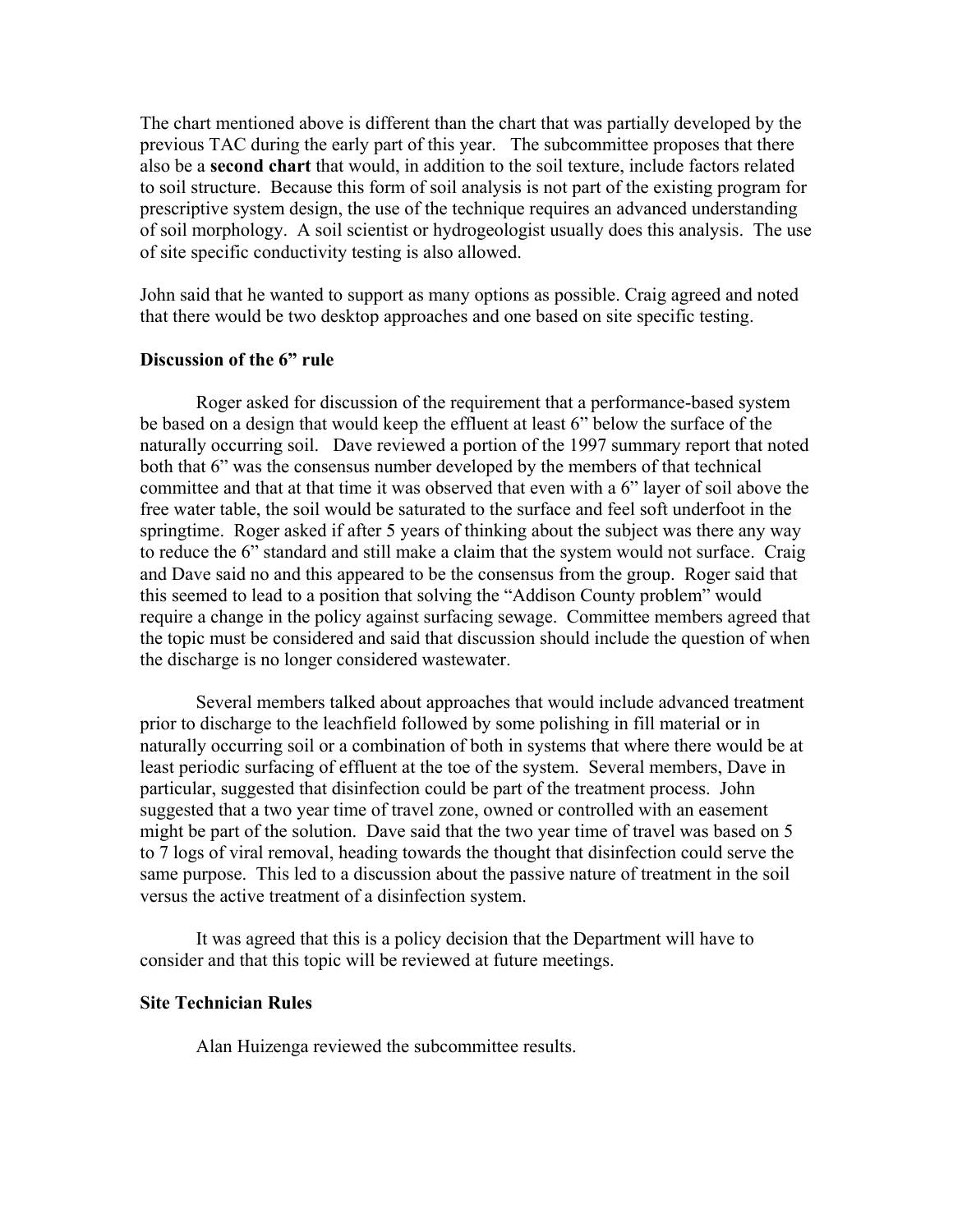- A. There is no need for additional classes of designers, at least in the wastewater area.
- B. There is no need for minimum qualifications. Continue to rely on the testing program.
- C. There should be a continuing education requirement for all designers and for review personnel including state review personnel.
- D. Grandfathered site techs should not be required to complete the site tech examination. Time and the continuing education requirements will weed out those who really are not able to do the work.
- E. Consensus was not reached on allowing site techs to design wastewater systems for places of public assembly. Gary is concerned about the use of public funds and the standard of care that users would expect. John said that there was also concern that the wastewater might be of higher strength because there is less dilution when the building is not used for residential purposes (no showers or clothes washers).
- F. Site techs would not design any water system classed as a public system or that required a water treatment system to meet drinking water standards. Other water systems with a total design flow of up to 1350 could be designed by site techs, including those with a combination of commercial and residential use.
- G. There was not total consensus on the use of advanced treatment systems with a general use approval by site techs. Gary is concerned that if the manufacturer is not available at some point in the future, some engineering judgement will be required to keep the system functioning.

There was general agreement by the committee with each of the positions on which the subcommittee developed consensus. The committee asked that the subcommittee write up the areas of disagreement on the other topics with the supporting arguments for each side. The committee will discuss and make a recommendation to the Department on each topic.

#### **Other topics**

 Dave asked that the "framework" document agreed to last year be circulated to committee members.

 There was a request to put minutes of the meetings on the web and it was noted that the process was already under way and that the minutes should be available soon.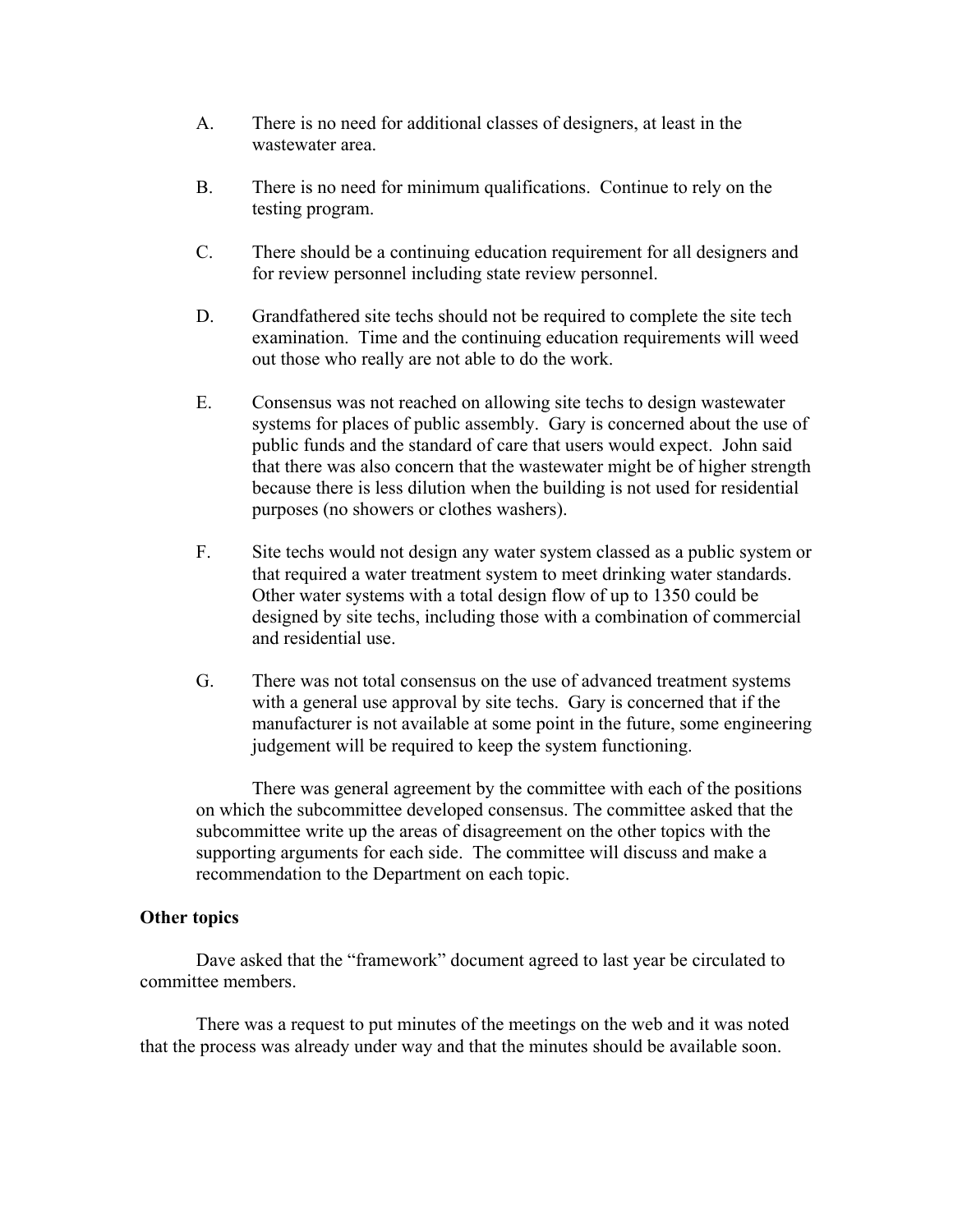John reviewed the status of training sessions with Sid Pilgrim. Mr. Pilgrim will be in Vermont in the spring of 2003. The sessions will be sponsored by ACEC. ACEC, VTC, and Stone Environmental are applying for a grant to support this work.

#### Subcommittees

Hydrogeology - Allison Lowry, Craig Heindel, Dave Cotton and Steve Revell.

Training subcommittee - John Forcier, Roger Thompson, Allison Lowry, Dave Cotton, Barbara Willis and Marilyn Davis.

Licensed designers - Spencer Harris, Gary Fern, Alan Huizenga for Lance Phelps, and Gerry Kittle.

K:\Protection\Phase.III.Rules\Tech Advisory Committee\Draft Minutes of the Technical Advisory Committee 11-20-2002.doc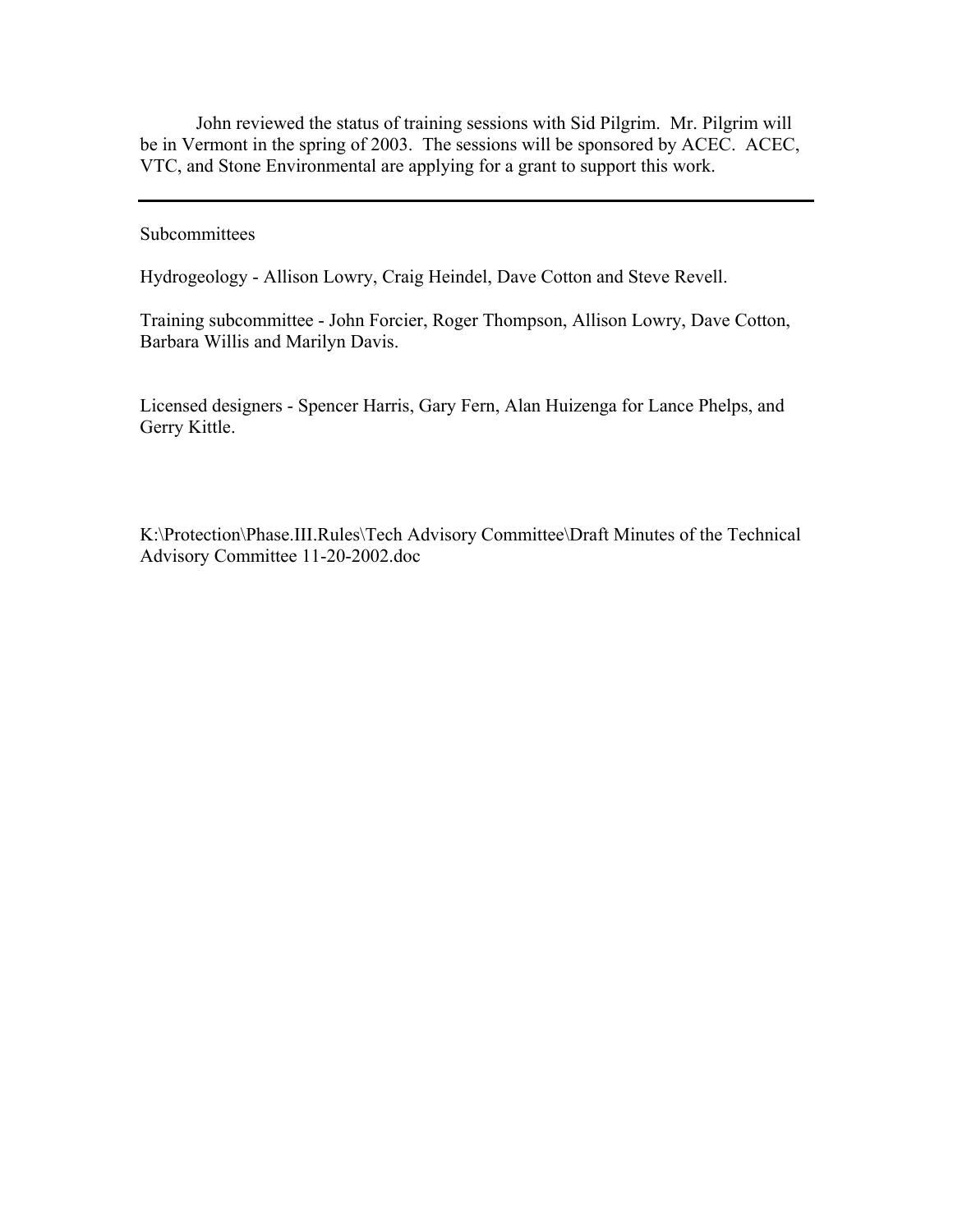#### APPROVED MINUTES OF TECHNICAL ADVISORY COMMITTEE MEETING DECEMBER 2, 2002

Members present: Bernie Chenette, Brad Aldrich, Alan Huizenga, Gary Fern, Phil Dechert, Kimberley Crosby, Barbara Willis, Kimberly Kendall, Gail Center, Spencer Harris, Gerry Kittle, Roger Thompson, Rodney Pingree

Next meetings:

Tuesday, December 17, 2002, 1:00-4:00 p.m. Appalachian Gap Room, Cyprian Learning Center Tuesday, January 7, 2003, from 1-4 PM  $\omega$  100 Stanley Hall Tuesday, January 21, 2003, from 1-4 PM  $(a)$  100 Stanley Hall Tuesday, February 4, 2003, from 1-4 PM @ 100 Stanley Hall Tuesday, February 18, 2003, from 1-4 PM @ 100 Stanley Hall Wednesday, March 5, 2002, from 1-4 PM TBA Tuesday, March 18, 2003 from 1-4 PM TBA Tuesday, April 1, 2003 from 1-4 PM TBA

Minutes:

The minutes of the November 19 meeting were approved.

The subcommittee working on the hydraulic chart were unable to meet during the previous week so only minor additional changes were made. The report will be presented at the next meeting.

The remaining items about site technician authorities were discussed:

 Design of public buildings and places of public assembly. Mention was made of the fact that most public buildings are funded with taxpayers' money and that perhaps there was an expectation that the facilities for these buildings should be designed by engineers. These buildings are no different that private buildings that are frequented by the public and the standards for the design are just the same. If the issue is the liability of the designer and the fact that the owner could have to foot the bill for replacement if a designer is out of business or bankrupt, municipalities, whose original projects are paid for by the taxpayers, should be careful to choose licensed designers, or installers, who are bonded or insured so not to place the expense of correcting the problem on the taxpayers if the system fails. Enforcement is the same for all licensed designers. It was the consensus of the committee that site technicians should be able to design systems of the same type and size for both private and public buildings. Educational materials for consumers, including municipalities, about liability and insurance should be made available.

 Designs using advanced waste treatment units approved for general use. It was the committee's opinion that designers should know how the systems they are designing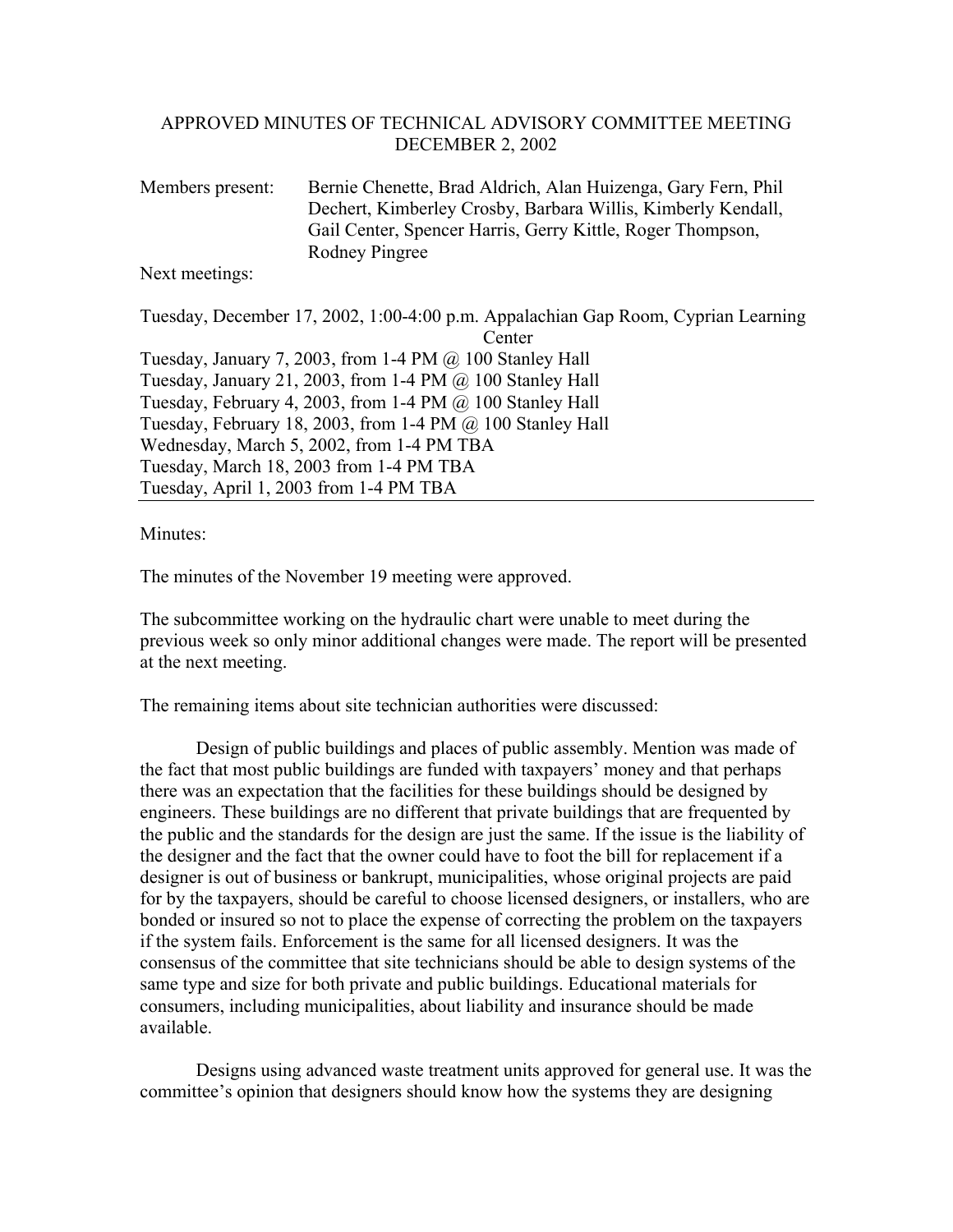work. The systems currently approved function much like a sand filter and site technicians should be able to use them in designs. There could be units that are complex enough that a site technician should not be able to use them in a design. The decision was that the approval for use could be into categories that would differentiate if it were not suitable for a site technician to use in a design. A site technician or an engineer may recommend a system that they are particularly familiar with which is more expensive than some other system that would be acceptable for a given situation. That would be unfortunate for the consumer but in that case it would be a matter of a consumer taking interest to become educated about what services he or she is purchasing, as it is with other purchases. For systems below 1350 gallons a day that will probably not be an issue.

The committee asked that the Agency send the draft approvals of innovative systems to them for review and comment before they are final.

The committee established another subcommittee to work on deciding what a well driller needs to know to site a well after July 1, 2007. The expectation is that they will learn enough about the needs for a replacement area for a wastewater system that they will not pick out the best wastewater system replacement area and put the well there; and that they will assess the location of septic systems and wells on adjacent lots. The subcommittee members are Jeff Williams, Rodney Pingree, Roger Thompson and Bernie Chenette. They hope to develop a checklist of basic criteria.

The Agency is working with VLCT on the rules for delegation of the permitting and enforcement program to municipalities. Spencer Harris, Gerry Kittle, Kim Crosby, Phil Dechert, Gary Fern and Allan Huizenga noted that they wished to be involved in the discussions.

There is a question about the qualifications needed for an administrative person, working for a municipality taking delegation, who may do administration rather than technical review of the systems. We will be considering that as we continue to talk with VLCT.

The Committee discussed the work to be done on other solutions for difficult sites. The desire to monitor some of the existing sites that may be keeping sewage below the ground surface yet not meet the rules is difficult to do because people are not willing to have their sites evaluated. It was mentioned that the 4 demonstration sites could be evaluated again if that would be useful.

A short list of other issues to be looked at are:

- Whether multiple barriers are necessary for public health protection…the Department and the Health department have operated on that premise for many years.
- Design flows for all categories...only residential and campground flows were looked at for these rules
- The requirements for the permit subdivision of existing improved lots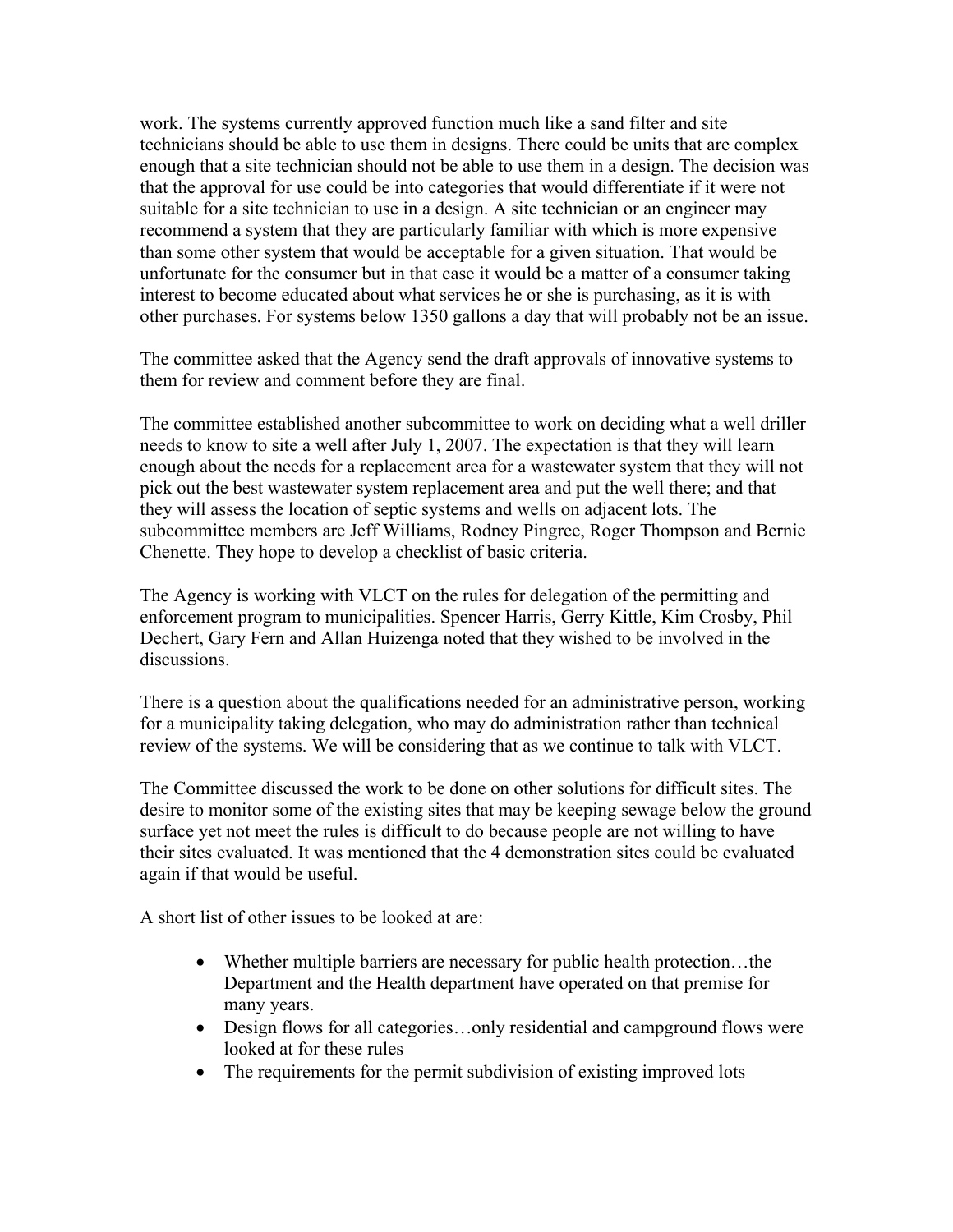- Water Supply is considering a general permit for some water supply treatment units such as a water softener, iron removal facilities etc. Will there need to be a permit under these rules? It may depend on the discharge from the unit and the relationship with the UIC program. The Health Department mentioned that one study of these units in another state indicated that 20% did not treat the water to standards.
- Replace the percolation test with soils evaluations

**Subcommittees** 

Hydrogeology - Allison Lowry, Craig Heindel, Dave Cotton and Steve Revell.

Training subcommittee - John Forcier, Roger Thompson, Allison Lowry, Dave Cotton, Barbara Willis and Marilyn Davis.

Licensed designers - Spencer Harris, Gary Fern, Alan Huizenga for Lance Phelps, and Gerry Kittle.

Well driller's knowledge checklist-- Jeff Williams, Rodney Pingree, Roger Thompson and Bernie Chenette.

Interested in the delegation rules-- Spencer Harris, Gerry Kittle, Kimberley Crosby, Phil Dechert, Gary Fern and Allan Huizenga

K:\Protection\Phase.III.Rules\Tech Advisory Committee\Approved.Minutes.TAC.11-05-02.doc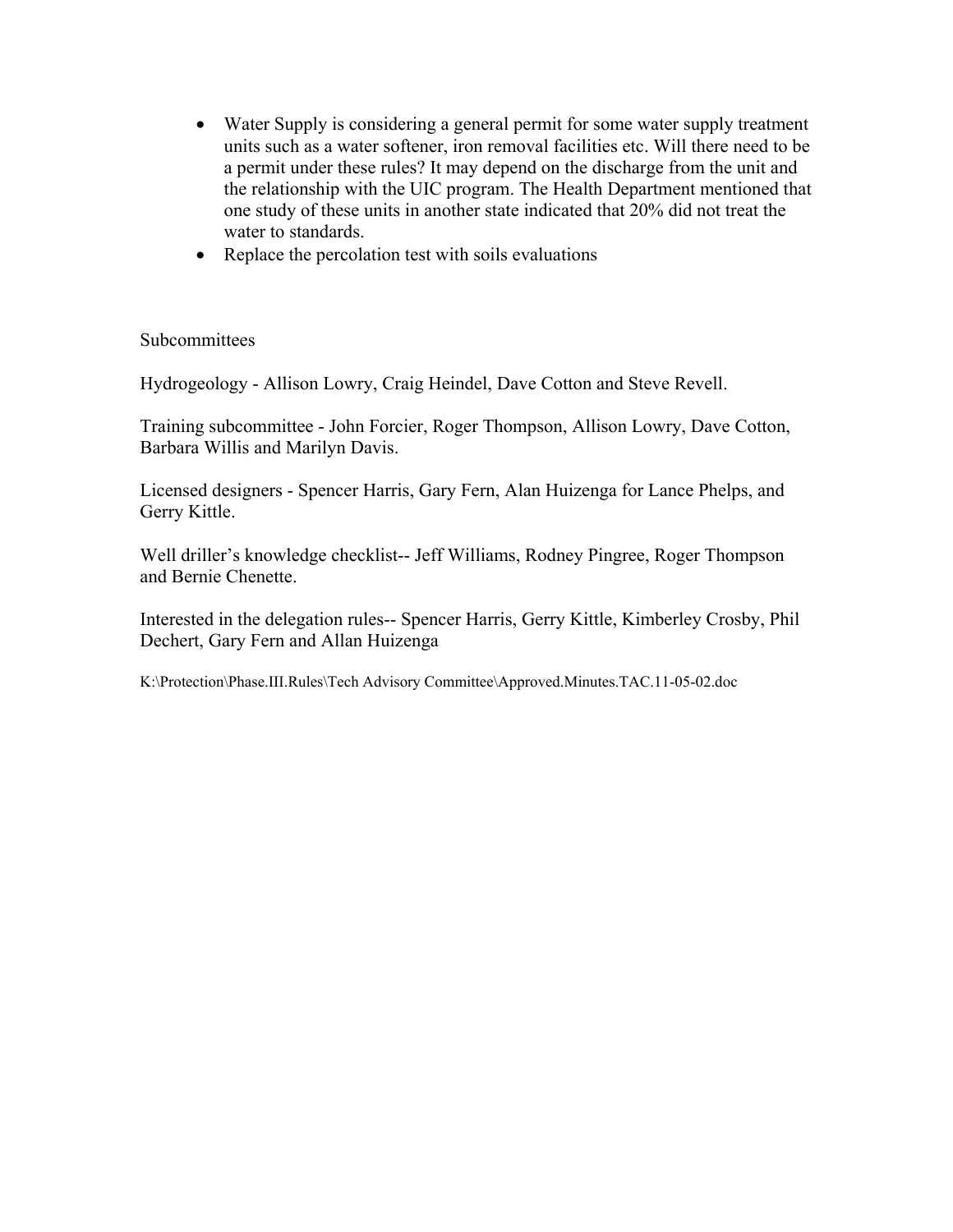## APPROVED MINUTES OF TECHNICAL ADVISORY COMMITTEE MEETING DECEMBER 17, 2002

| Members present:  | Bernie Chenette, Alan Huizenga, Gary Fern, Phil Dechert, Barbara<br>Willis, Dave Cotton, Gail Center, Spencer Harris, Gerry Kittle, Jeff<br>Williams, Stephen Revell, Roger Thompson, Rodney Pingree |
|-------------------|------------------------------------------------------------------------------------------------------------------------------------------------------------------------------------------------------|
| Members absent:   | Kimberley Crosby, Kimberly Kendall, Craig Heindel                                                                                                                                                    |
| Others attending: | Frank O'Brien, Allison Lowry, Marilyn Davis                                                                                                                                                          |

Next meetings:

Tuesday, January 7, 2003, from 1-4 PM @ Room 100 Stanley Hall Tuesday, January 21, 2003, from 1-4 PM @ Room 100 Stanley Hall Tuesday, February 4, 2003, from 1-4 PM @ Room 100 Stanley Hall Tuesday, February 18, 2003, from 1-4 PM @ Room 100 Stanley Hall Wednesday, March 5, 2002, from 1-4 PM TBA Tuesday, March 18, 2003 from 1-4 PM TBA Tuesday, April 1, 2003 from 1-4 PM TBA

Minutes<sup>-</sup>

The December 2, 2002 minutes were corrected: on page 1 about the wording of "It is possible for" to clarify the meaning of the phrase; on page 4 regarding the administrative staff qualifications (it refers to municipal staff); and on page 1 about the concern that taxpayer funded projects that fail because of licensed designer or installer error should not have to have the corrective actions paid for by the taxpayers.

The subcommittee working on the hydrocharts will have them complete for the next meeting.

The New England Interstate Water Pollution Control Commission subcommittee on onsite systems had several items of interest that Roger Thompson reported.

The Infiltrator system, open leaching chambers that do not require gravel, has been doing considerable testing to see whether there is a masking of the infiltrative surface by gravel that does not occur with their units. It appears that there is a 60% masking with gravel and that the long-term acceptance rate may be 2 to 2 and ½ times greater with the open chambers. They believe also that there is a better saturation of the infiltrative surface that may give better treatment. They are not however, asking for a reduction in the depth to groundwater based on increased treatment. There may be additional research conducted to quantify the increased treatment.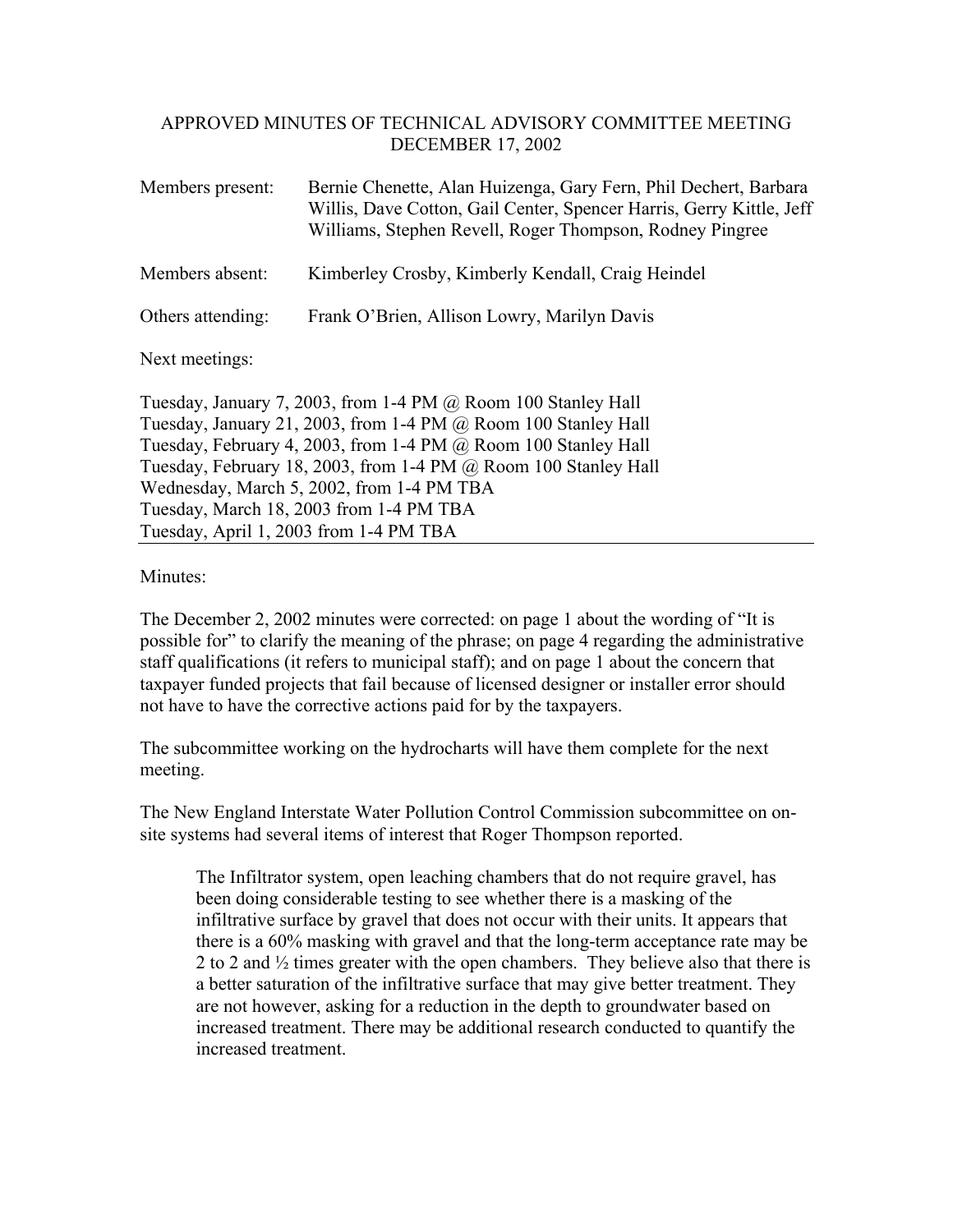The Elgin in-drain treatment system has been claimed to produce effluent that meets 30 mg/l BOD and TSS and therefore qualifies as a filtrate disposal system and can use a smaller disposal area. The Department will be reviewing this system.

In Connecticut a system called Ecomatrix has been using a method of injecting oxygen into the failed leach field that seems to be effective when the gas is pushed through the system. They have taken the research from in the lab to a mobile unit in the field. There has to be significant pressures to make sure that the oxygen treats the entire system. When air is put into the effluent stream, the improvement is to about 10 mg/l concentration rather than with this method which improves the oxygen levels in the soil around the leachfield to 20% concentration. In order for this to be effective, doses to the leachfield of sewage must be fewer doses with larger volumes.

Mention was made of a state that has used a program approving these more complex treatment systems and is thinking of dropping the program. It is difficult to keep the contracts in place for maintenance of systems, and there is a funding problem.

The Barnstable County testing site is still in operation although there are rumors that it might close because of lack of funds. There have been some problems correlating test center data with field data on the tested systems. Costs of testing have gone up considerably since the start of the testing.

The well drillers would like to get together with us and work on written information for well drillers about the new rules. The Water Supply Rules about well construction are being changed and they would like to coordinate with the on-site program so that the programs interlock appropriately. Roger and Jeff Williams feel that some or all overflowing wells should be capped. There is concern over wasting water from acquifers, especially with the droughts that are occurring more frequently. The effects of water softeners in densely populated areas (backwash salts into the groundwater) is becoming a real concern for new supplies in those areas. In areas where the hardness is about 350ppm, a residence uses about 700-800 # of salt per year. There is also concern in shallow bedrock areas that the contamination may travel long distances.

The Agency has not been able to run statistics on the numbers of permits being processed in the Regional Offices and will not be able to until after the New Year. The tracking system has been transferred to new software and the reporting programs are being constructed now.

There is a demand for training for installers. We would like to fit that in, but it will not be soon.

Steve Revell asked to be added to the subcommittee on well driller's education/checklist.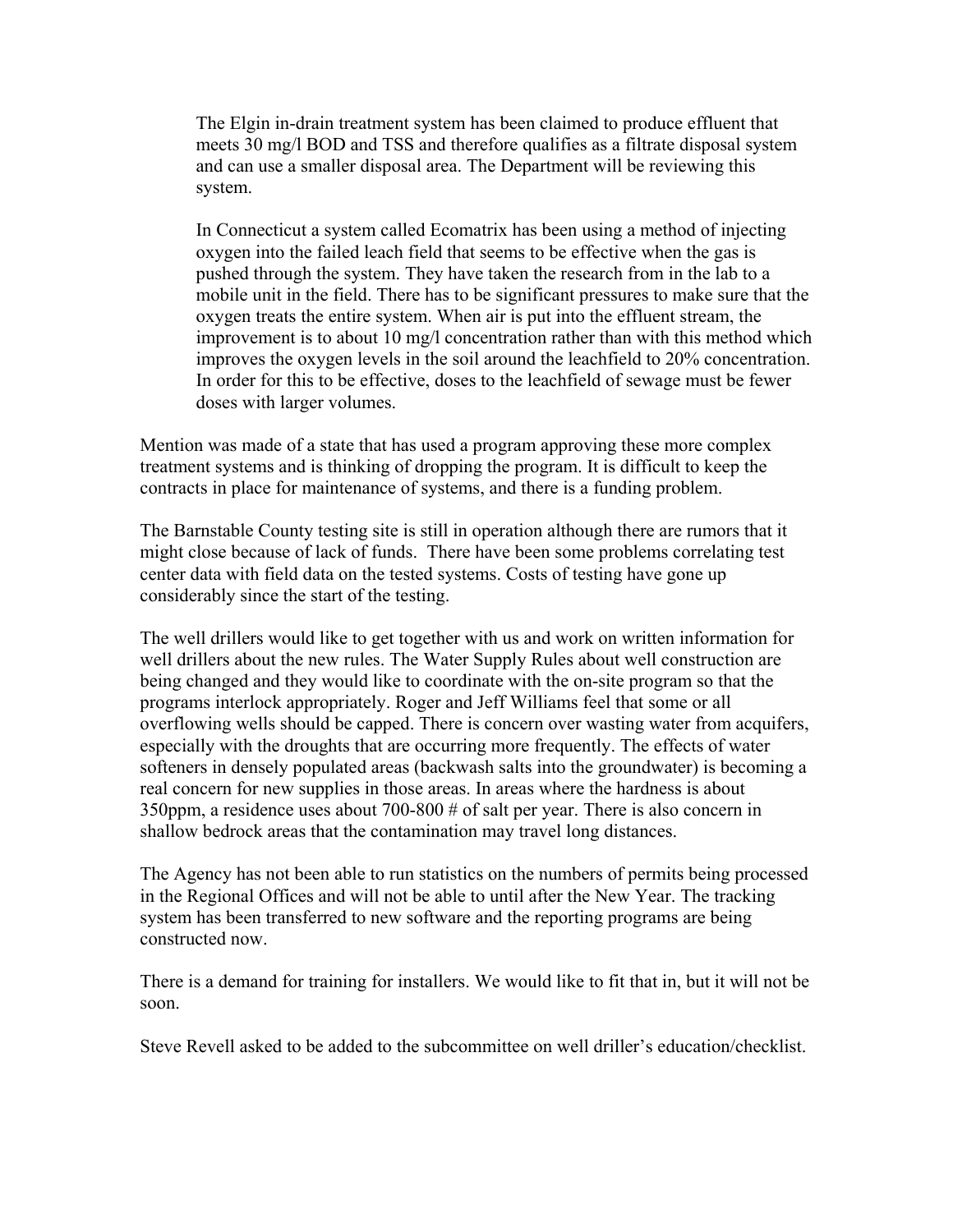The next meeting of that subcommittee will be on January 21, 2003 at 11:00 am before the regular meeting of the TAC. It will be in the Water Supply Conference room. Rodney Pingree will schedule the room.

A short list of other issues to be looked at are:

- Whether multiple barriers are necessary for public health protection...the Department and the Health department have operated on that premise for many years.
- Design flows for all categories...only residential and campground flows were looked at for these rules
- The requirements for the permit subdivision of existing improved lots
- Water Supply is considering a general permit for some water supply treatment units such as a water softener, iron removal facilities etc. Will there need to be a permit under these rules? It may depend on the discharge from the unit and the relationship with the UIC program. The Health Department mentioned that one study of these units in another state indicated that 20% did not treat the water to standards.
- Replace the percolation test with soils evaluations

Subcommittees

Hydrogeology - Allison Lowry, Craig Heindel, Dave Cotton and Steve Revell.

Training subcommittee - John Forcier, Roger Thompson, Allison Lowry, Dave Cotton, Barbara Willis and Marilyn Davis.

Licensed designers - Spencer Harris, Gary Fern, Alan Huizenga for Lance Phelps, and Gerry Kittle.

Well driller's knowledge checklist-- Jeff Williams, Rodney Pingree, Roger Thompson, Bernie Chenette and Steve Revell.

Interested in the delegation rules-- Spencer Harris, Gerry Kittle, Kimberley Crosby, Phil Dechert, Gary Fern and Alan Huizenga

K:\Protection\Phase.III.Rules\Tech Advisory Committee\Approved.Minutes.TAC.11-05-02.doc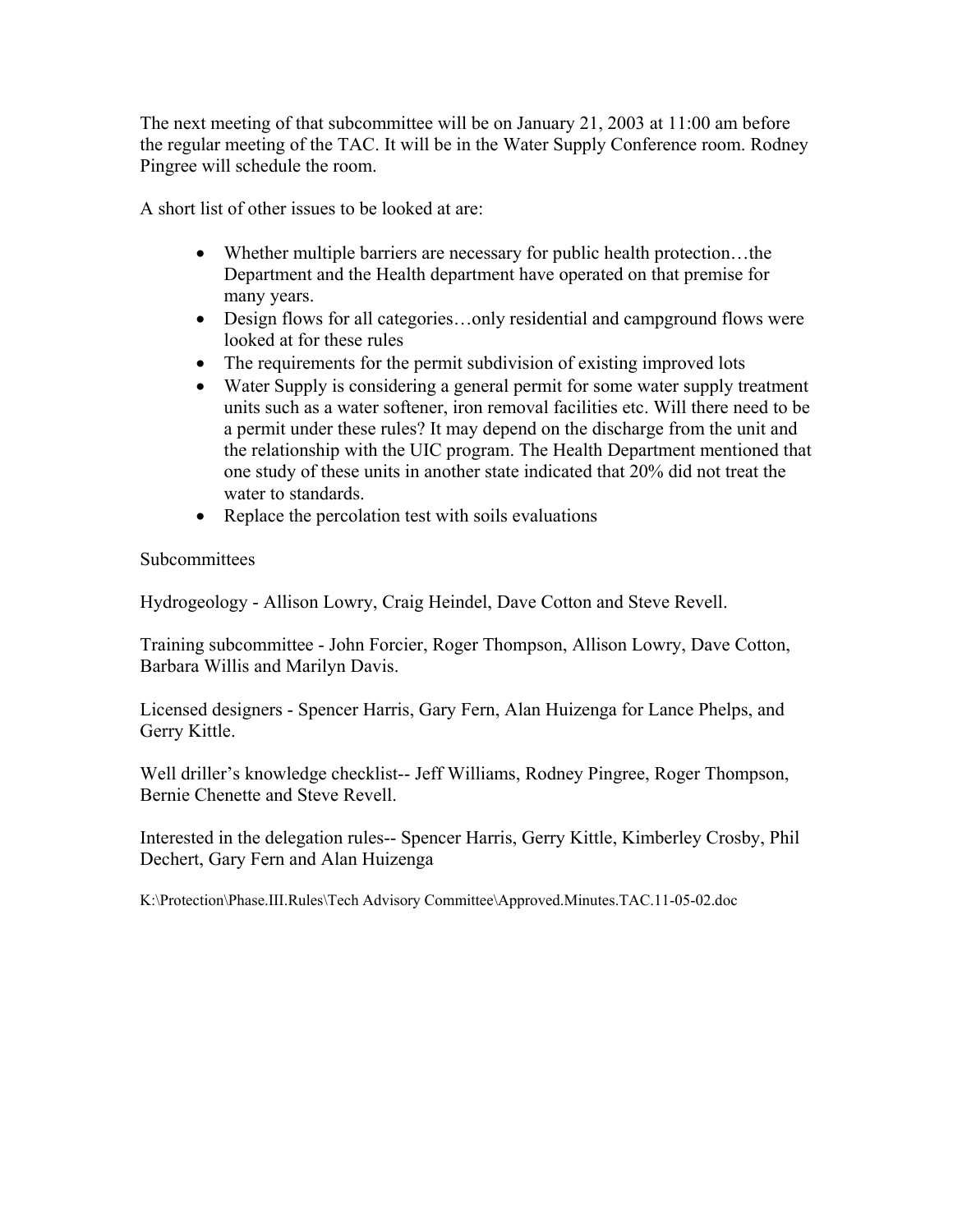#2001-01 Revision #1

#### **Vendor Information Technology Name**

814 Airway Avenue Sutherlin, OR 97479

814 Airway Avenue Bed Filter Sutherlin, OR 97479 (541) 459-4449 Fax (541) 459-2884 Web Site: www.orenco.com **Expiration Date** Contact: Bill Cagle ext 326 September 15, 2003

#### **Local Contact**

David Cotton Wastewater Technologies, Inc. P.O. Box 80 Saxtons River, VT 05154

Tel: 877-212-3219 802-869-3219 Fax: 802-869-3436 wti@wastewatertechnologies.com www.wastewatertechnologies.com

#### **Approval**

The Advantex<sup>TM</sup> Treatment System operating in Modes AX-1, AX-3, RX-1, and RX-3 may be used as part of a subsurface wastewater disposal system approved under the Small Scale Wastewater Treatment and Disposal Rules, effective August 8, 1996 under the following conditions:

- 1. The treatment units must be installed and operated as described in the Innovative/Alternative System application package filed with the Agency of Natural Resources (Agency) on March 1, 2001.
- 2. Unit sizing must be in accord with the technical information submitted with the Innovative/Alternative System application package on March 1, 2001.

Orenco Systems, Inc. Advantex<sup>TM</sup> Treatment System

**Contact Contact Contact Contact Contact Contact Contact Contact Contact Contact Contact Contact Contact Contact Contact Contact Contact Contact Contact Contact Contact Contact Contact Contact Contact Contact Contact Conta** Orenco Systems, Inc. Textile Based Recirculating Packed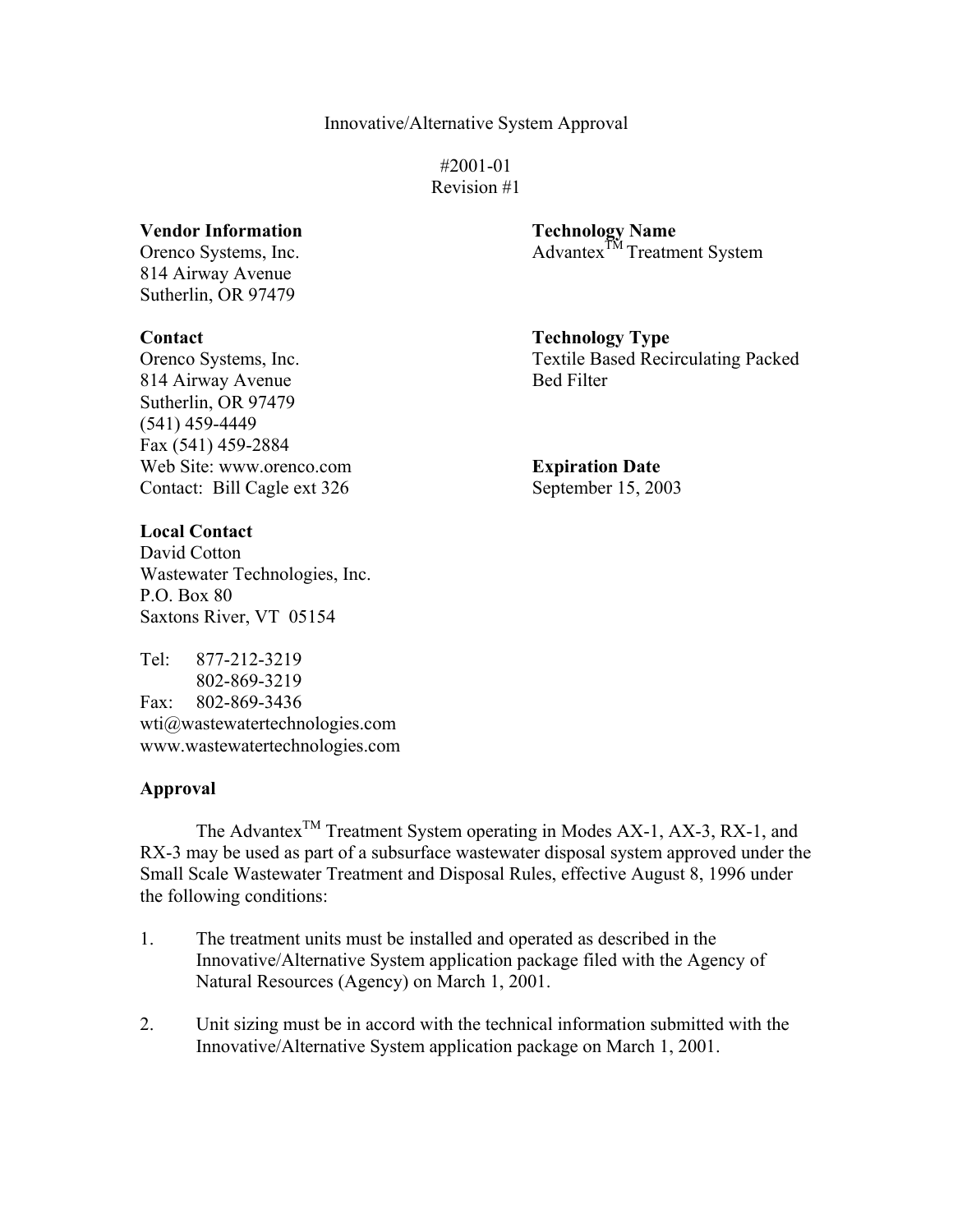- 3. This approval is based on treatment only of domestic wastewater of average strength.
- 4. The system may be used for both new and replacement systems. Please review the revised Interim Guidance for Innovative Systems, dated February 13, 2002, that is attached.
- 5. All effluent from the Advantex<sup>TM</sup> Treatment System shall be discharged to a filtrate disposal system that conforms to the requirements of §1-715 of the Small Scale Wastewater Treatment and Disposal Rules, effective August 8, 1996. If the Small Scale Wastewater Treatment and Disposal Rules are revised during the term of this approval, the conditions related to filtrate disposal systems of the revised rules shall apply to final disposal systems permitted under the revised rules.
- 6. Each application for use shall demonstrate the ability to construct a fully complying replacement system. This replacement system will usually be a sand filter treatment and filtrate disposal system as described in §1-715 of the Small Scale Wastewater Treatment and Disposal Rules, effective August 8, 1996.
- 7. All treatment modules shall be equipped with anti-floatation flanges unless there is a demonstration that floatation is not a problem on a particular site or that an alternative system has been approved by the Agency.
- 8. Detailed operating instruction shall be provided to the owner/operator.
- 9. The vendor shall have an inventory of replacement parts available locally.
- 10. The vendor shall provide a copy of this approval letter to any land owner who is a prospective purchaser of the system prior to the sale of the system and prior to the filing of any application for a site specific approval by the Agency for the purchasers property. The application filed with the Agency shall include the landowners' written acknowledgement of this approval letter. Prior to any sale or sales agreement, a copy of the site specific permit shall be provided to the prospective purchaser.
- 11. The owner of a property where an Advantex<sup>TM</sup> system has been installed shall have a valid maintenance contract in force at all times. The minimum length of any contract shall be for a period of two years. A copy of the initial and each succeeding contract shall be submitted to the appropriate Regional Environmental Office of the Agency. Maintenance shall be performed or supervised by a Vermont licensed engineer or a Certified Class B Site Technician, approved by the Vendor, who shall provide written inspection reports detailing the maintenance performed on the specific system, any problems that have occurred since the previous inspection, any modifications made to the system, the date of the inspection, and any work required to ensure the system operates in compliance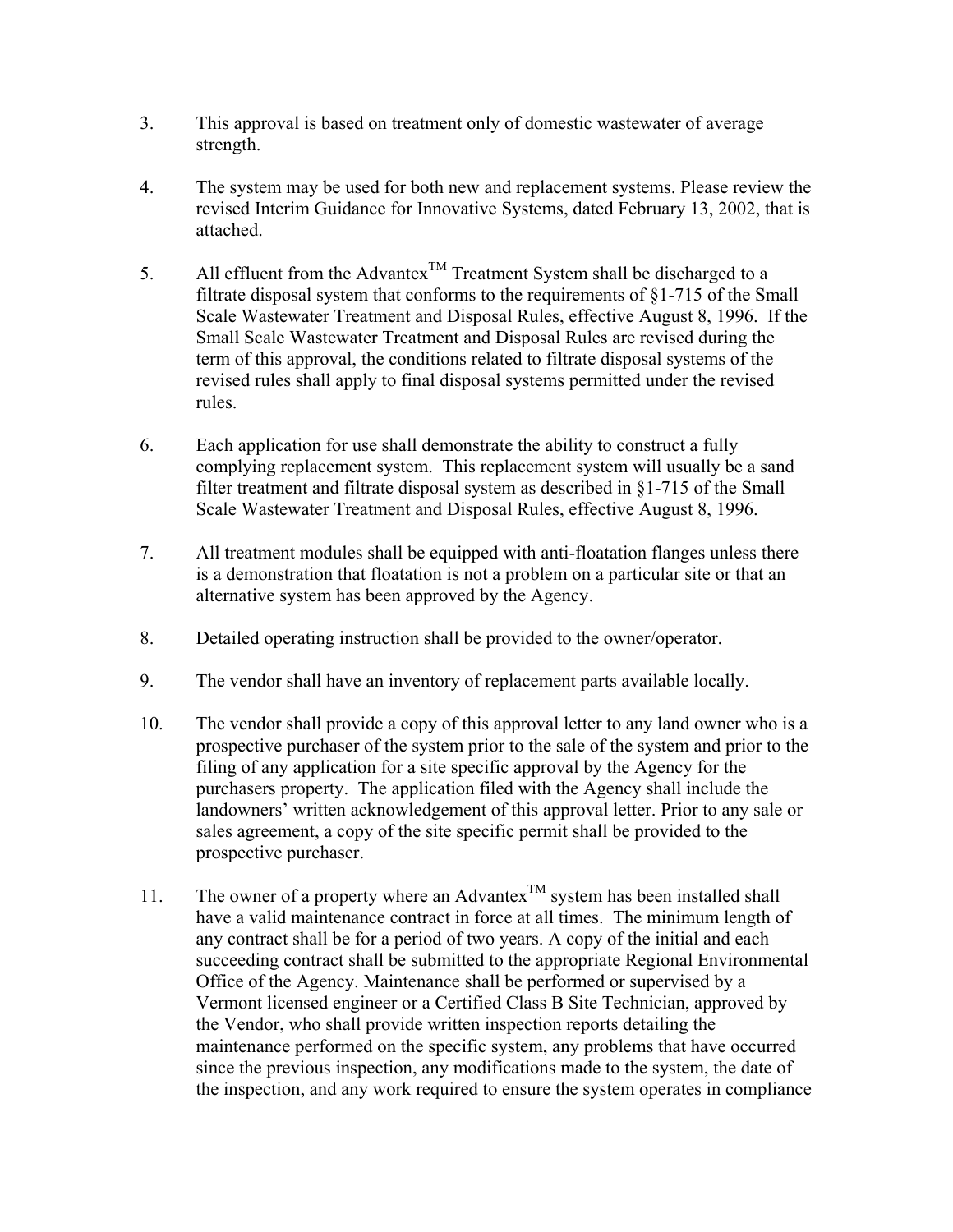with this approval. The inspection shall be performed in accord with the manufacturers Operation and Maintenance Manual submitted as part of the Innovative/Alternative System application package. If at any inspection the effluent is cloudy or pungent smelling a sample shall be collected and tested for BOD and TSS. The results of any testing shall be submitted with the annual inspection report.

- 12. The first inspection shall be completed no later than 6 months after placing the system in service. The second inspection shall be completed no later than 12 months after placing the system in service. Subsequent inspections shall be completed at least once per year based on the date when the system was first placed in service. All reports shall be filed with the appropriate Regional Environmental Office of the Agency and the land owner no later than 30 days after the date of inspection.
- 13. All systems shall be equipped with an hour meter, an audible alarm, and a visual alarm. These indicators shall be located outside of any buildings and visible to the building users in the normal course of routine occupancy of the building.
- 14. The vendor shall submit an annual report to the Agency by April 1 of each year containing the following information for the previous 12 month period ending December 31 of the previous year:
	- A. The number of permitted systems installed in Vermont, including those permitted by the Agency and those permitted by Towns under authority of 24 V.S.A. Chapter 102.
	- B. The address of each installation.
	- C. The name of the owner at the time of installation and any known change in ownership.
	- D. All known problems or failures, with a brief summary of the cause and remedial measures taken.
- 15. This approval is based on information submitted by the Vendor indicating that the specified models and treatment modes will routinely provide effluent with no more than 30 mg/l of  $BOD_5$  or more than 30 mg/l of TSS.
- 16. Site specific permission for the use of this product is required in the form of a Subdivision, Water Supply – Wastewater Disposal System, or Mobile Home Park Permit.
- 17. A site specific permit for the use of this system may be revoked if the system fails to function properly or if the property owner fails to have a valid contract for the required maintenance and inspection of the system. Revocation of the permit will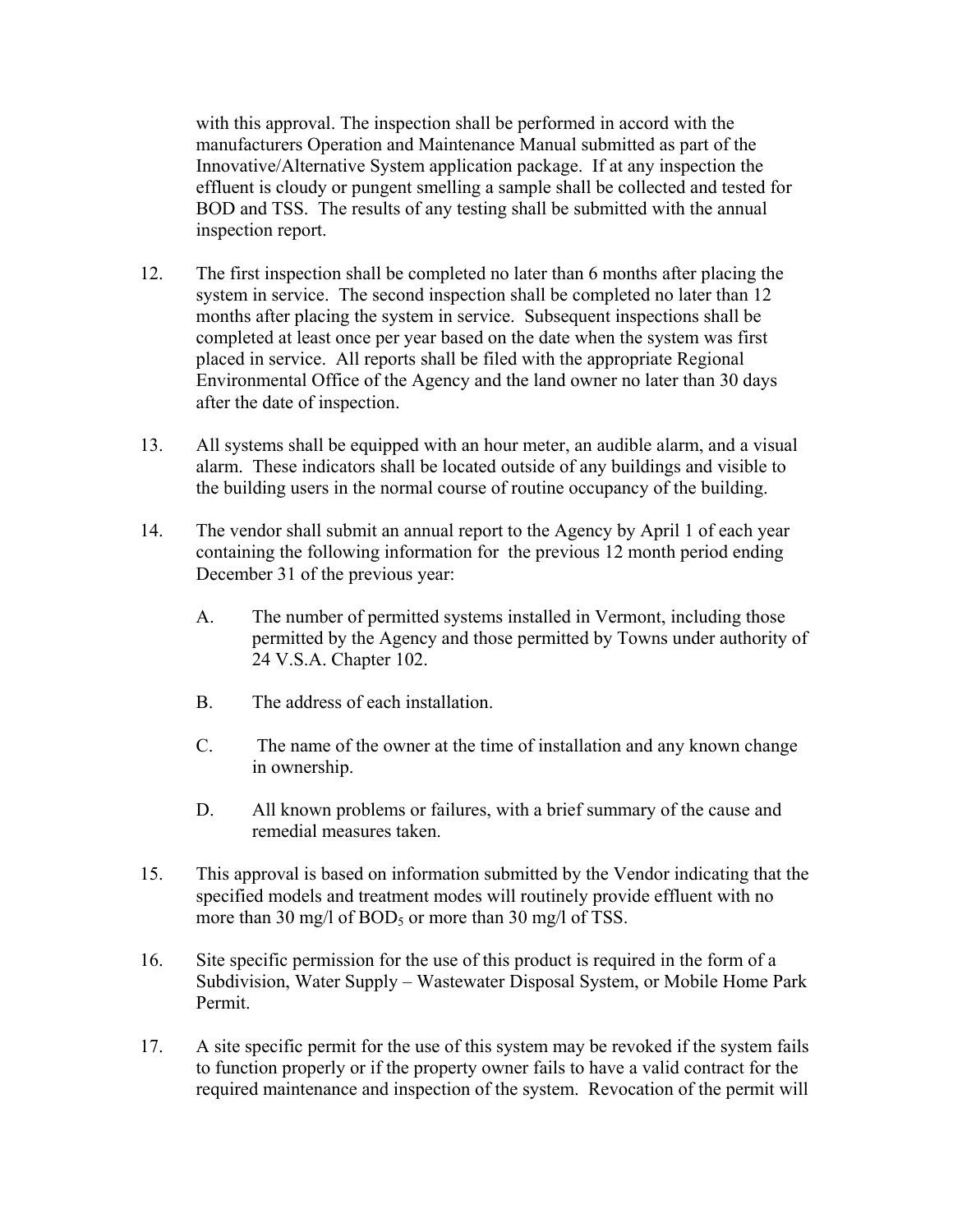require that the use of the building be discontinued unless another wastewater disposal system is installed based on prior written approval by the Agency.

18. A town that regulates wastewater disposal systems under 24 V.S.A., Chapter 102 and whose ordinance permits, may approve use of the Advantex<sup>TM</sup> Treatment System subject to all conditions in this approval. The town shall ensure that the maintenance contract is in effect and that the required maintenance is performed.

 $effective$   $\qquad \qquad \qquad$ 

by  $\frac{1}{\text{Roger Thompson, Jr.}}$ Regional Office Programs Manager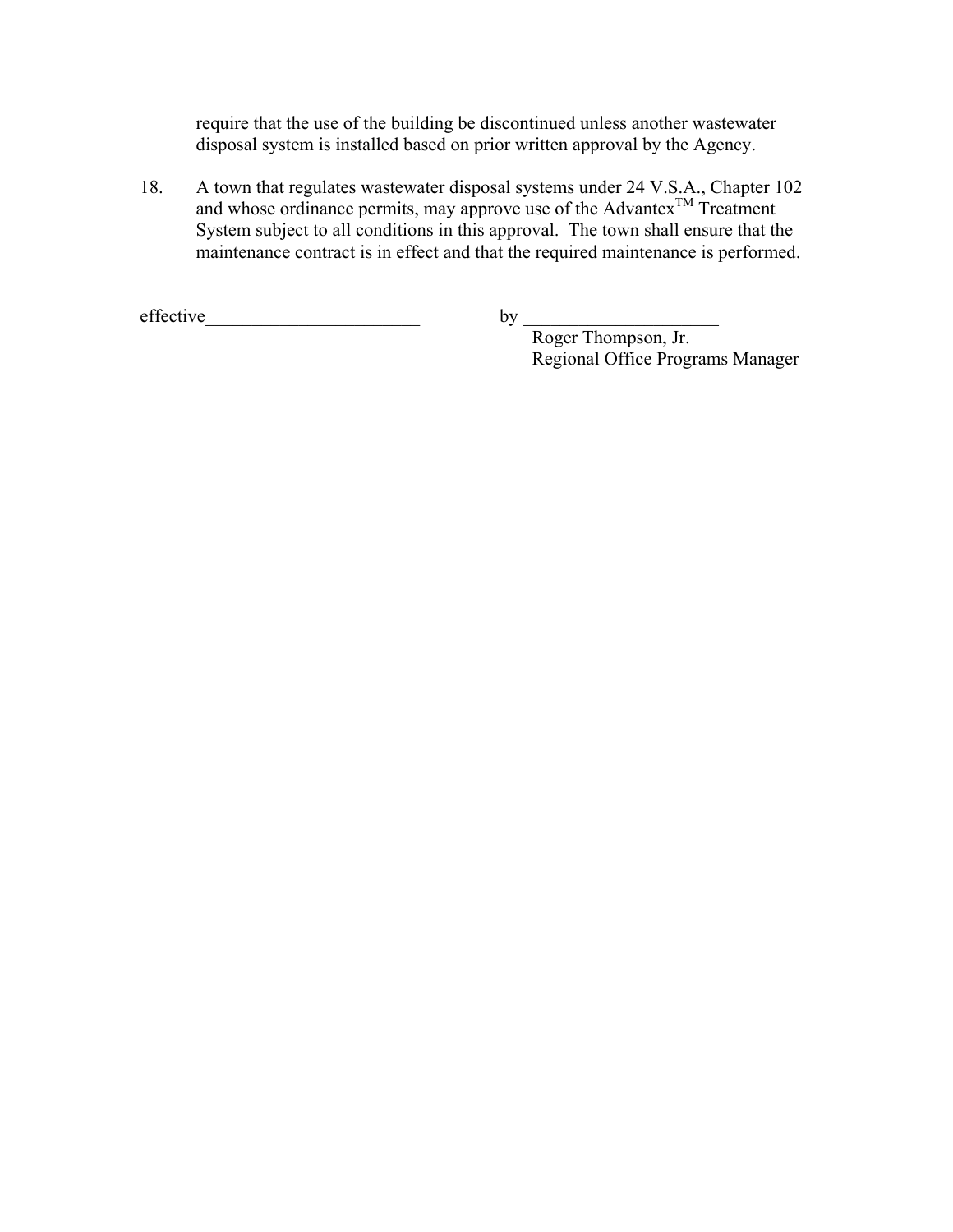#2002-02

**Vendor Information Technology Name** Premier Tech Ecoflo<sup>®</sup> Biofilter 7051 Meadow Lark Drive Birmingham, Alabama 35242

**Contact** Technology Type Luke Robitaille Single Pass Peat Filter Premier Tech 7051 Meadow Lark Drive Birmingham, Alabama 35242 (205) 408-9691 **Expiration Date**  Fax (205) 408-8783 April 30, 2004

#### **Local Contact**

Tim Lake New England Biofilter Corporation P.O. Box 912 Stowe, Vermont 05672 Tel: (802) 253-2203

#### **Approval**

The Ecoflo<sup>®</sup> Biofilter Model STB-650 may be used as part of a subsurface wastewater disposal system approved under the Small Scale Wastewater Treatment and Disposal Rules, effective August 8, 1996 under the following conditions:

- 1. The treatment units must be installed and operated as described in the Innovative/Alternative System application package filed with the Agency of Natural Resources (Agency) on April 9, 2002.
- 2. Unit sizing must be in accord with the technical information submitted with the Innovative/Alternative System application package on April 9, 2002.
- 3. This approval is based on treatment only of domestic wastewater of average strength.
- 4. The system may be used for both new and replacement systems. Please review the revised Interim Guidance for Innovative Systems, dated February 13, 2002, that is attached.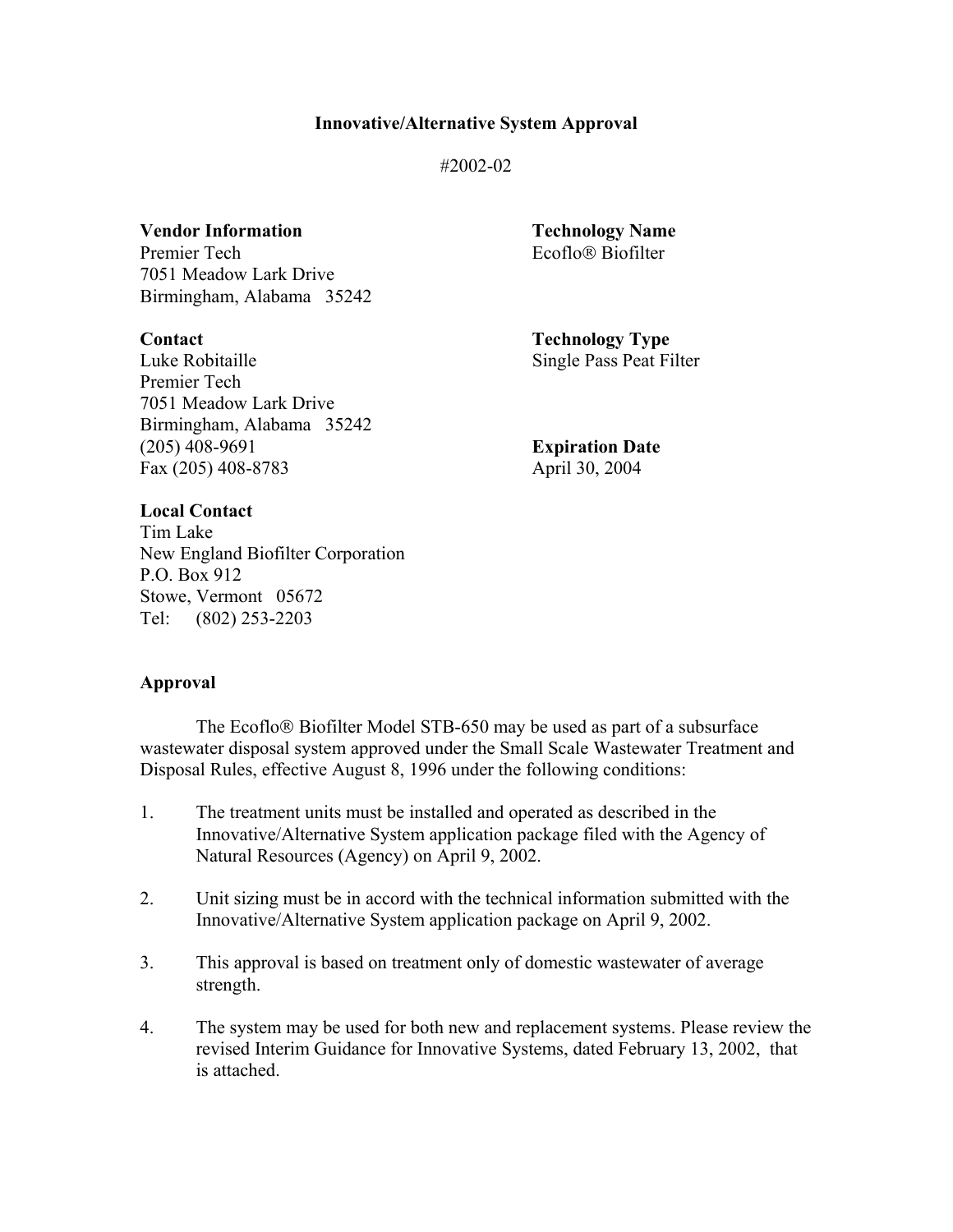- 5. All effluent from the Ecoflo<sup>®</sup> Biofilter shall be discharged to a filtrate disposal system that conforms to the requirements of §1-715 of the Small Scale Wastewater Treatment and Disposal Rules, effective August 8, 1996. If the Small Scale Wastewater Treatment and Disposal Rules are revised during the term of this approval, the revised rules shall apply.
- 6. Each application for use shall demonstrate the ability to construct a fully complying replacement system. This replacement system will usually be a sand filter treatment and filtrate disposal system as described in §1-715 of the Small Scale Wastewater Treatment and Disposal Rules, effective August 8, 1996.
- 7. Detailed operating instruction shall be provided in writing to the owner/operator.
- 8. The vendor shall have an inventory of replacement parts available locally.
- 9. The vendor shall provide a copy of this approval letter to any land owner who is a prospective purchaser of the system prior to the sale of the system and prior to the filing of any application for a site specific approval by the Agency for the purchasers property. The application filed with the Agency shall include the landowners' written acknowledgement of this approval letter. Prior to any sale or sales agreement, a copy of the site specific permit shall be provided to the prospective purchaser.
- 10. The owner of a property where an Ecoflo<sup>®</sup> Biofilter has been installed shall have a valid maintenance contract in force at all times. The minimum length of any contract shall be for a period of two years. A copy of the initial and each succeeding contract shall be submitted to the appropriate Regional Environmental Office of the Agency. Maintenance shall be performed or supervised by a Vermont Professional Engineer or a Certified Class B Site Technician, approved by the Vendor, who shall provide written inspection reports detailing the maintenance performed on the specific system, any problems that have occurred since the previous inspection, any modifications made to the system, the date of the inspection, and any work required to ensure the system operates in compliance with this approval. The inspection shall be performed in accord with the manufacturers Operation and Maintenance Manual submitted as part of the Innovative/Alternative System application package. If at any inspection the effluent is cloudy or pungent smelling a sample shall be collected and tested for BOD and TSS. The results of any testing shall be submitted with the annual inspection report.
- 11. The first inspection shall be completed no later than 6 months after placing the system in service. The second inspection shall be completed no later than 12 months after placing the system in service. Subsequent inspections shall be completed at least once per year based on the date when the system was first placed in service. All reports shall be filed with the appropriate Regional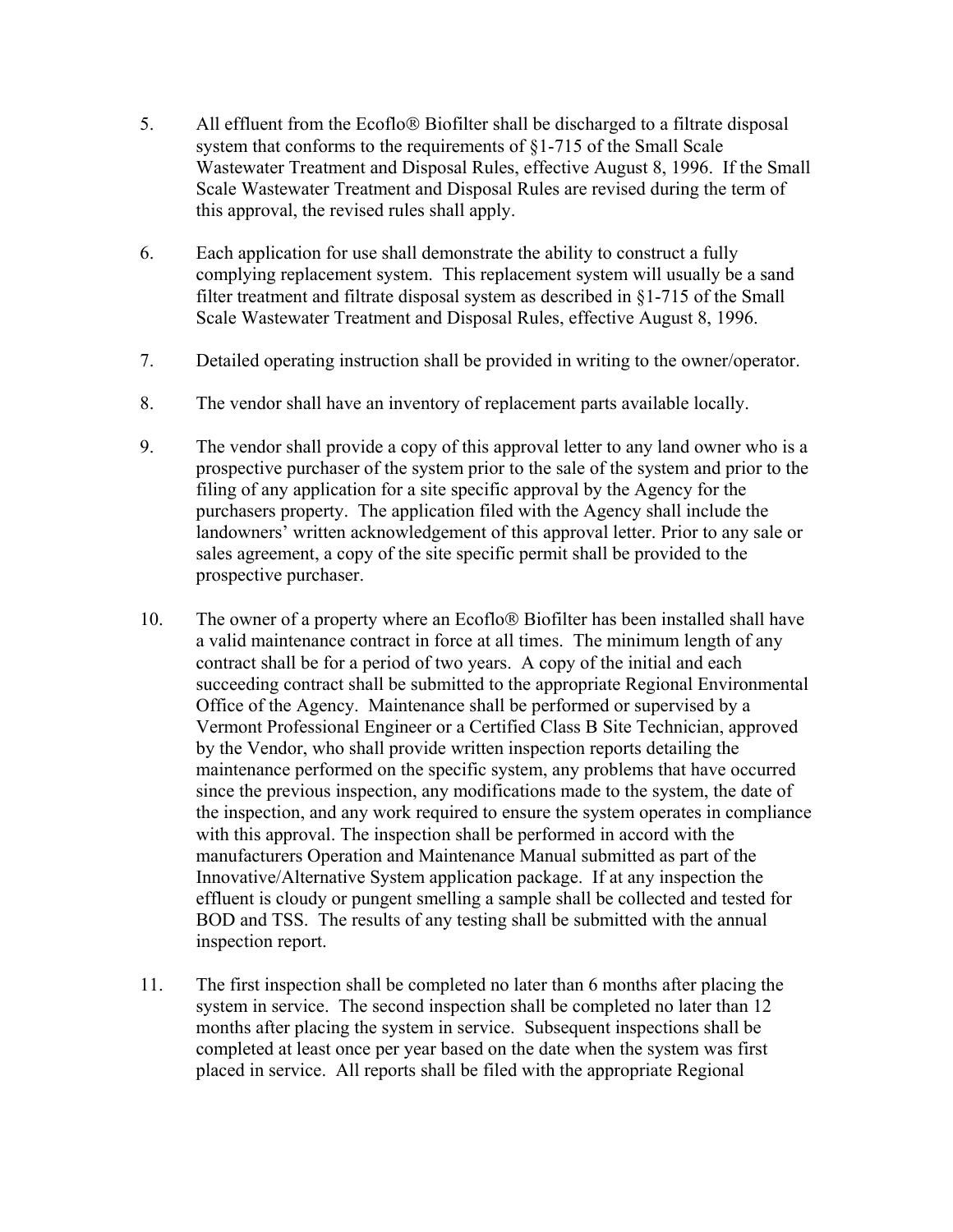Environmental Office of the Agency and the land owner no later than 30 days after the date of inspection.

- 12. The vendor shall submit an annual report to the Agency by April 1 of each year containing the following information for the 12 month period ending December 31 of the previous year:
	- A. The number of permitted systems installed in Vermont, including those permitted by the Agency and those permitted by Towns under authority of 24 V.S.A. Chapter 102.
	- B. The address of each installation.
	- C. The name of the owner at the time of installation and any known change in ownership.
	- D. All known problems or failures, with a brief summary of the cause and remedial measures taken.
- 13. This approval is based on information submitted by the Vendor indicating that the specified models and treatment modes will routinely provide effluent with no more than 30 mg/l of  $BOD_5$  or more than 30 mg/l of TSS.
- 14. Site specific permission for the use of this product is required in the form of a Subdivision, Water Supply – Wastewater Disposal System, or Mobile Home Park Permit.
- 15. A site specific permit for the use of this system may be revoked if the system fails to function properly or if the property owner fails to have a valid contract for the required maintenance and inspection of the system. Revocation of the permit will require that the use of the building be discontinued unless another wastewater disposal system is installed based on prior written approval by the Agency.
- 16. A town that regulates wastewater disposal systems under 24 V.S.A., Chapter 102 and whose ordinance permits, may approve use of the Ecoflo<sup>®</sup> Biofilter subject to all conditions in this approval. The town shall ensure that the maintenance contract is in effect and that the required maintenance is performed.
- 17. This approval is not a representation or guarantee of the effectiveness, efficiency or operation of this system.

#### **Design and Review Conditions**

 The following conditions will be used by the Department in reviewing permit applications which include the Ecoflo<sup>®</sup> Biofilter.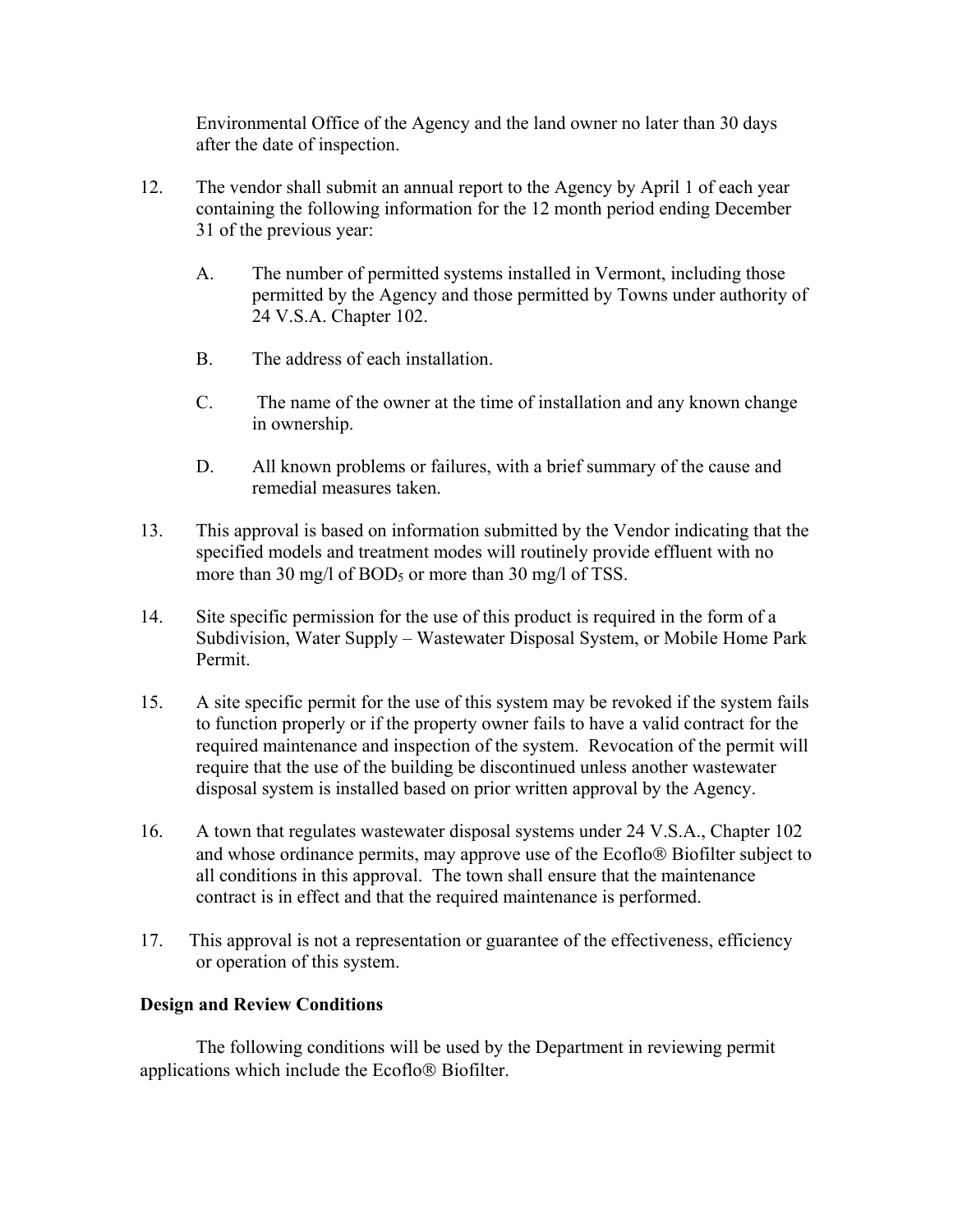# Equipment

- Only the Model STB-650, with factory assembled watertight collector bottom is approved.

# Design and Application

- The treatment unit will be completely buried except for the access hatch. If this is not possible the designer shall place it in a berm and submit heat loss calculations to justify that it will properly function in all seasons.
- The designer must assess the structural needs of the unit for the specific application site and place the requirements on the design plans.
- The designer must determine the type of backfill required and any necessary placement specification.
- The designer must assess the ventilation path for the particular application and make any necessary provisions to assure proper flow and control of odor emissions.
- The designer shall include in the design a septic tank effluent filter with easy access for inspection and cleaning.
- The designer must assure routine access to the unit hatch and the septic tank effluent filter.

# Installation Inspection

- The treatment unit shall be set up under the instruction and guidance of an installer/inspector trained by the manufacturer.
- The treatment unit shall be inspected by a Professional Engineer registered as a civil, civil/sanitary, sanitary or environmental engineer or a Certified Site Technician B, after placement in the excavation and before backfilling, and after backfilling and grading is complete. The inspection shall include checking for an adequate structural foundation to support the unit, checking for levelness of the tank, and inspecting for damage and proper assembly.
- Before backfilling the tankage will be tested for watertightness by filling the unit with water to a height within the hatch riser and holding it at a constant level for 24 hours; there shall be no measurable leakage. During the test the entire tank shall be inspected for visible leaks. (Section 1-715 A. 2) d)) Should the tank fail the test it may be repaired and retested. The testing and repairs shall be conducted under the direction and in the presence of the inspecting engineer or site technician.
- The engineer or site technician shall inspect all piping for proper installation and watertightness before backfilling.

# Start-up

Start-up of the system and initial operational checks shall be conducted by an installer/inspector trained by the manufacturer, who shall submit a report to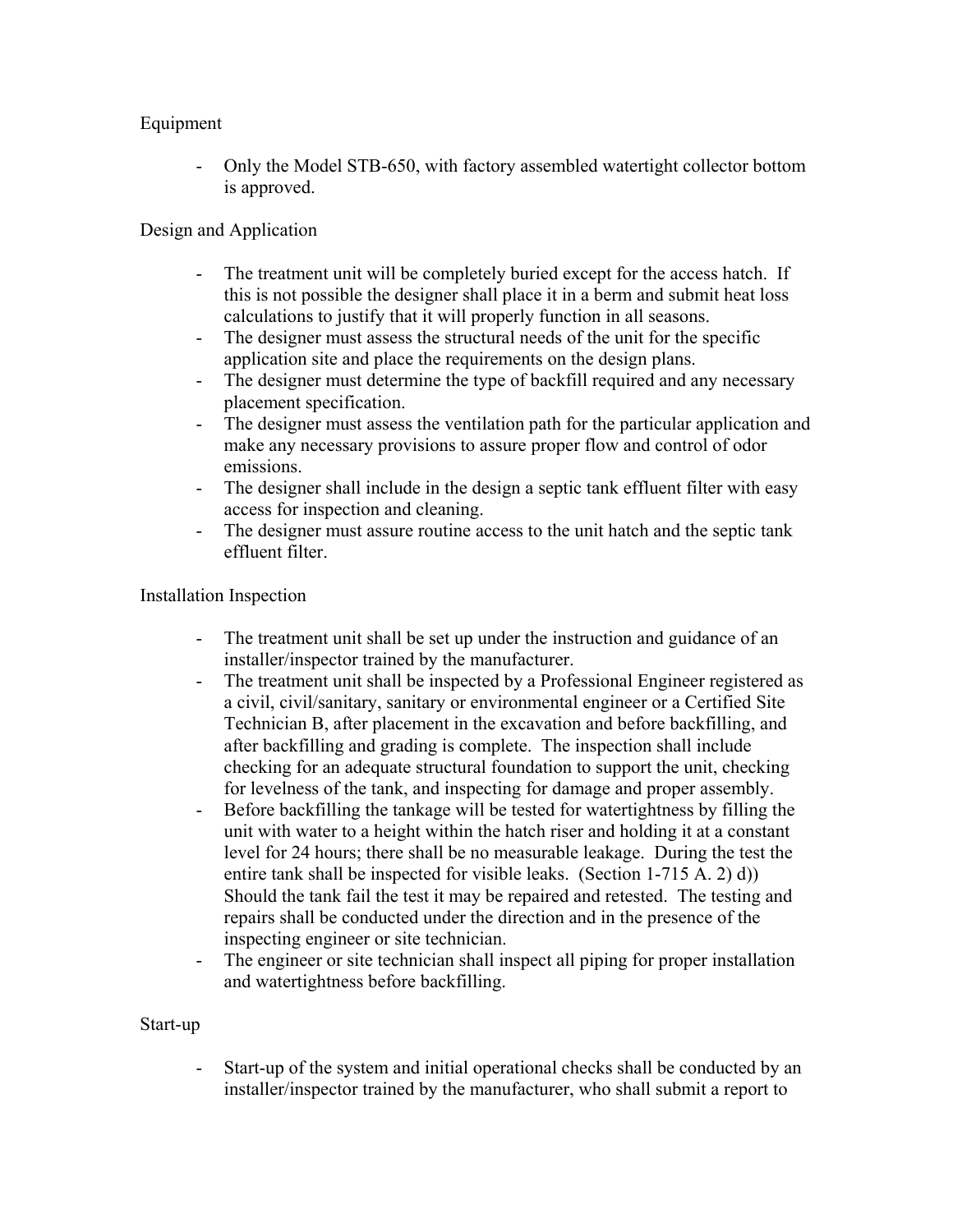the owner, and inspecting engineer or site technician indicating any problems encountered, their resolution, and affirmation that the system is operating as intended.

# Operational Maintenance and Inspection

- The owner shall have a valid maintenance contract in force at all times. The minimum length of any contract shall be for a period of two years. A copy of the initial and each succeeding contract shall be submitted to the appropriate Regional Environmental Office of the Agency. Maintenance shall be performed or supervised by a Vermont licensed engineer or a Certified Class B Site Technician, approved by the Vendor, who shall provide written inspection reports detailing the maintenance performed on the specific system, any problems that have occurred since the previous inspection, any modifications made to the system, the date of the inspection, and any work required to ensure the system operates in compliance with this approval. The inspection shall be performed in accord with the manufacturers Operation and Maintenance Manual submitted as part of the Innovative/Alternative System application package. If at any inspection the effluent is cloudy or pungent smelling a sample shall be collected and tested for BOD and TSS. The results of any testing shall be submitted with the annual inspection report.
- The first inspection shall be completed no later than 6 months after placing the system in service.
- The second inspection shall be completed no later than 12 months after placing the system in service.
- Subsequent inspections shall be completed at least once per year based on the date when the system was first placed in service.
- All inspection reports shall be filed with the appropriate Regional Environmental Office of the Agency and the land owner no later than 30 days after the date of inspection.

# **Permitting**

- The permit shall run with the land.
- A copy of the permit shall be provided to any prospective buyers prior to the sale.
- Each new owner of the property shall inform the appropriate Regional Environmental Office of the Agency of the transfer of the property and include the name and mailing address of the new owner.

effective  $\qquad \qquad$  by

Roger Thompson, Jr. Regional Office Programs Manager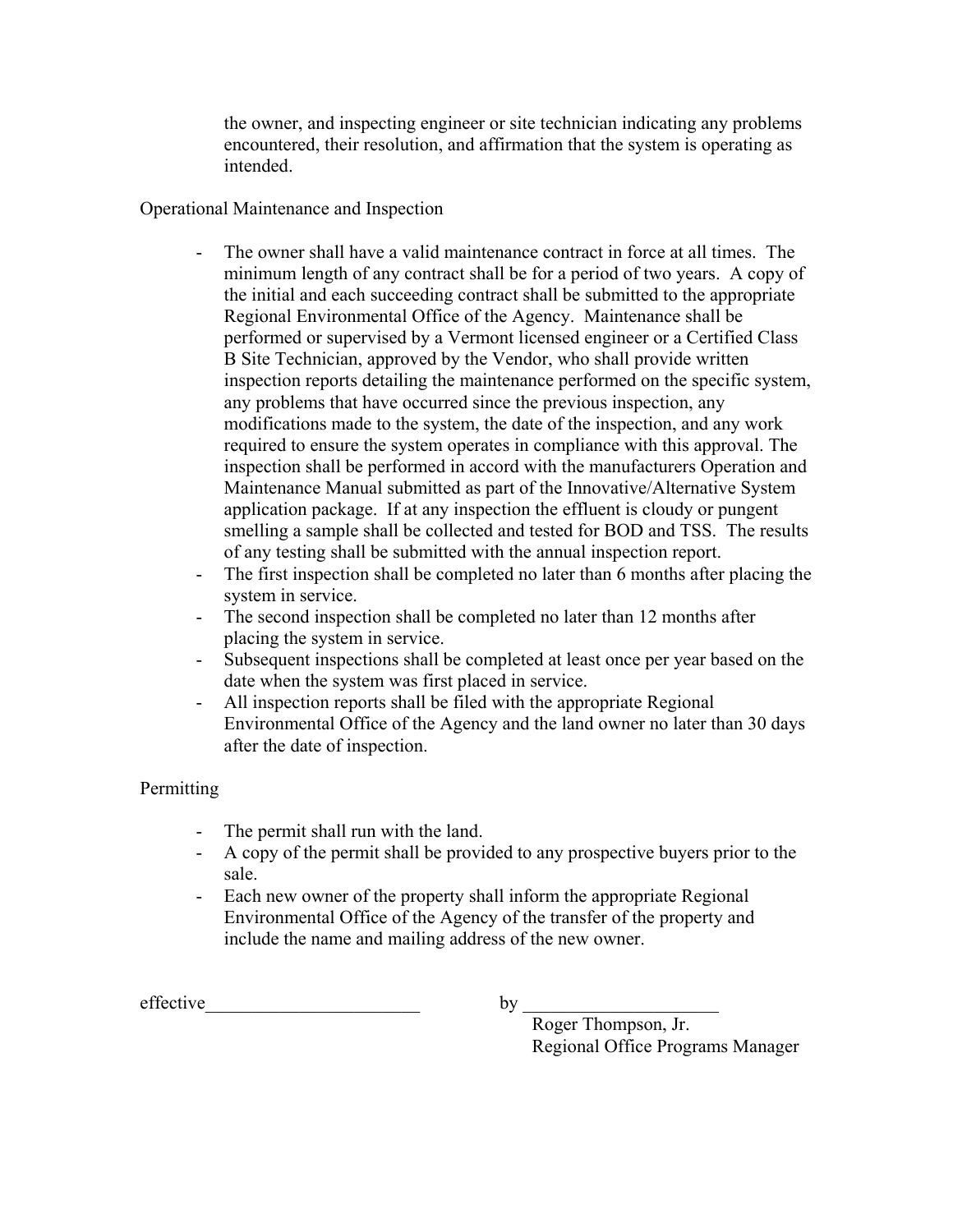General Use per §1-309 of the Wastewater System and Potable Water Supply Rules, effective August 16, 2002

#2002-03

**Vendor Information Technology Name** 

Gray, Maine 04039

Vice President SeptiTech, Inc 220 Lewiston Road Gray, Maine 04039 **Expiration Date** Phone (207) 657-5252 November 1, 2004 Fax (207) 657-5246

SeptiTech, Inc. SeptiTech Residential Series 220 Lewiston Road SeptiTech Commercial Series

**Contact Contact Contact Contact Contact Contact Contact Contact Contact Contact Contact Contact Contact Contact Contact Contact Contact Contact Contact Contact Contact Contact Contact Contact Contact Contact Contact Conta** Don R. Rousseau Recirculating Trickling Filter

# **Local Contact**

Paul Beauregard The Culvert Company PO Box 109 Fairfax, Vermont 05454

# **Approval**

 The SeptiTech Models M400, M550, M750, M1200, M1500 and M3000 may be used as part of a subsurface wastewater disposal system approved under the Wastewater System and Potable Water Supply Rules, effective August 16, 2002 under the following conditions:

- 1. The treatment units must be installed and operated as described in the Innovative/Alternative System application package filed with the Agency of Natural Resources (Agency) on April 19, 2002.
- 2. Unit sizing must be in accord with the technical information submitted with the Innovative/Alternative System application package on April 19, 2002. The sizing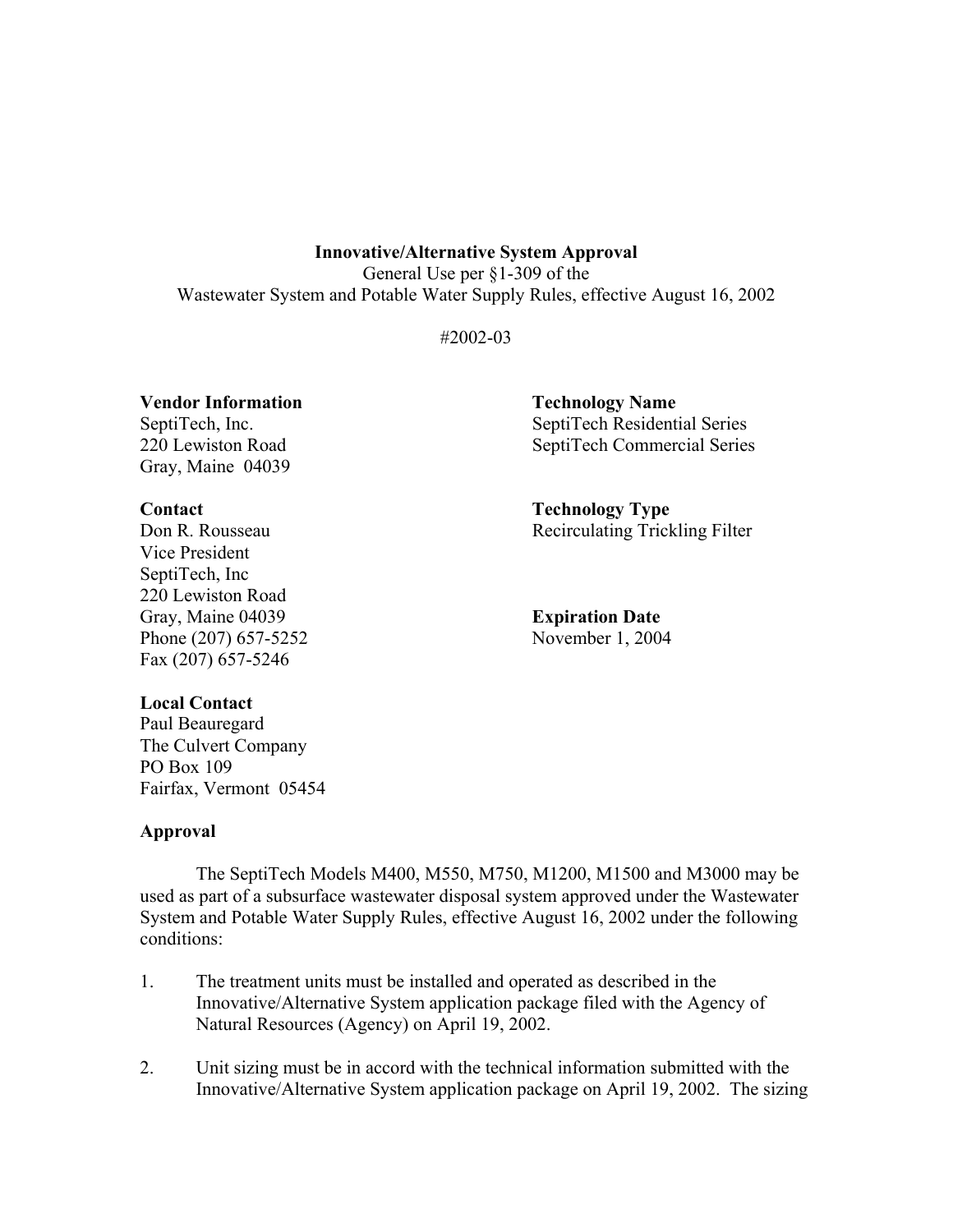shall be based on the calculated design flow per §1-504 of the Wastewater System and Potable Water Supply Rules, effective August 16, 2002.

- 3. This approval is based on treatment only of domestic wastewater of low and moderate strength as specified in  $\S1-519(a)(1)(C) + (D)$  of the Wastewater System and Potable Water Supply Rules, effective August 16, 2002.
- 4. The system may be used for both new and replacement systems.
- 5. All effluent from a SeptiTech System shall be discharged to a filtrate disposal system that conforms to the requirements of §1-520 of the Wastewater System and Potable Water Supply Rules, effective August 16, 2002. If the rules are revised during the term of this approval, this approval shall be revised as needed to conform to the revisions.
- 6. Each application for use shall demonstrate the ability to construct a fully complying replacement system.
- 7. Detailed operating instructions shall be provided in writing to the owner/operator.
- 8. The vendor shall have an inventory of replacement parts available locally.
- 9. The vendor shall provide a copy of this approval letter to any land owner who is a prospective purchaser of the system prior to the sale of the system and prior to the filing of any application for a site specific approval by the Agency for the purchasers property. The application filed with the Agency shall include the landowner's written acknowledgement of this approval letter. Prior to any sale of the property or completion of a sales agreement to sell the property, a copy of the site specific permit shall be provided to the prospective purchaser.
- 10. The owner of a property where a SeptiTech System has been installed shall have a valid maintenance contract in force at all times. The minimum length of any contract shall be for a period of two years. A copy of the initial and each succeeding contract shall be submitted to the appropriate Regional Environmental Office of the Agency. Maintenance shall be performed by, or shall be supervised by, a Vermont Registered Professional Engineer or a Certified Class B Site Technician, approved by the Vendor, who shall provide written inspection reports detailing the maintenance performed on the specific system, any problems that have occurred since the previous inspection, any modifications made to the system, the date of the inspection, and any work required to ensure the system operates in compliance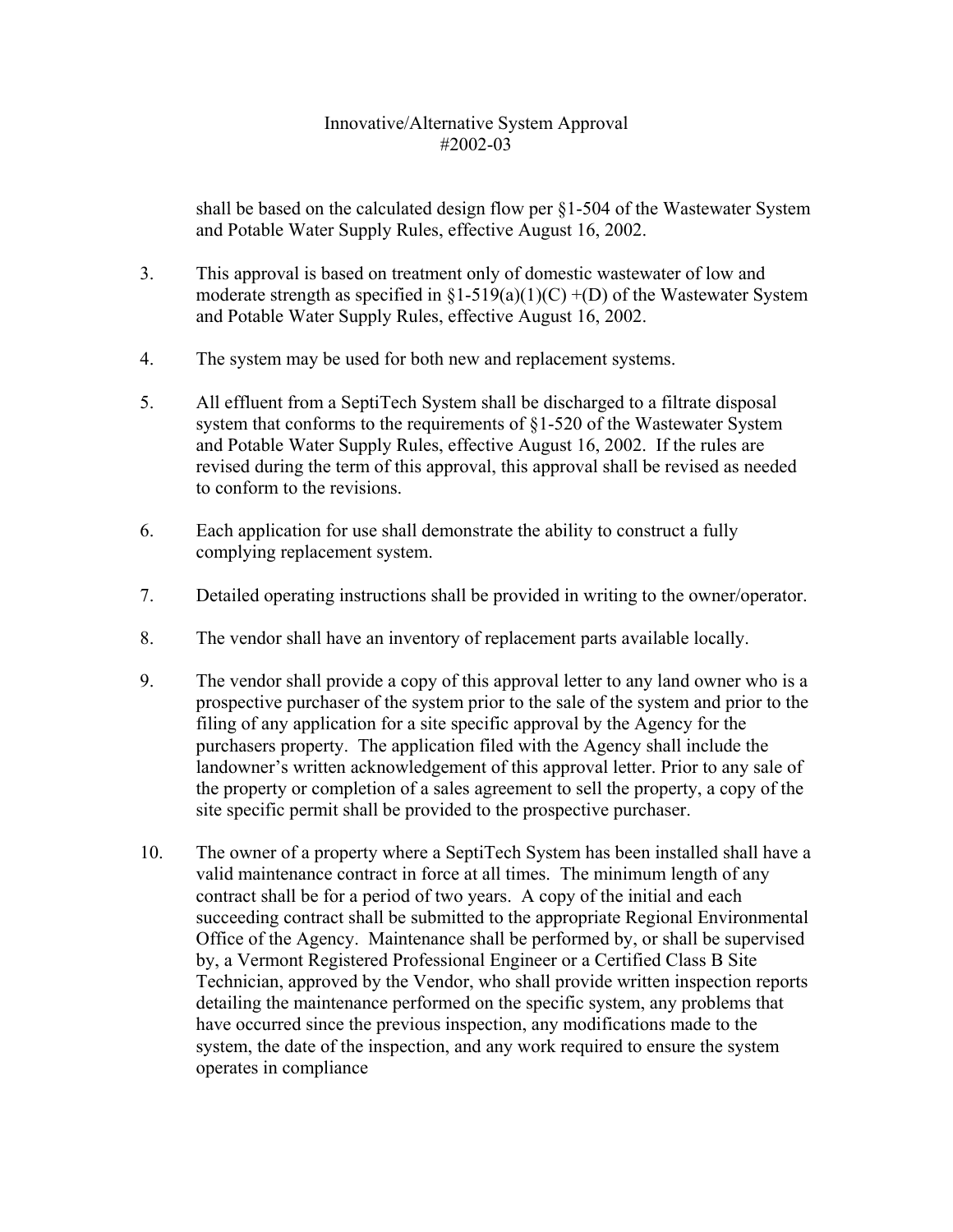with this approval. The inspection shall be performed in accord with the manufacturers Operation and Maintenance requirements submitted as part of the Innovative/Alternative System application package. If at any inspection the effluent is cloudy or pungent smelling a sample shall be collected and tested for BOD and TSS. The results of any testing shall be submitted with the annual inspection report.

- 11. The first inspection shall be completed no later than 6 months after placing the system in service. The second inspection shall be completed no later than 12 months after placing the system in service. Subsequent inspections shall be completed at least once per year based on the date when the system was first placed in service. All reports shall be filed with the appropriate Regional Environmental Office of the Agency and the landowner no later than 30 days after the date of inspection.
- 12. The vendor shall submit an annual report to the Agency by April 1 of each year containing the following information for the 12 month period ending December 31 of the previous year:
	- A. The number of permitted systems installed in Vermont, including those permitted by the Agency and those permitted by Towns under authority of 24 V.S.A. Chapter 102.
	- B. The address of each installation.
	- C. The name of the owner at the time of installation and any known change in ownership.
	- D. All known problems or failures, with a brief summary of the cause and remedial measures taken.
- 13. This approval is based on information submitted by the Vendor indicating that the specified models and treatment modes will routinely provide effluent with no more than 30 mg/l of BOD<sub>5</sub> or more than 30 mg/l of TSS.
- 14. When the project is subject to the Wastewater System and Potable Water Supply Rules, effective August 16, 2002 site specific permission for the use of this product is required in the form of a Water Supply – Wastewater Disposal System Permit.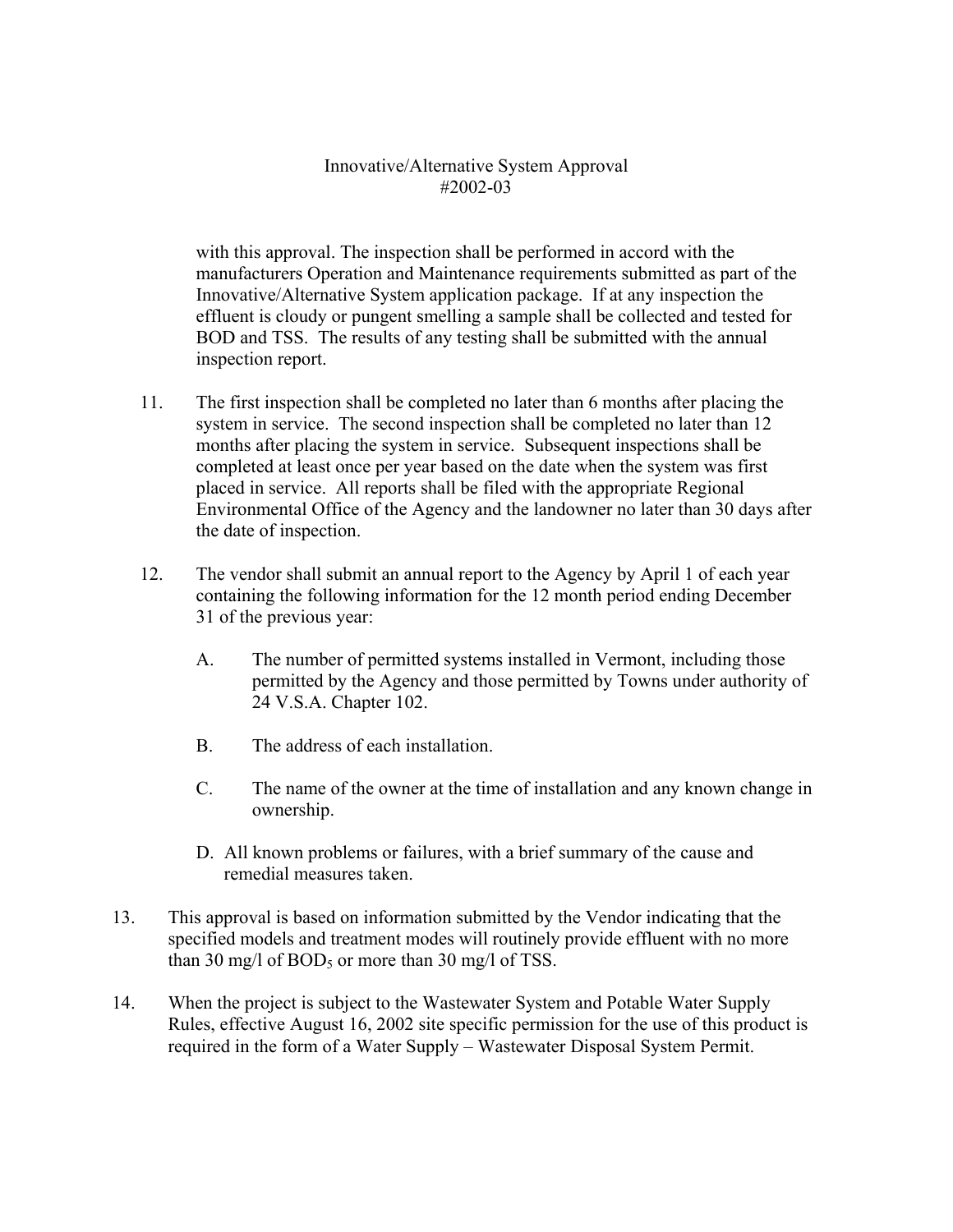15. A site-specific permit for the use of this system may be revoked if the system fails to function properly or if the property owner fails to have a valid contract for the required maintenance and inspection of the system. Revocation of the permit will require that the use of the building be discontinued unless another wastewater disposal

system is installed based on prior written approval by the Agency.

- 16. A town that regulates wastewater disposal systems under 24 V.S.A., Chapter 102 and whose ordinance permits, may approve use of a SeptiTech System subject to all conditions in this approval. The town shall ensure that the maintenance contract is in effect and that the required maintenance is performed.
- 17. This approval is not a representation or guarantee of the effectiveness, efficiency or operation of this system.

# **Design and Review Conditions**

 The following conditions will be used by the Department in reviewing permit applications that include a SeptiTech System.

# Equipment

- Models M400, M550, M750, M1200, M1500, or M3000

# Design and Application

- The treatment unit will be completely buried except for the access hatch. If this is not possible the designer shall place it in a berm and submit heat loss calculations to justify that it will properly function in all seasons.
- The designer must assess the structural needs of the unit for the specific application site and place the requirements on the design plans.
- The designer must determine the type of backfill required and any necessary placement specification.
- The designer must assess the ventilation path for the particular application and make any necessary provisions to assure proper flow and control of odor emissions.
- The designer shall include in the design a septic tank effluent filter with easy access for inspection and cleaning.
- The designer must assure routine access to the unit hatch and the septic tank effluent filter.
- The designer must address flotation issues if the SHWT will be above the bottom of the tank.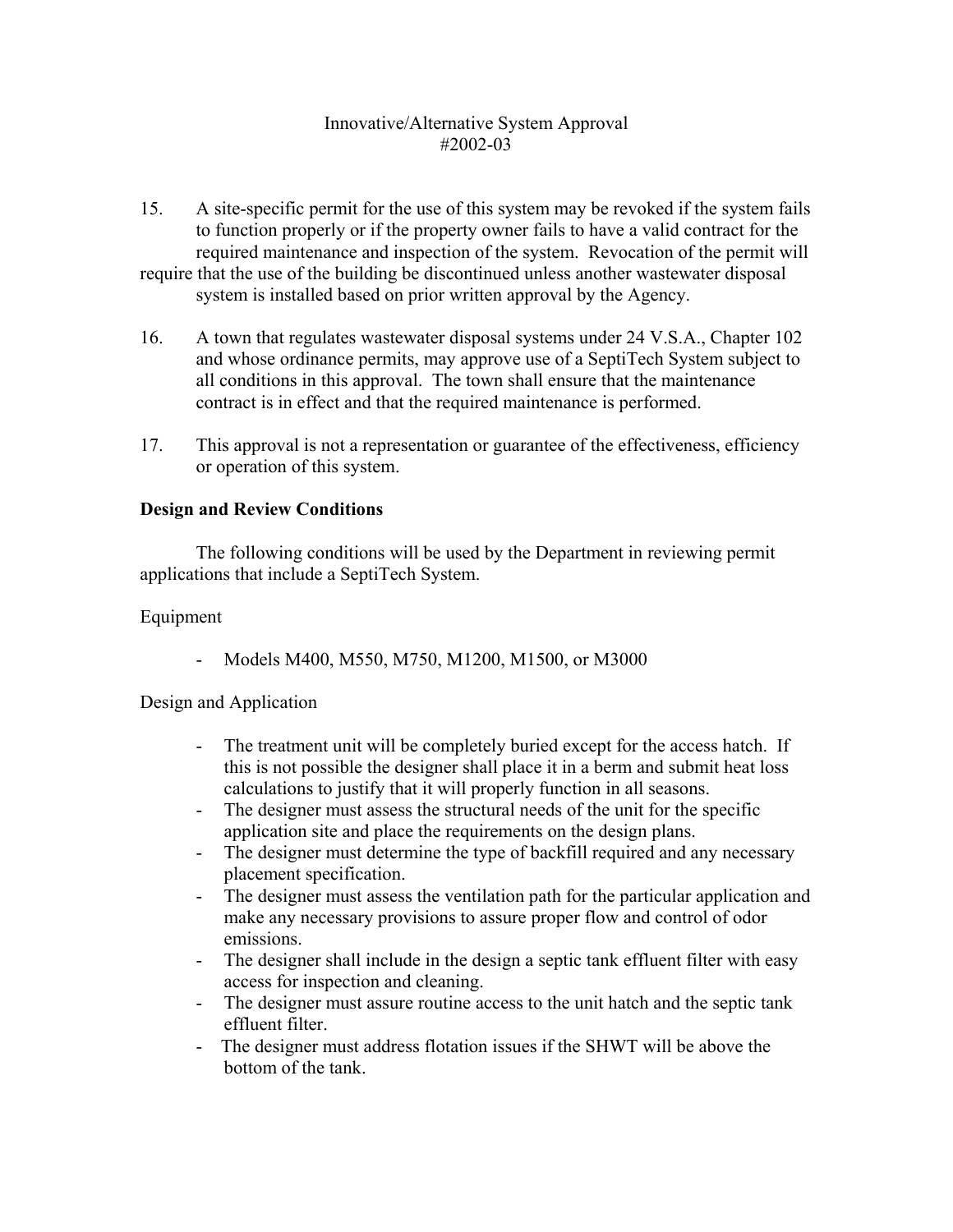# Installation Inspection

- The treatment unit shall be set up under the instruction and guidance of an installer/inspector trained by the manufacturer.
- The treatment unit shall be inspected by a Professional Engineer registered in Vermont as a civil, civil/sanitary, sanitary or environmental engineer or a Certified Site Technician B, after placement in the excavation and before backfilling, and after backfilling and grading is complete. The inspection shall include checking for an adequate structural foundation to support the unit, checking for levelness of the tank, and inspecting for damage and proper assembly.
- Before backfilling the tankage will be tested for watertightness by filling the unit with water to a height within the hatch riser and holding it at a constant level for 24 hours; there shall be no measurable leakage. During the test the entire tank shall be inspected for visible leaks. Should the tank fail the test it may be repaired and retested. The testing and repairs shall be conducted under the direction and in the presence of the inspecting engineer or site technician.
- The engineer or site technician shall inspect all piping for proper installation and watertightness before backfilling.

#### Start-up

Start-up of the system and initial operational checks shall be conducted by an installer/inspector trained by the manufacturer, who shall submit a report to the owner, and to the inspecting engineer or site technician indicating any problems encountered, their resolution, and affirmation that the system is operating as intended.

# Operational Maintenance and Inspection

- The owner shall have a valid maintenance contract in force at all times. The minimum length of any contract shall be for a period of two years. A copy of the initial and each succeeding contract shall be submitted to the appropriate Regional Environmental Office of the Agency. Maintenance shall be performed by, or shall be supervised by, a Vermont Registered Professional Engineer or a Certified Class B Site Technician, approved by the Vendor, who shall provide written inspection reports detailing the maintenance performed on the specific system, any problems that have occurred since the previous inspection, any modifications made to the system, the date of the inspection, and any work required to ensure the system operates in compliance with this approval.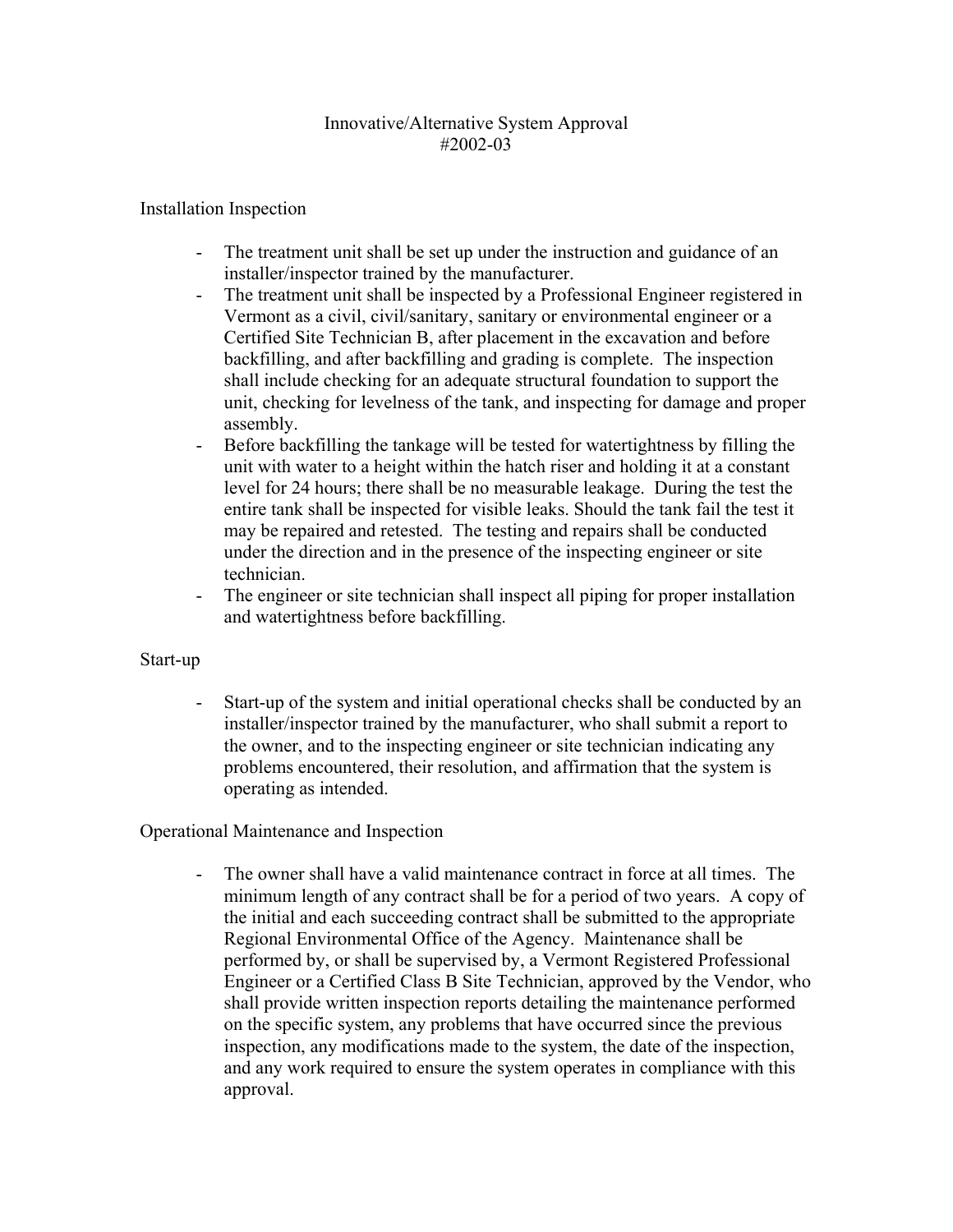The inspection shall be performed in accord with the manufacturers Operation and Maintenance Manual submitted as part of the Innovative/Alternative System application package. If at any inspection the effluent is cloudy or pungent smelling a sample shall be collected and tested for BOD and TSS. The results of any testing shall be submitted with the annual inspection report.

- The first inspection shall be completed no later than 6 months after placing the system in service.
- The second inspection shall be completed no later than 12 months after placing the system in service.
- Subsequent inspections shall be completed at least once per year based on the date when the system was first placed in service.
- All inspection reports shall be filed with the appropriate Regional Environmental Office of the Agency and the landowner no later than 30 days after the date of inspection.

# **Permitting**

- The permit shall run with the land.
- A copy of the permit shall be provided to any prospective buyers prior to the sale.
- Each new owner of the property shall inform the appropriate Regional Environmental Office of the Agency within 30 days of the transfer of the property and include the name and mailing address of the new owner.

effective  $\qquad \qquad$  by \_

Roger Thompson, Jr. Regional Office Programs Manager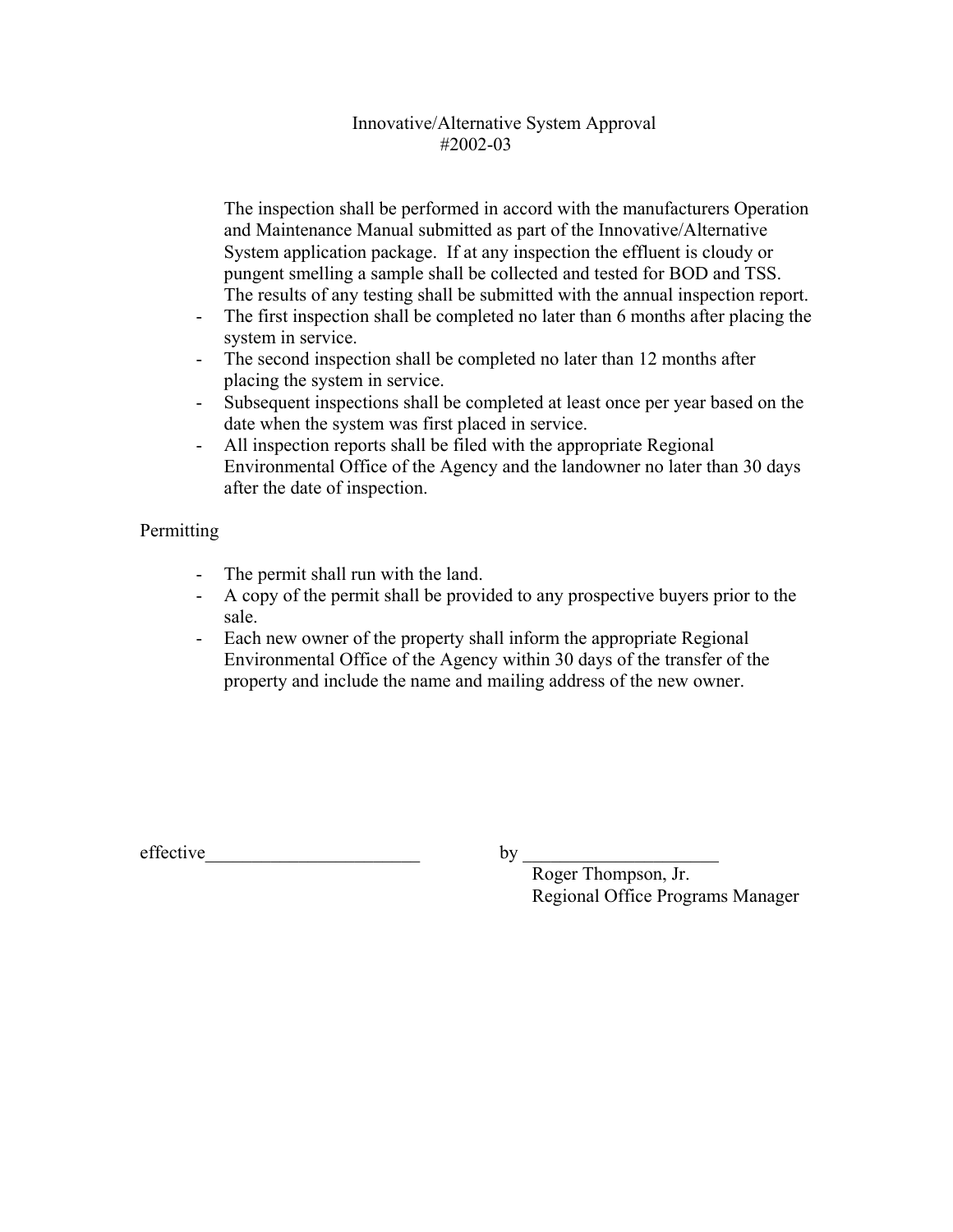Wastewater Management Division 103 South Main St, The Sewing Building Waterbury VT 05671-0405

> Phone: 802-241-3822 Fax: 802-241-2596

April 13, 1998

David W. Presby Presby Environmental, Inc. P.O. Box 617 Sugar Hill, NH 03585

#### **Re: Enviro-Septic™**

This letter will confirm our discussion of how a system using the Enviro-Septic<sup>TM</sup> pipe could be submitted for review and approval. The approval would be granted for an innovative system under section 1-203 of the Small Scale Wastewater Treatment and Disposal Rules, effective August 8, 1996. The approval would be for a site specific design which would, other than the pipe and sand bed, meet all of the requirements for isolation and construction. The sizing calculation would be based on a design which includes sand extending 12" on each side of the pipe and each linear foot of pipe and sand bed would count as 3 sqft of leachfield. The bottom of the sand would be would be equivalent to the bottom of the stone in a conventional system. This approach will satisfy the requirement that an innovative system have a fully complying replacement area because the bottom area of the sand will have the same dimensions as a standard pipe and stone system. The system design should include inspection access for the pipe and for the sand-soil interface so that the system can be monitored as needed.

Please contact me if you have any questions. You may reach me at 241-3027 or at the address/phone number above.

Sincerely,

Roger Thompson, Jr. Engineering Manager

copy: Regional Engineers Innovative System File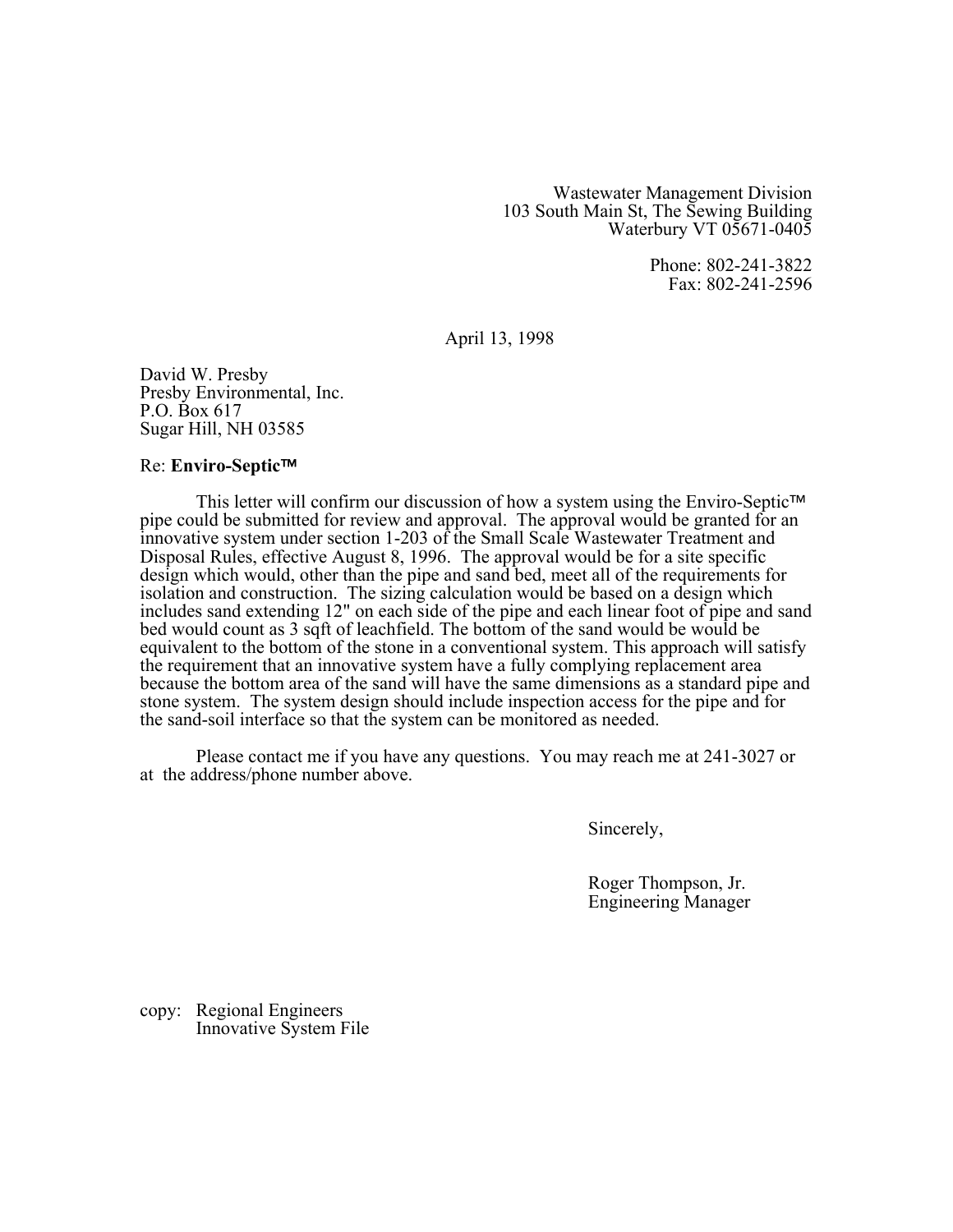Wastewater Management Division 103 South Main St., The Sewing Building Waterbury, Vermont 05671-0405

> Phone: (802) 241-3822 Fax: (802) 241-2596

November 8, 2002

Robert Pozer Production Manager SNS Group, Inc. 785 Guy-Poulin Avenue, Suite 202 Saint-Joseph-de-Beauce (Quebec)

Re: Juggler<sup>TM</sup> septic tank pumping technology

 In looking through my files I found that I had not written a letter confirming our phone conservation.

 The JugglerTM technology is based on a truck-mounted septic tank pumping system that allows the solids to be filtered from the liquid. The solids are transported to an approved disposal facility and the liquid is returned to the septic tank.

The use of the Juggler<sup>TM</sup> system is not regulated by the Wastewater System and Potable Water Supply Rules. There would be no objection to using this technology for cleaning of tanks that are part of a soil-based wastewater disposal system.

 Systems that are surfacing and/or have ponded leachfields probably would benefit from having the entire contents of tank removed, which I understand your technology can also do. The longer period before the tank refills and the effluent starts flowing to the system again could help the system recover in some situations.

Please contact me at 241-3027 or at the address/phone number above if you have any questions.

Sincerely;

 Roger Thompson, Jr. Regional Office Programs Manager